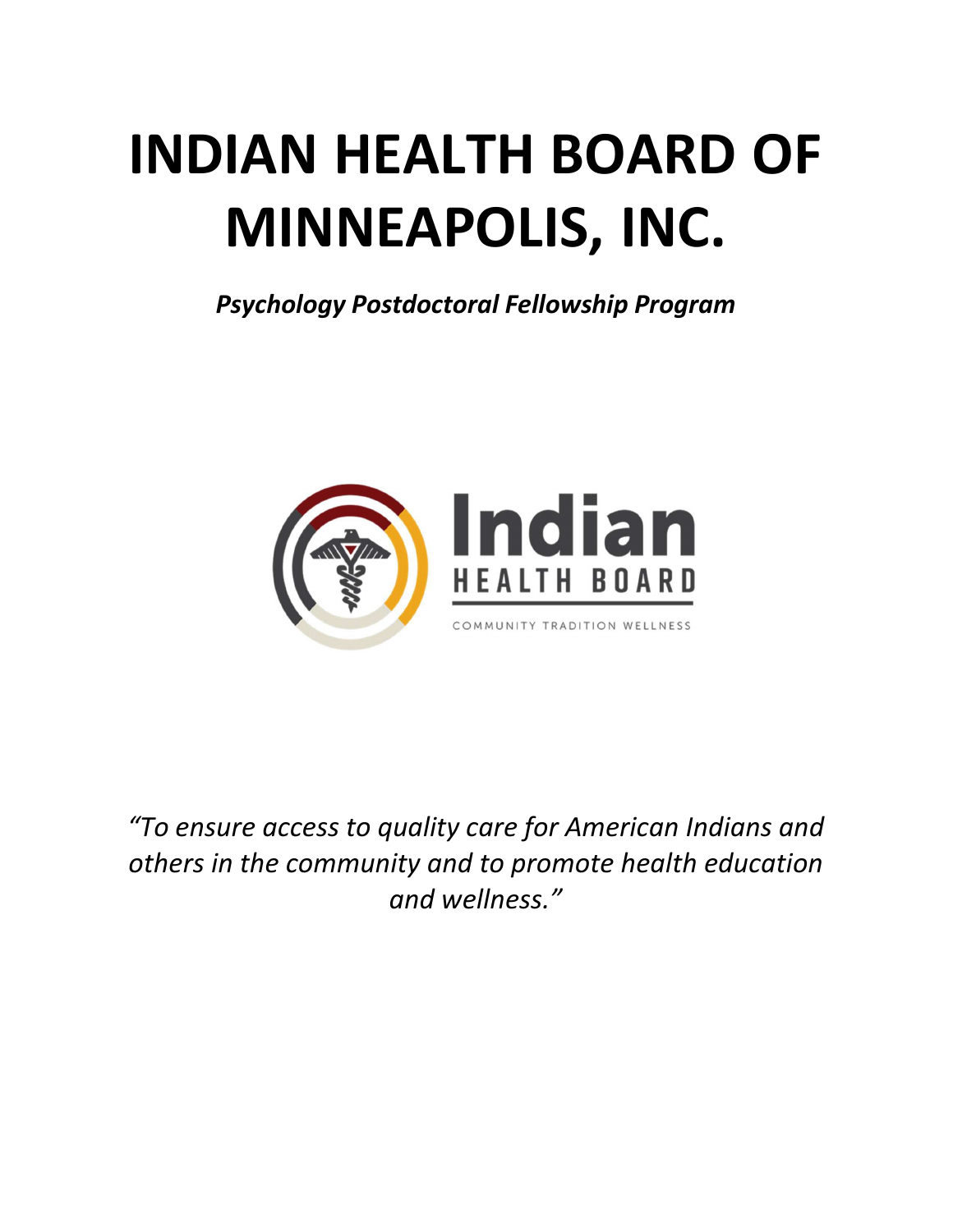#### **INDIAN HEALTH BOARD OF MINNEAPOLIS, INC.**

#### **Psychology Post-doctoral Program**

#### 2022-2023

#### **TABLE OF CONTENTS**

| 8  |
|----|
| 9  |
| 9  |
| q  |
| 9  |
| 10 |
| 11 |
| 12 |
|    |

#### <span id="page-1-0"></span>**SETTING**

Minneapolis, Minnesota is located in the southeast corner of Minnesota. The metropolitan area is referred to as the Twin Cities due to the proximity between Minneapolis and St. Paul, Minnesota's capitol. The two metro areas, and two largest cities in the state, are divided by the Mississippi River, with St. Paul to the east and Minneapolis to the west. Minneapolis hosts 400,070 residents and is located in Hennepin County, which includes 45 other communities with a population of over a million. The racial makeup of the city is 63.8% White, 18.6% African American, 2% Native American, 5% Asian, 4.4% from other races, 10.5% Hispanic or Latino, and 60.3% White alone, not Hispanic or Latino.

Minnesota is home to eleven tribal nations, seven of which are Ojibwe and four of which are Dakota. IHB is an urban health center that was established to meet the health needs of the American Indian community and other underserved and marginalized populations living in Minneapolis. IHB provides medical, dental, and counseling services to more than 7,000 patients each year. Its medical and dental clinic are located at 1315 East24th Street and our counseling support building is just a few minutes away at 2101 Minnehaha Ave. Our clinic is in the heart of Minneapolis' Phillips neighborhood, where several other American Indian agencies are located. A strong urban American Indian presence is felt in this area of Minneapolis.

Minneapolis takes its name from the Dakota word for water ('mini') and the Greek word for city ('polis'), and is sometimes called the "City of Lakes." The many lakes in the Twin Cities provide miles of walking and biking trails, and opportunities for cook outs, canoeing, kayaking, biking, and boating. Today, Minneapolis continues to be referred to as the Mill City, after the industry that fostered initial economic growth.

More recently the city has become notable for its medical and financial industries, as well as the largest shopping mall in the United States, the Mall of America (actually located in Bloomington, a suburb south of Minneapolis).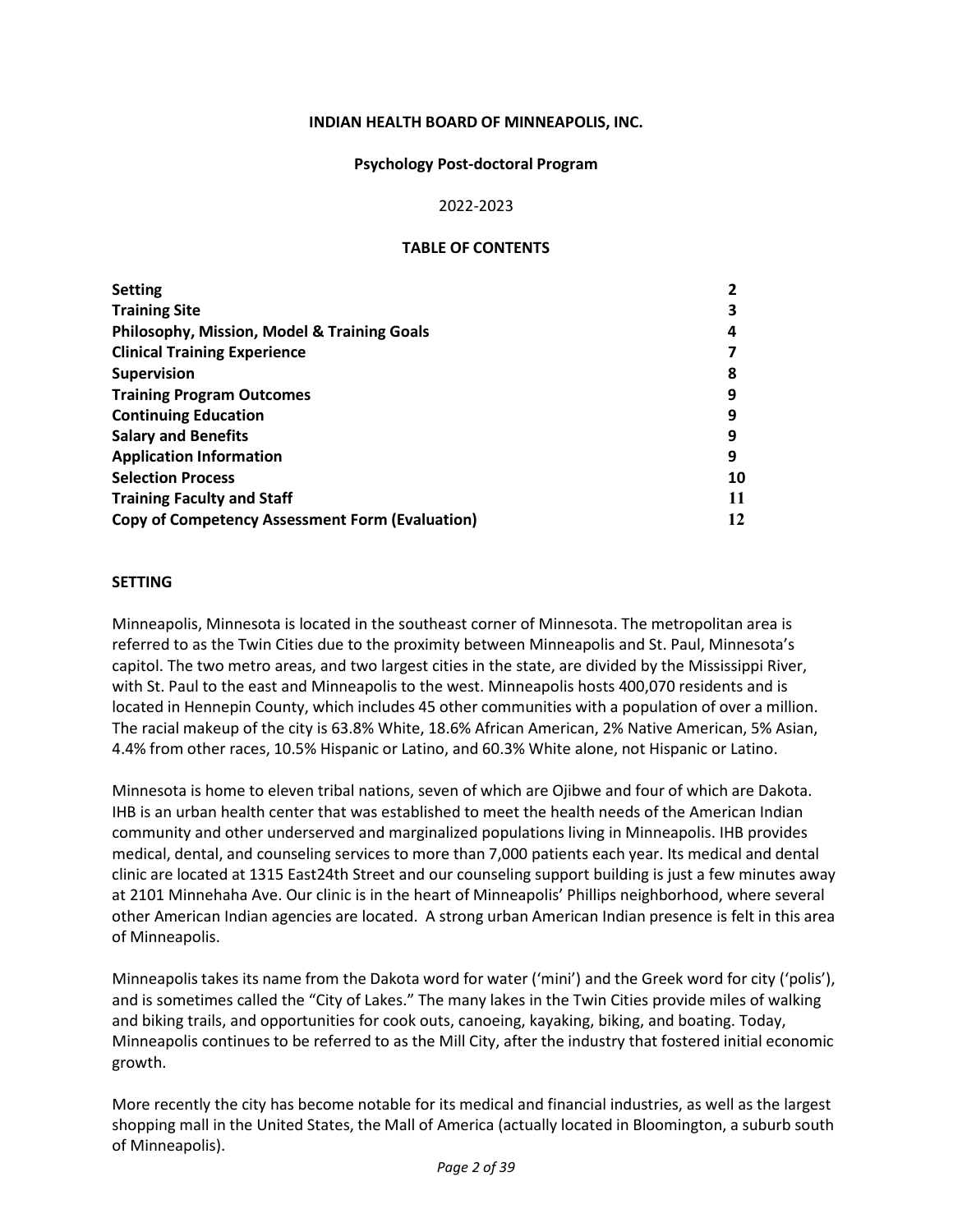Minneapolis is home to the largest campus of the University of Minnesota, a Big Ten university with more than 45,000 undergraduate and graduate students enrolled in the Twin Cities alone. The Twin Cities hosts several other private colleges as well. Along with St. Paul, Minneapolis claims to have the highest per capita attendance at theater and arts events outside of New York City, perhaps boosted by its famously harsh winters. The Twin Cities hosts several professional sports teams, including the Timberwolves and Lynx (basketball), the Wild (hockey), the Vikings (football), the Twins (baseball), the Thunder (soccer) and the Swarm (lacrosse).

## <span id="page-2-0"></span>**TRAINING SITE**

Indian Health Board of Minneapolis, Inc. (IHB) is a nonprofit, culturally specific health care agency located at 1315 East 24th Street in the Phillips neighborhood with counseling and support just down the road at 2101 Minnehaha Ave Minneapolis, MN. Most training activities take place at our 2101 office, except for Integrated Behavioral Health rotations taking place at 1315.

According to 2013-2014 statistics, 48% of IHB clients identify as Native American/American Indian/Indigenous, 35% identify as White, 15% identify as African American, and the remaining 2% identify as Asian, Native Hawaiian, or other. Twenty five percent of IHB clients overall also identify as having Latino ancestry. Within the Counseling & Support Clinic, 79% of clients identify as Native American, 11% identify as White, 8% identify as African American, and 2% identify as Asian or other, with 4% of clients overall also identifying Latino ancestry. Notably, the vast majority of clients seen at IHB and within the Counseling & Support Clinic identify as having mixed ethnic backgrounds. In the Counseling & Support Clinic, 63% of clients identify as female and 37% identify as male, though within these categories there are clients who identify as transgender and/or Two Spirit.

Clients currently seen in the Counseling & Support Clinic range in age from four to 88 years old, and identify with a variety of religious and spiritual orientations. Clients seen in the clinic also identify with diverse sexual orientations, including heterosexual, Two Spirit, gay, lesbian, bisexual, and queer. Socioeconomic status varies considerably between clients, though a large portion of the client population served fall below the poverty line. Clients seen for counseling at IHB present with a wide array of concerns, including posttraumatic stress disorder, intergenerational and complex trauma, interpersonal difficulties, depression, anxiety, self-injury, suicidality, adjustment issues, parenting difficulties, identity development, domestic violence, history of abuse, substance abuse, eating disorders, and grief. Clients also present with diverse disability statuses, including physical, congenital, developmental, and acquired disabilities. Thus, the training program at IHB offers in-depth experience with a range of client populations and intersectional identities.

The mental health department, called the Counseling & Support Clinic, serves roughly 60% adults and 40% children and families. Individual and family therapy, group therapy, child and adult assessment, substance abuse assessments, social work, and psychiatric services are provided on-site. The department participates with the IHB Medical Clinic in a collaborative effort to reduce health disparities in the area of depression, and opportunities for consultation with the Medical Clinic are also available in the areas of Integrated Behavioral Health. The department also prides itself in training students in cultural proficiency skills aimed toward the urban American Indian community, with particular attention paid to Indigenizing cultural and traditional practice offerings and decolonizing the methods and tools utilized in therapeutic practice within the clinic to attend to the specific needs of American Indian patient population.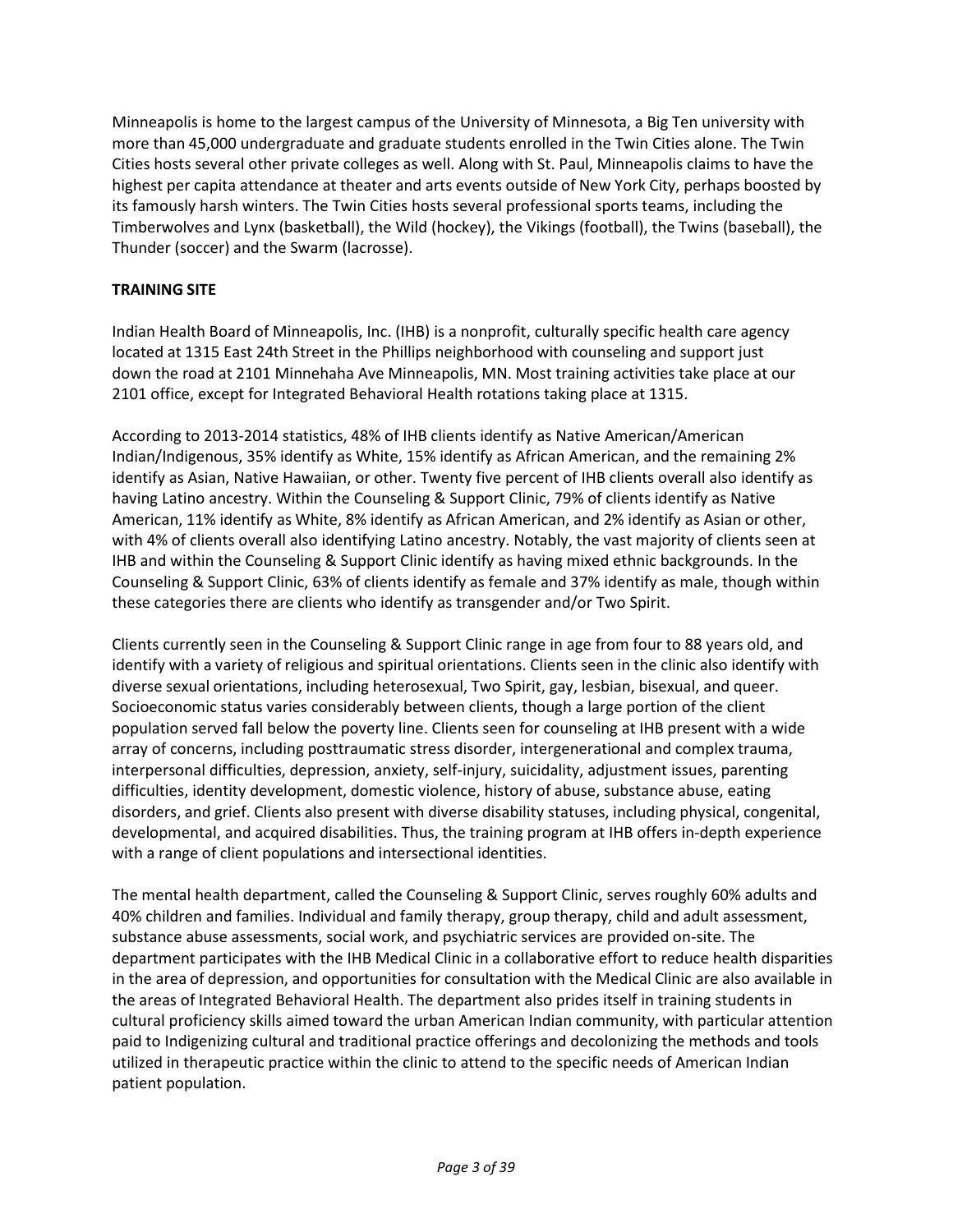Indian Health Board of Minneapolis has trained practica students and pre-doctoral fellows since 1993, participated in the Urban Child and Family Consortium (UCFC) from 2000-2006, and added a postdoctoral fellow program in 2004. The agency provides trainees with a wealth of diverse clinical experiences and training opportunities, including urban outpatient treatment, general psychological assessments, collaborative opportunities with culturally-specific schools and other agencies, and topicor diagnosis-specific group therapy. Many interdisciplinary resources are available to fellows, both onsite and in collaboration with other agencies and organizations. Counseling and support department staff at IHB are committed to working with urban and culturally diverse children and families, with specialized focus and services on the urban American Indian community.

The Indian Health Board of Minneapolis, Inc. complies with guidelines put forth by the Association for Psychology Postdoctoral and Fellowship Centers (APPIC).

## **PHILOSOPHY, MISSION, MODEL AND GOALS OF TRAINING**

The Indian Health Board's guiding philosophy regarding training is to equip developing psychology professionals with the skills needed to serve the diverse and complex mental health needs of the urban American Indian community and others in need in oursurrounding urban neighborhoods, but also some rural or reservation-based communities. Because of this focus, which ultimately serves to reduce and eliminate health disparities within the American Indian community, we provide diverse and comprehensive training opportunities to all trainees, including our post-doctoral psychology fellows. Training opportunities draw upon the wealth of programs offered at IHB and with community partners.

Indian Health Board is invested in high quality training, and frequently staff will present training seminars in their particular area of expertise. Additionally, we invite American Indian community members and professionals to present cultural trainings once per month to gain perspective and understanding from the community's point of view; cultural opportunities are often available for trainees to observe and/or participate in. Trainees consult and collaborate with a range of team members and community providers, including psychiatrists, social workers, psychologists, occupational therapists, case managers, school staff, and county workers.

## **Indigenous Mentorship Model**

Our philosophy of training at the Indian Health Board emerges from four Indigenous points of view: Lived experiences of the local American Indian community we serve; Clinical experiences of our providers and other professional allies; Literature on Indigenous pedagogy and curriculum; and Cultural insight and guidance of our American Indian elders. We call the training model that derives from this philosophy the Indigenous Mentorship Model, and we use this model because it incorporates the values of good relationships and interrelatedness. Teaching and learning are most effective in the context of good relationships, expressed as Da Ya Unk Unpí (Dakota) and Mino-Inawendiwin (Ojibwe) in the languages of the people Indigenous to the territory we serve. The Indigenous words have the added connotation of 'working well together for the good,' which means that we each have gifts and wisdom to offer and share within the community, making us all teachers and students simultaneously.

We strongly hold that teaching and learning are inseparable from whom and where we are at any given moment. However, certain individuals do assume roles as mentors based on their experience and knowledge within specific contexts, though no one person is considered an "expert" in the western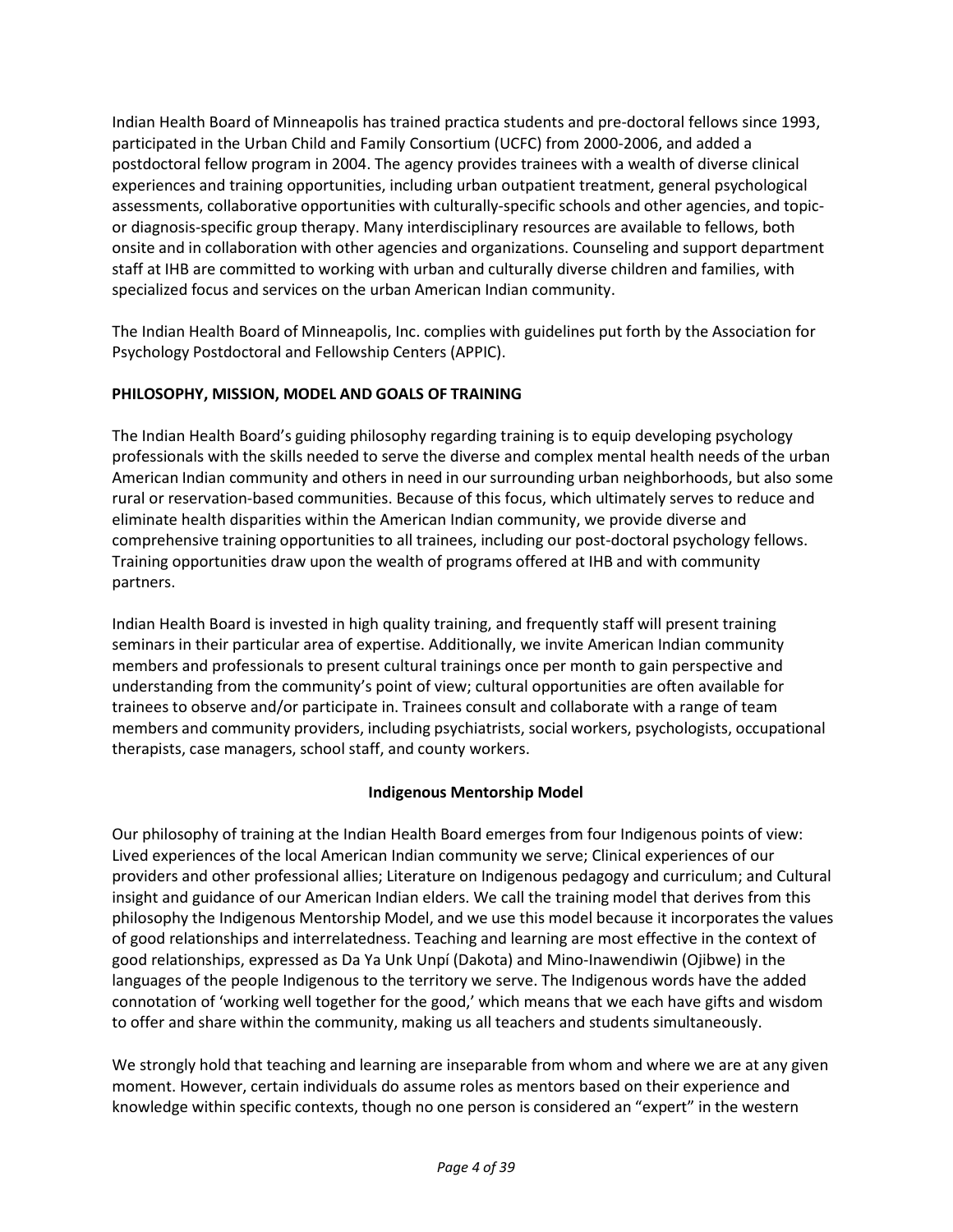meaning of the word. Thus, teaching and learning are always developmental, holistic, context-based, dynamic, and relational.

Our psychology training model is also conducted within a context of interrelatedness, better known as Mitakuye Oyasin in the Lakota language and translated into English as all my relations. All my relations refers to an Indigenous understanding of the self as related to one's family, clan(s), community(ies), nation(s), the natural world (e.g., earth, plants, animals, insects), and the spiritual world (e.g., Creator or Great Spirit, ancestors, spirit helpers) at once. All my relations invites trainees to introduce and understand themselves from the context of their interrelatedness. It enables each of us to understand where all of us are coming from when we share our diverse knowledge as we learn throughout the training year.

To set the tone for the training year, for each week, and for many meetings, introductions and discussion are done in a traditional talking circle format. This involves one person speaking at a time, with protocols of non-interruption and respectful listening. Following Indigenous teachings, we share in a clockwise manner. From the beginning, this sets the foundation for good relationships and respect for diversity among trainees, training staff, and others.

Supervisors' roles as mentors involve training with use of Indigenous pedagogical practices such as experiential activities, story-telling, and talking circles. Experiential learning involves applying material through hands-on engagement (e.g., practicing therapy skills and techniques using role-play, participating in community events or activities). Story-telling involves teaching through personal or traditional stories, which resonate and connect with trainees through contextualizing didactic content and training in clinical services (e.g., supervisors often share stories from personal experiences and direct work experience). Traditional stories are also incorporated as appropriate, and trainees are invited to share their personal and culturally relevant stories.

Talking circles offer opportunities for fellows and supervisors to share what we have learned, honoring the diverse knowledge and understanding that each person brings. Each person thus assumes the role of teacher and student, enriching the learning environment and further strengthening good relationships. Experiential activities, stories, and talking circles strengthen fellows' relationships with didactic training. Within supervision then, we are able to promote holistic integration of content and deep personal reflection that enhances learning and training.

Finally, trainee feedback is invited and encouraged throughout the year and carefully considered, reflected on, and integrated through supervisor and program evaluations, so that supervisors and training staff may best serve the needs of the trainees. Through trainee feedback, consultation with other trainees, staff, and mentors, reading relevant literature, and personal reflection, supervisors continually strive to grow in providing adequate training. Learning is living and living is learning, and the Indigenous values within being an effective supervisor and fellow require engagement in ongoing personal and professional development throughout life.

## **Training Goals**

IHB's fellowship program training goals and objectives are as follows and the suggested core competencies suggested by the National Postdoctoral Association (NPA) are adapted and interwoven within these goals: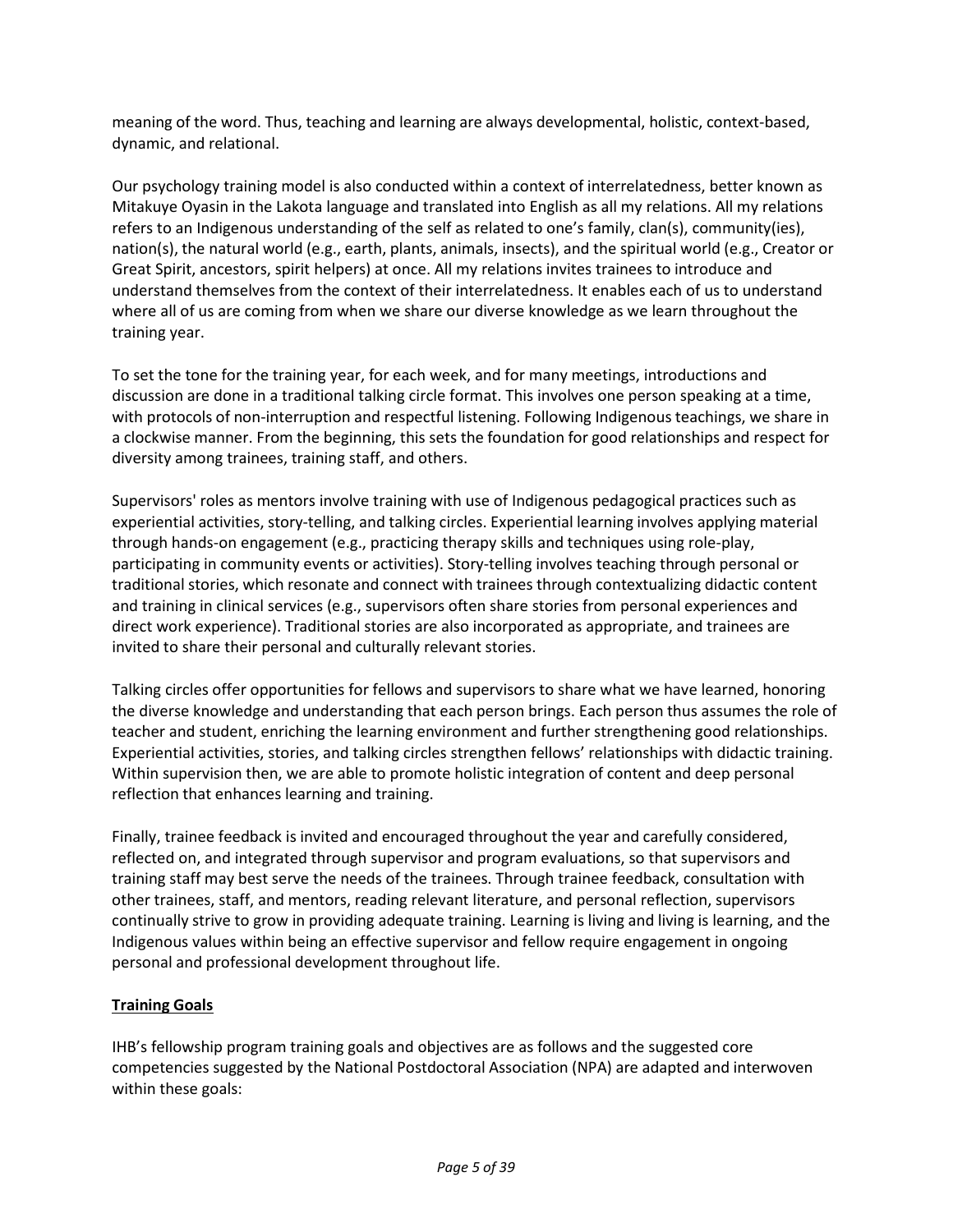1. Psychology fellows will develop competence in theories and methods of psychological assessment through conducting formal evaluations, interviewing for diagnostic assessment and treatment, completing case formulations, administering and interpreting psychometric tests, professional writing, and receiving focused training in cultural sensitivity in diagnosis and test use/interpretation with marginalized populations.

> DISCIPLINE-SPECIFIC CONCEPTUAL KNOWLEDGE (NPA competency) Postdoctoral fellows are expected to demonstrate a broad base of established and evolving knowledge within their discipline and detailed knowledge of their specific research area. They should understand the gaps, conflicts, limits, and challenges within their practice.

2. Psychology fellows will establish competence in psychotherapy and psychological interventions through engaging in patient risk assessment and management, case conceptualization and treatment planning, therapeutic interventions, and group therapy. Within each of these areas, trainees will demonstrate cultural competence and sensitivity to individual and cultural diversity and social justice issues.

DISCIPLINE-SPECIFIC CONCEPTUAL KNOWLEDGE (NPA competency)

3. Psychology fellows will develop competence in consultation, supervision, and program evaluation through participating in intra- and inter-disciplinary consultation, engaging in diverse individual and group supervision experiences, applying cultural competence in consultation and supervision, and assisting in program development and evaluation.

COMMUNICATION SKILLS (NPA competency)

In any professional environment, the ability to communicate one's thoughts in a way that others will readily understand is imperative. Communication is more than preparing and sending a message; it is also ensuring the message is heard and understood by the appropriate audience.

MANAGEMENT SKILLS (NPA competency)

Postdoctoral fellows should have the skills and techniques needed to facilitate effective teamwork, manage day to day operations in their workplace, and pursue leadership opportunities at the local, institutional, regional, and national levels. These skills will also help in mentoring others more successfully.

4. Psychology fellows will demonstrate ethical and professional behavior through developing and maintaining respectful and cooperative relationships with other disciplines, ethical behavior when interacting with clients, colleagues and other professionals, administrative competence and appropriate documentation, professional demeanor and identity, and cultural competence within ethical behavior.

> LEADERSHIP AND PROFESSIONALISM (NPA competency) Postdoctoral fellows are expected to adhere to accepted professional standards and

practices within their department, institution, and discipline. They are also expected to reflect and advance the values of their profession in the wider community.

The suggested National Postdoctoral Association competencies related to research skill development and responsible conduct of research do not apply as this fellowship is clinical and outpatient focused and not research focused.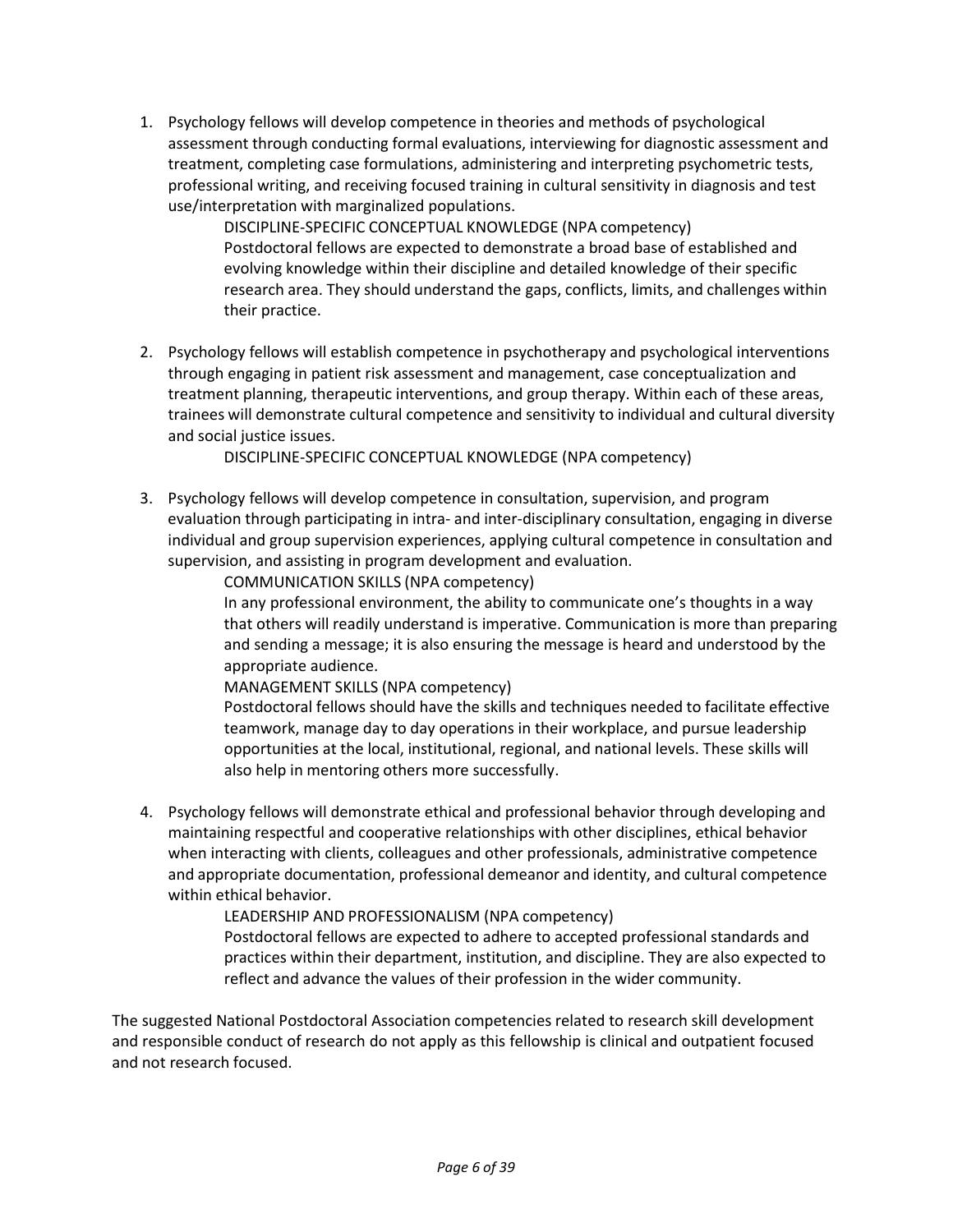The IHB Psychology Postdoctoral Fellowship Program is designed to meet post-degree licensure requirements for the State of Minnesota (http://www.psychologyboard.state.mn.us) – which includes 1,800 hours of supervised experience with weekly supervision to meet board requirements of licensure.

As part of orientation, fellows outline their individual interests, goals, and skills with the Training Director. In this way, the Training Director can refer therapy and assessment cases to fellows that are commensurate with their skills and interests. This also allows some tailoring of the postdoctoral fellowship experience to insure a mutually beneficial training experience.

## <span id="page-6-0"></span>**CLINICAL TRAINING EXPERIENCES**

Within the Counseling & Support Clinic, psychology fellows receive training and supervised practice of individual and group therapy, administering and scoring psychometric assessments, writing professional psychological reports and diagnostic assessments, participating in didactic training seminars, consulting regularly with intra- and inter-disciplinary staff, receiving diverse individual and group supervision, engaging in community outreach and consultation, and providing couples and family therapy as needed. Clinical training also involves working with children, youth, adults, and elders, providing psychology fellows with exposure to various developmental needs and presenting concerns. Fellows spend 20 to 25 hours each week in providing direct clinical services to clients. Additional time is carved out for report writing, chart notes, collaboration with other professionals, and other paperwork.

Training also takes place at Anishinabe Academy, a Minneapolis public magnet school providing education for children in Kindergarten through 8<sup>th</sup> grade. As with the populations served at IHB, students at Anishinabe Academy vary in age, ethnicity, disability status, gender identity, religion, socioeconomic status, and sexual orientation. In this setting, fellows provide psychotherapeutic services to students and actively facilitate classroom processes through implementing individual interventions with students, running student therapy groups, and providing psychoeducational presentations.

## *\*\*\*Throughout the COVID-19 pandemic, IHB's presence in the schools has been limited. We hope school-based training resumes for fall 2022 however, this model may be adjusted to meet the needs of the community, trainees, and the clinic as related to COVID-19.*

#### **Didactic Seminars**

Pre-doctoral interns, the Training Director, and interested agency professionals meet weekly asa group for approximately two hours for didactic seminars. Fellows are not required to attend these weekly but are encouraged to attend trainings that are of interest, and strongly encouraged to attend the culturally focused sessions. Topics addressed include cultural proficiency, psychological assessment and other clinical issues. Past seminar topics have included several aspects of trauma (developmental, historical, collective, generational) and associated interventions, attachment & other topics in child development , multicultural supervision, countertransference, vicarious traumatization, ethics and professional issues, supervision models and topics, and co-occuring disorders.

Fellows present formal therapy case presentations once a year and formal assessment case presentation once a year in these seminars. Professionals from within the agency and from the community are invited to lead seminars.

#### **Team/Department Case Consultations**

Fellows attend weekly meetings for case discussion/presentations. Fellows are exposed to a variety of viewpoints and intervention theories and recommendations at these meetings.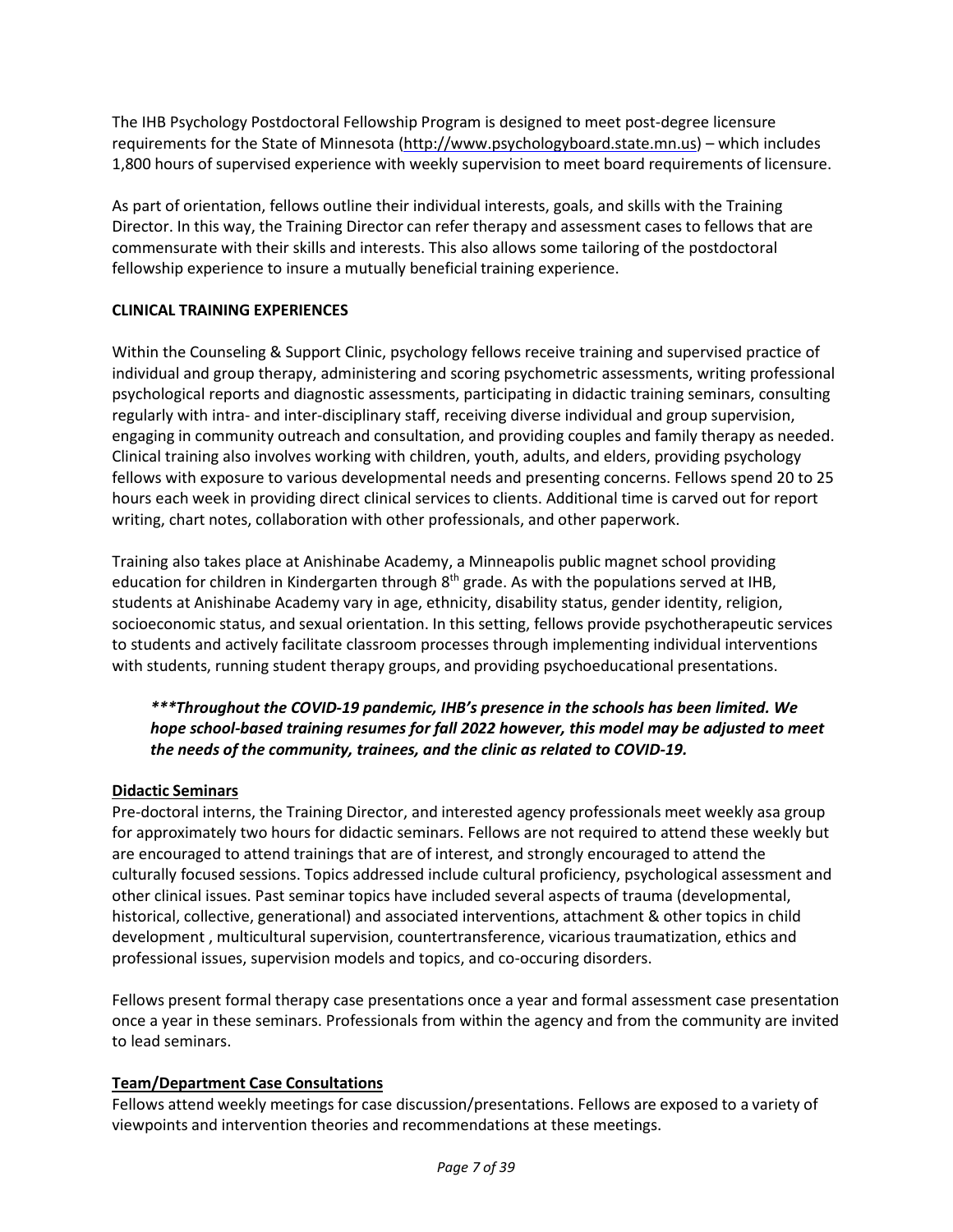## **Program Development**

Upon selecting a program development project, one to two hours of program development and implementation are also required. Often times, fellows can pick a project of their choosing. In the past, it has included starting and co-facilitating a therapy group, program evaluation, re-vamping workflows and many other various activities.

#### **Community Outreach**

Opportunities to engage with the community are built into the training year. However, trainees are strongly encouraged to take extra opportunities to engage in community activities. These experiences greatly contribute to and access cultural competence development in a way that didactics and supervision cannot.

Sample Weekly Schedule: *\*\*\*Schedules and training opportunities may change depending on COVID-19 pandemic\*\*\**

|       | Monday                     | Tuesday             | Wednesday       | Thursday            | Friday                       |
|-------|----------------------------|---------------------|-----------------|---------------------|------------------------------|
| 8:30  | Administration             | Administration      | Administration  | Administration      | Administration               |
| 9:00  | <b>Talking Circle</b>      | Therapy Hour        | Therapy Hour    | School based        | <b>Secondary Supervision</b> |
| 10:00 | Therapy Hour               | Peer Supervision    | <b>Didactic</b> | School based        | <b>Group Therapy</b>         |
| 11:00 | Therapy Hour               | Therapy Hour        | <b>Didactic</b> | School based        | <b>Group Therapy</b>         |
| 12:00 | Administration             | Therapy Hour        | Group Sup       | School based        | Administration               |
| 1:00  | Lunch                      | Lunch               | Case Consult    | Lunch               | Lunch                        |
| 2:00  | <b>Primary Supervision</b> | Administration      | Therapy Hour    | <b>Therapy Hour</b> | Therapy Hour                 |
| 3:00  | Therapy Hour               | <b>Therapy Hour</b> | Sup of Sup      | Therapy Hour        | Therapy Hour                 |
| 4:00  | Therapy Hour               | Therapy Hour        | Therapy Hour    | Therapy Hour        | Talking circle               |

#### <span id="page-7-0"></span>**SUPERVISION**

IHB requires fellows to have two hours of regularly scheduled, face-to-face, individual supervision by a licensed psychologist on a weekly basis, either with the Training Director or his/her designees. One supervisor will be designated as having primary clinical responsibility for the fellow's cases (including cosigning clinical notes, treatment plans, etc.). All supervision includes a discussion of and exploration of clinical, ethical, theoretical, conceptual, and empirical aspects of clinical activities with clients. Supervisors may change mid-year, so that the fellow can receive diverse supervision experiences.

In addition to individual supervision, one hour of group supervision related to clinical hours spent at Anishinabe Academy takes place. If fellows are running groups, bi-weekly supervision of groups also takes place.

Postdoctoral fellows may be offered an opportunity to work toward a competency in supervision.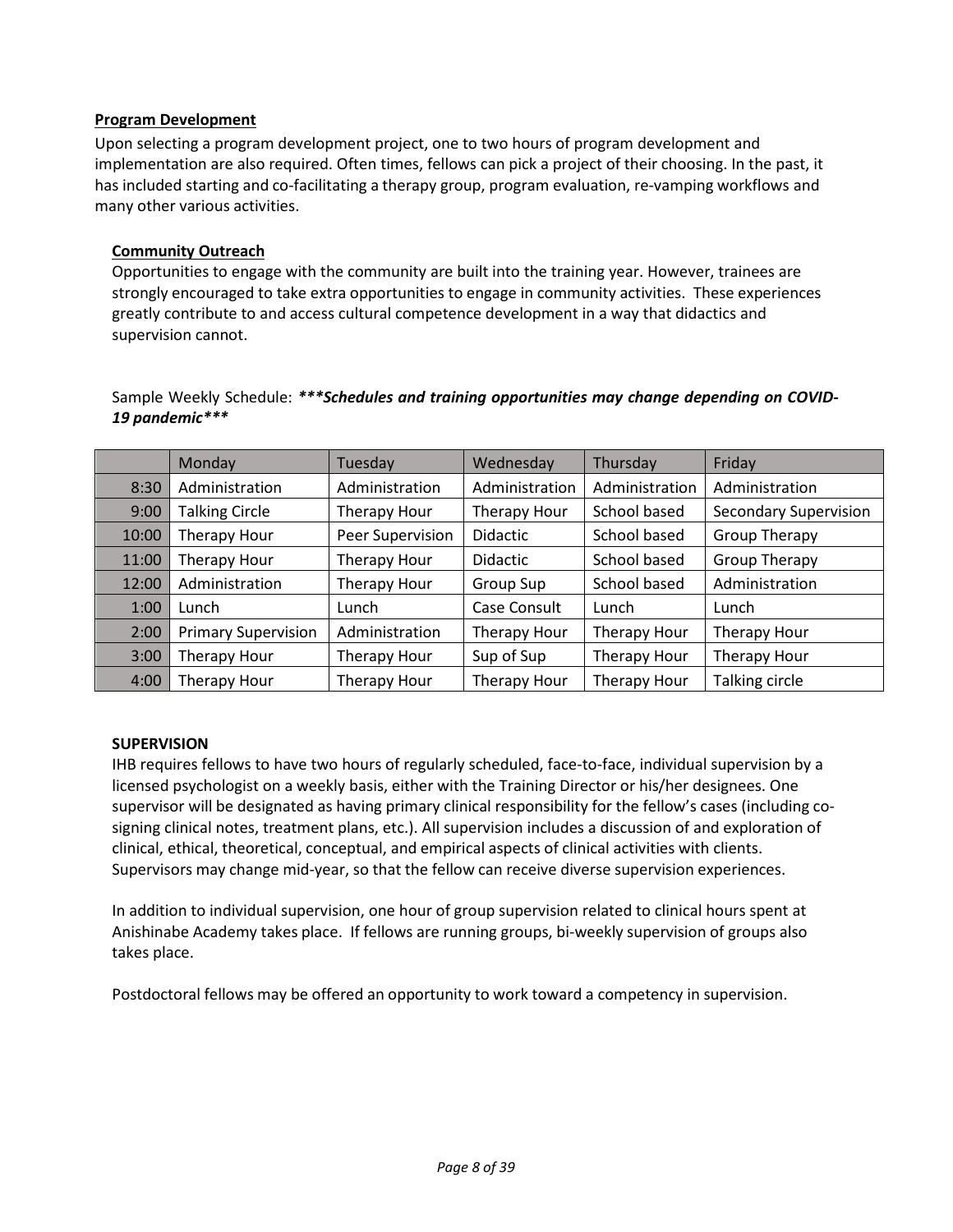Fellows may be invited to provide closely monitored supervision and/or co-supervision of the students. Fellows may provide one hour bi-weekly supervision of a predoctoral intern offset by bi-weekly supervision with a member of the training team towards building competency in providing supervision. Another option for building supervision competency is to facilitate bi-weekly group consultation with the entire training cohort (including practicum students and psychology interns).

## <span id="page-8-0"></span>**TRAINING PROGRAM OUTCOMES**

Twice a year the fellow's performance is reviewed and assessed, and progress is evaluated, once midway through the fellowship and once at the end of the year. The ratings are informed by direct observation, case consultation, supervision, audio recordings, and formal case and didactic seminar presentations. In addition, the fellow will receive direct feedback throughout the year.

At the half-way point and at the end of the year, the fellows are asked formally and informally to evaluate and provide recommendations to the Training Director regarding their fellowship experience. The areas of evaluation include: the quality of experience, supervision, training seminars, general satisfaction, progress in cultural proficiency, and the ability of the students and the fellowship to meet the trainees' major goals. If needed and when possible, adjustments are made for either the current or future fellowships.

## **CONTINUING EDUCATION**

The Indian Health Board's Postdoctoral Fellowship meets licensure requirements for postdoctoral supervised practice in the state of Minnesota. Fellows may also receive a paid CEU (continuing education) day(s), when arranged and authorized by the Training Director.

## **SALARY AND BENEFITS**

The salary for full-time postdoctoral fellows is \$21.64 per hour for a 12-month period. Fellowship positions are protected by a labor agreement between IHB and SEIU Healthcare Minnesota; fellows are required to pay nominal, monthly dues to SEIU. Full-time fellows receive the following benefits, beginning on the first day of the month following a full calendar month of employment:

14 days of PTO (paid time off) 7 paid holidays and 2 personal "floating" holidays Health insurance (currently, Blue Cross Blue Shield) Dental insurance (additional monthly premium, or free onsite basic dental services) Flexible spending account (pre-tax basis of employee contributions)

An EPPP study package is purchased for each fellow thought AATBS. Fellows also receive EPPP study release time for three hours a week for three months.

## <span id="page-8-1"></span>**APPLICATION INFORMATION**

Postdoctoral Fellows must have completed a doctoral degree before beginning their postdoctoral training. Per APPIC criteria, this is defined as having on the first day of the fellowship either the diploma in hand or a letter from the Director of Graduate Studies or one's program Director of Clinical Training verifying the completion of all degree requirements pending institution graduation ceremony.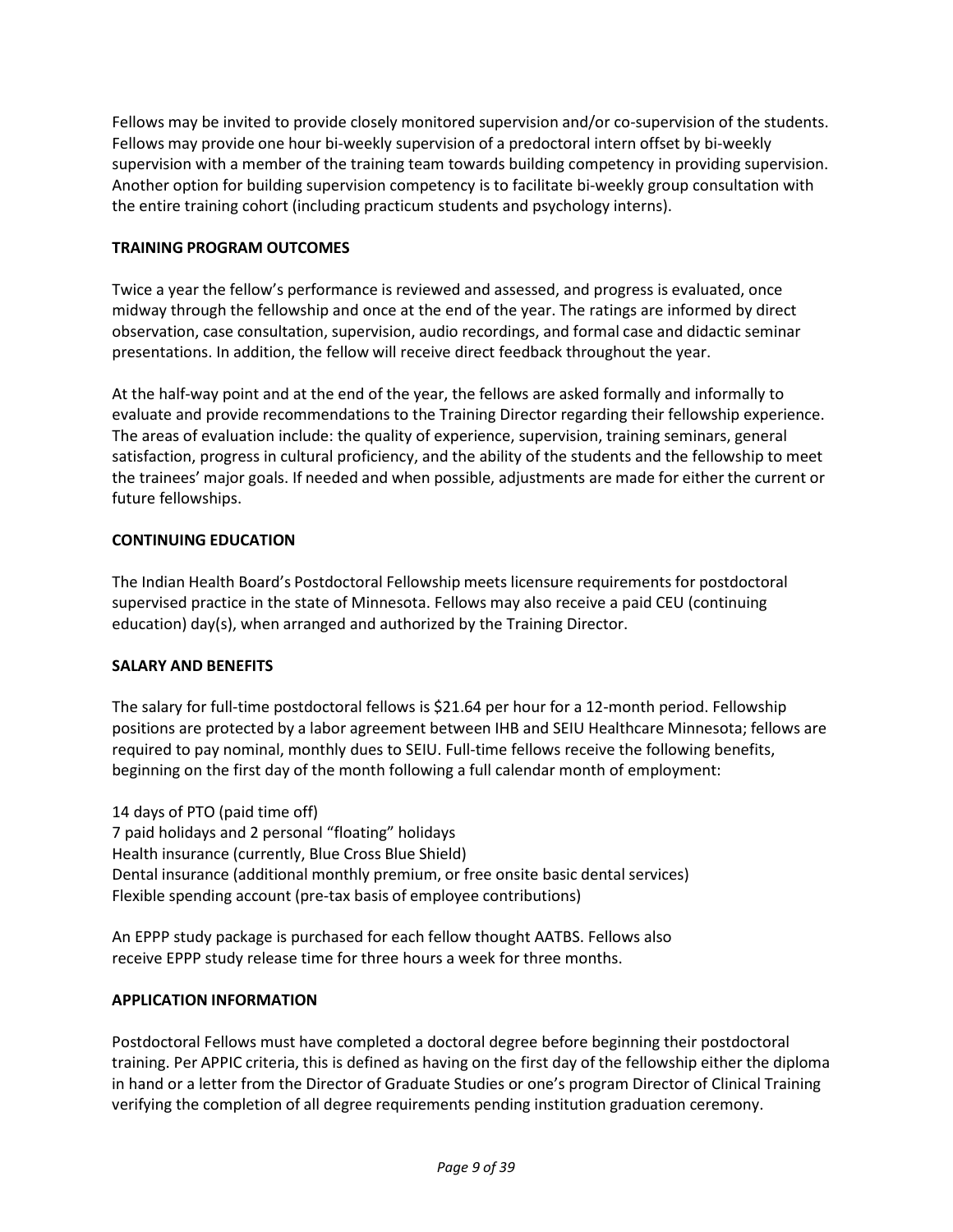IHB prefers applicants with a Ph.D. or Psy.D. from an APA- or CPA-Accredited program in Clinical or Counseling Psychology. Applicants with strong assessment *and* strong therapy skills from an APA- or CPA-Accredited Counseling or School Psychology program will be considered on a case-by-case basis. If an applicant's degree program is not APA- or CPA-Accredited, IHB may still consider an applicant who has completed all professional doctoral degree requirements from a regionally accredited institution of higher education that includes an internship meeting APPIC standards.

Applicants with doctoral degrees in fields other than clinical, counseling, orschool psychology must have received a certificate of equivalency from an APA/CPA approved university program attesting to their having met APA/CPA standards, including the pre-doctoral internship.

It is the policy of IHB to provide equal opportunity to persons without regard to actual or perceived race, color, religion, gender, national origin or ancestry, age, disability, veteran status, sexual orientation, marital status, or any other basis protected by federal, state or local law.

## *The programs seeks emerging professionals who have a knowledge base and understanding of American Indian values and commitment to working with this population so that our community is better served by highly trained and culturally aware professionals.*

Applicants are required to submit the following:

A letter of interest, including proposed goals for the fellowship.

Official transcript(s) of all graduate work.

Two letters of recommendation from: (1) Doctoral Psychology Internship Training Director or Supervisor; (2) Either an academic or clinical professional familiar with your progress and skills.

Verification of status in pre-doctoral internship by your Training Director.

A current curriculum vitae.

Two writing samples: A redacted intake/diagnostic summary AND a psychological evaluation/assessment report (testing report).

## **Deadline for completed applications is January 19, 2022. IHB will follow uniform notification date guidelines.**

Send completed application materials via email to:  $\ln z$ . salinas@indianhealthboard.com

Contact Information: Luz Salinas, PsyD, LP Indian Health Board of Minneapolis Counseling & Support Clinic Training Director 2101 Minnehaha Ave. Minneapolis, MN 55404 Phone: (612) 721-9804

## **SELECTION PROCESS**

After an application has been received, the Training Director reviews the applicant's file to determine the goodness of fit with the training program's model, objectives and training opportunities. The selected applicants will be invited for a virtual interview. If an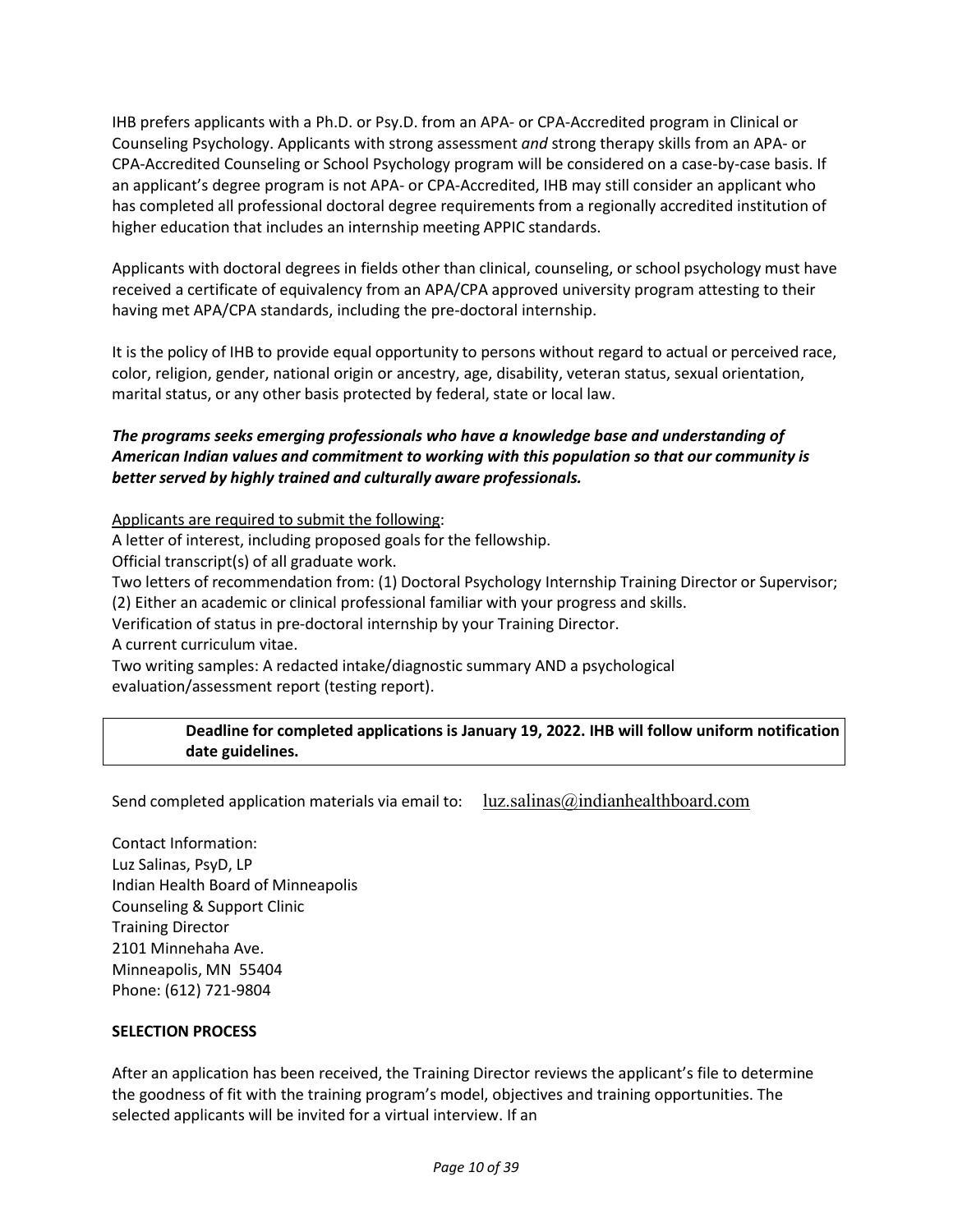applicant is not selected to interview, she/he will be notified in writing or e-mail. The interview will last for approximately 2 hours. The first half-hour to hour will be spent with the Training Director and other training staff members. The second half-hour/hour, the applicant will have time to ask questions of current fellows. After all selected applicants have been interviewed, the interview committee will determine the best matching candidate and make the offer and notifications will be communicated on the suggested APPIC notification date. Orientation materials and relevant paperwork will be sent to the successful applicant at the beginning of June.

## This site agrees to abide by the APPIC policy that no person at this training facility will solicit, accept, **or use any ranking-related information from any applicant.**

## **TRAINING FACULTY AND OTHER STAFF**

## **Training Faculty**

LUZ SALINAS, PsyD, Licensed Psychologist and Training Director

LAIEL BAKER-DEKREY, PhD, Licensed Psychologist, Clinical

Director, Recovery Services Director.

THOMAS MURPHY, PsyD, Licensed Psychologist

ADRIANA YOUSSEF, PhD, LP, Staff Psychologist

ROBIN YOUNG, PsyD, Licensed Psychologist, Chief psychologist

ANDRE PERI, PhD, Licensed Psychologist, Licensed Psychologist, Behavioral Health Integration MANAGER

TYLER HOYT, PhD, License Psychologist

#### **Additional/Adjunct Training Staff**

ANGELA ERDRICH, MD, Pediatrician

D. RICHARD WRIGHT, LADC, Indigenous Services Specialist

PATRICK ROCK, MD, CEO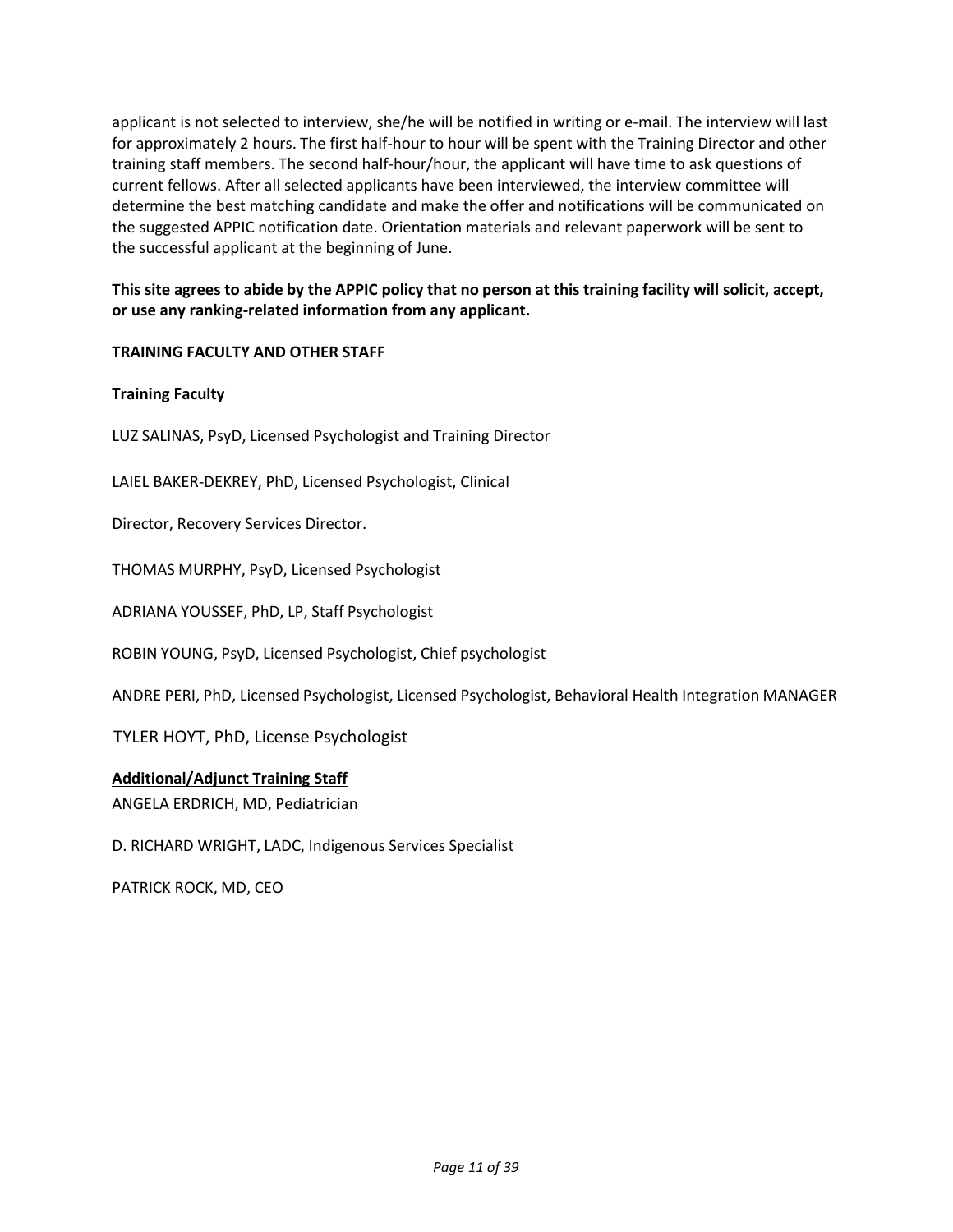#### **DUE PROCESS PROCEDURES**

#### **Identification and Management of Trainee Problematic Behavior and Grievances**

Trainees make significant developmental transitions during the training period. Part of the training process involves the identification of growth and/or problem areas of the trainee. Clinical supervisors often identify these and deal with them in supervision. However, problems may sometimes require more formalized intervention.

This document provides C&S trainees and staff with an overview of the identification and management of trainee problems and concerns, a listing of possible sanctions and an explicit discussion of the due process procedures. Also included are important considerations in the remediation of problems. We encourage staff and trainees to discuss and resolve conflicts informally but, if this cannot occur, the following formal mechanisms allow for response to issues of concern.

#### **DEFINITION OF PROBLEM**

Lamb et al. describe a problem as a behavior, attitude, or other characteristic that, although causing concern, is not excessive or outside the domain of expected behaviors for professionals in training (Lamb, Presser, Pfost, Baum, Jackson, & Jarvis, 1987). Problems are typically amenable to management procedures, supervision, or education. The formal procedures outlined below may be utilized if management procedures, supervision, or education do not result in improvement of the problem.

#### **DEFINITION OF PROBLEMATIC BEHAVIOR**

Problematic Behavior is defined broadly as an interference in professional functioning which is reflected in one or more of the following ways:

- An inability and/or unwillingness to acquire and integrate professional standards into one's repertoire of professional behavior;
- An inability to acquire professional skills in order to reach an acceptable level of competency; and/or
- An inability to control personal stress, strong emotional reactions, and/or psychological dysfunction which interfere with professional functioning.

It is a professional judgment when a trainee's behavior becomes problematic. Trainees may exhibit behaviors, attitudes or characteristics which, while of concern and requiring remediation, are not unexpected or excessive for professionals in training. Problematic behavior typically becomes identified when one or more of the following characteristics exist:

- The trainee does not acknowledge, understand, or address the problem when it is identified.
- The problem is not merely a reflection of a skill deficit that can be rectified by academic or didactic training.
- The quality of services delivered by the trainee is clearly negatively affected.
- The problem is not restricted only to one area of professional functioning.
- A disproportionate amount of attention by training staff is required.
- The trainee's behavior does not change as a function of feedback, remediation efforts, and/or time.

#### **GUIDELINES FOR DUE PROCESS**

All trainees may have multiple supervisors and reporting lines. It is therefore necessary to define a due process procedure that takes into account the company's personnel policies, the multiplicity of lines of authority over trainees, the duality of their status, and published professional standards. The following procedures clarify how Progressive Discipline shall be applied to trainees.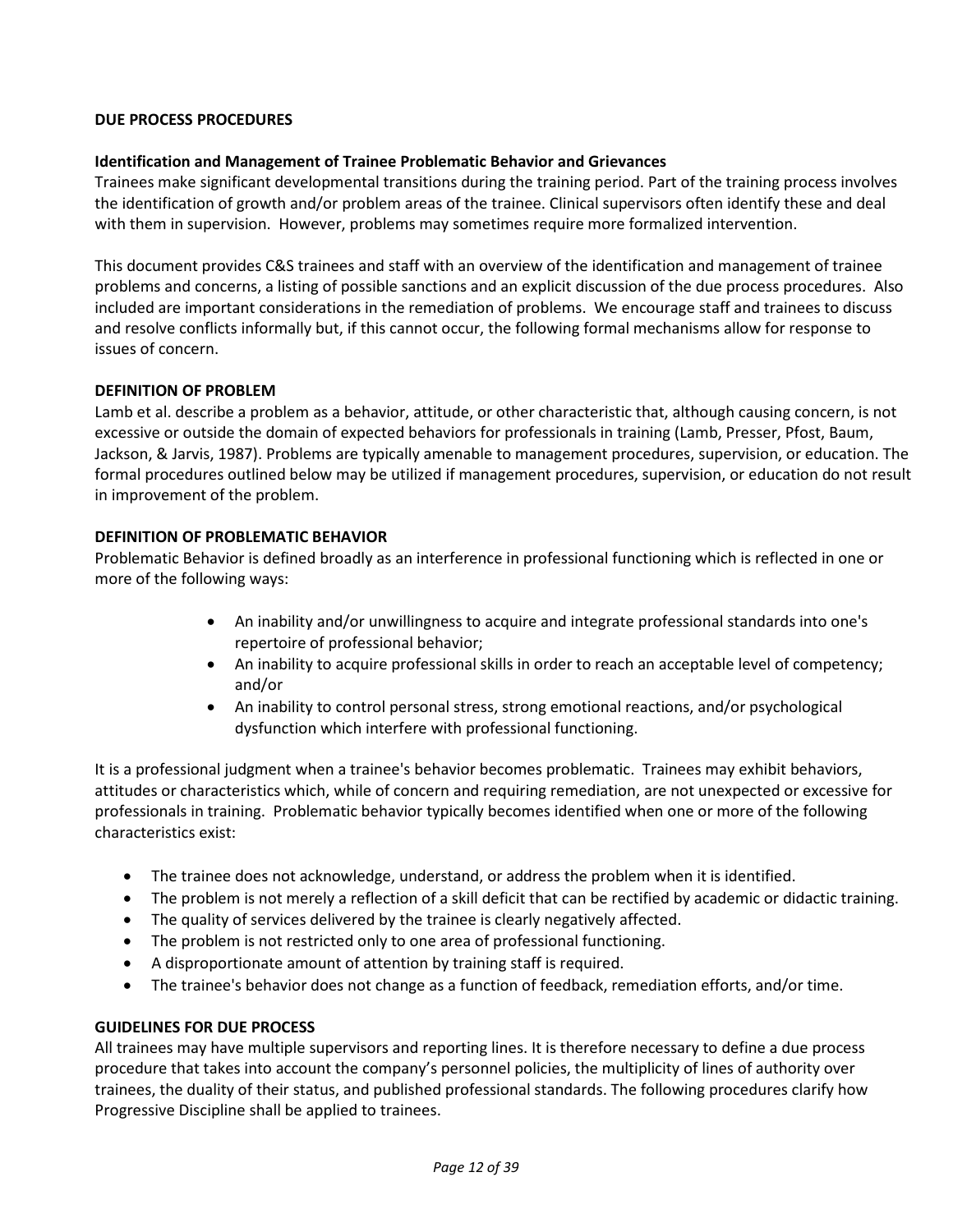General due process guidelines include:

- Presenting to trainees, in writing, the program's expectations in regard to professional functioning at the outset of training,
- Stipulating the procedures for evaluation, including when, how, and by whom evaluations will be conducted,
- Using input from multiple professional sources when making decisions or recommendations regarding the trainee's performance,
- Articulating the various procedures and actions involved in making decisions regarding problems,
- Communicating early and often with graduate programs about any suspected difficulties with trainees,
- Instituting, with the input and knowledge of the trainee's graduate program, a remediation plan for identified problems, including a time frame for expected remediation and consequences of not rectifying the problems,
- Providing the trainee with a written statement of procedural policy describing how the trainee may appeal the program's actions or decisions,
- Insuring that trainees have a reasonable amount of time to respond to any action(s) taken by the program,
- Documenting, in writing and to all relevant parties (e.g. the trainee's academic advisor or training coordinator, supervisors, etc.) the action(s) taken by the program and the rationale for those actions, and
- Insuring that trainees receive adequate supervisory support for clinical work.

## **PROCEDURES TO RESPOND TO PROBLEMATIC BEHAVIOR**

## **Basic Procedures**

If a trainee receives an unacceptable rating from any of the evaluation sources in any of the major categories of evaluation, or if a staff member or another trainee has concerns about a trainee's behavior (ethical or legal violations, professional incompetence) the following procedures will be initiated:

 $1.$  In some cases, it may be appropriate to speak directly to the trainee about the concerns, and in other cases a consultation with the Training Director (TD) will be warranted. This decision is made at the discretion of the staff or trainee who has concerns within 5 business days.

2. Once the TD has been informed of the specific concerns, they will determine if and how to proceed.

 $\frac{3}{10}$  If the staff member who brings the concern to the TD is not the trainee's supervisor, the TD will discuss the concern with the supervisor(s) at the next weekly training team meeting, or sooner.

4. If the TD and supervisor(s) determine that the alleged behavior in the complaint, if proven, would constitute a serious violation, the TD will inform the staff member who initially brought the complaint within 5 business days.

- 5. The TD will meet with the training committee to discuss the concern within 5 business days.
- 6. The TD will meet with the Director to discuss the concerns and possible courses of action to be taken to address them within 5 business days.
- 7. The TD, supervisor(s), and Director may meet to discuss possible course of actions (as listed below).

## **Notification Procedures to Address Problematic Behavior or Inadequate Performance**

Meaningful ways to address problematic behavior, once identified, are important. In implementing remediation or sanctions, the training staff must be mindful and balance the needs of the trainee with problematic behavior, the clients involved, members of the trainee's training group, the training staff, other clinic personnel, and the agency community. All evaluative documentation will be maintained in the trainee's file. The trainee's academic program will be notified of Verbal Notice at the discretion of the TD (in consultation with the Director) and of Written Notice(s) when they occur.

- 1. Verbal Notice to the trainee emphasizes the need to discontinue the inappropriate behavior under discussion.
- 2. Written Notice to the trainee formally acknowledges that:
- a) the TD is aware of and concerned with the behavior,
- b) the concern has been brought to the attention of the trainee,
- c) the TD will work with the trainee to rectify the problem or skill deficits; and,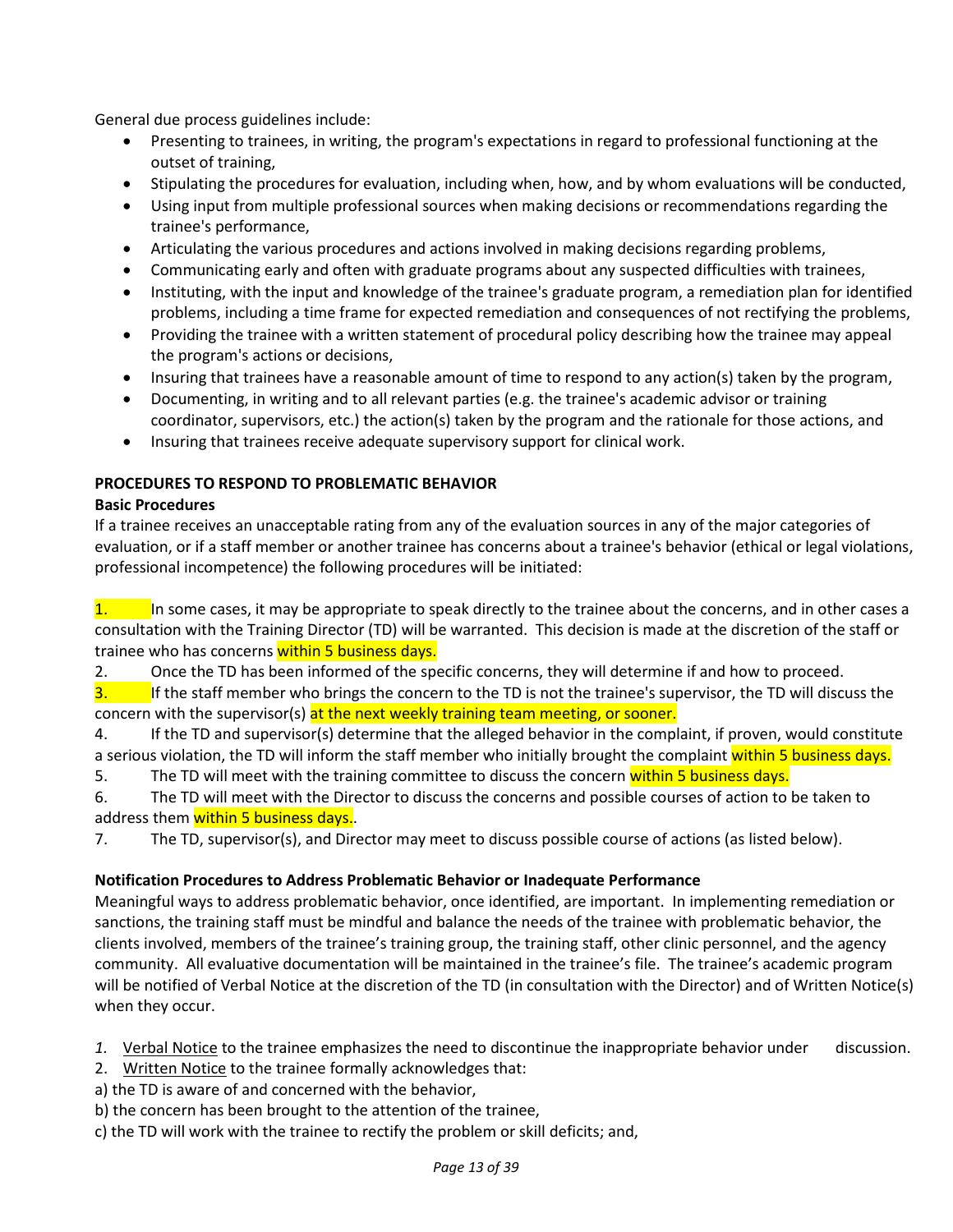d) the behaviors of concern are not significant enough to warrant more serious action.

3. Second Written Notice to the trainee will identify possible sanction(s) and describe the remediation plan. This letter will contain:

a) a description of the trainee's unsatisfactory performance;

- b) actions needed by the trainee to correct the unsatisfactory behavior;
- c) the time line for correcting the problem;

d) what sanction(s) may be implemented if the problem is not corrected; and,

e) notification that the trainee has the right to request an appeal of this action (see Appeal Procedures).

If at any time a trainee disagrees with the aforementioned notices, the trainee can appeal (see Appeal Procedures).

## **Remediation and Sanctions**

The implementation of a remediation plan with possible sanctions should occur only after careful deliberation and thoughtful consideration of the TD, relevant members of the training staff and the Director. The remediation and sanctions listed below may not necessarily occur in that order. The severity of the problematic behavior plays a role in the level of remediation or sanction.

1. Schedule Modification is a time-limited, remediation-oriented closely supervised period of training designed to support the trainee's achievement of full functioning. Modifying a trainee's schedule is an accommodation made to assist the trainee in responding to personal reactions to environmental stress, with the full expectation that the trainee will complete the traineeship. This period will include more closely scrutinized supervision conducted by the regular supervisor in consultation with the TD. Several possible and perhaps concurrent courses of action may be included in modifying a schedule. These include:

a) increasing the amount of supervision, either with the same or additional supervisors;

b) change in the format, emphasis, and/or focus of supervision;

c) recommending personal therapy (a list of community practitioners and other resources are available);

d) reducing the trainee's clinical or other workload; and,

e) requiring specific academic coursework.

The length of a schedule modification period will be determined by the TD, supervisor(s) and the Director. The termination of the schedule modification period will be determined, after discussions with the trainee, by the TD, supervisor(s) and the Director.

2. Probation is also a time-limited, remediation-oriented, more closely supervised training period. Its purpose is to assess the ability of the trainee to complete the traineeship and to support the trainee's achievement of full functioning. Probation defines a relationship in which the TD systematically monitors for a specific length of time the degree to which the trainee addresses, changes and/or otherwise improves the behavior associated with the inadequate rating. The trainee is informed of the probation in a written statement that includes:

a) the specific behaviors associated with the unacceptable rating (on the evaluation form and/or from an evaluation source);

b) the remediation plan for rectifying the problem;

- c) the timeframe for the probation during which the problem is expected to be ameliorated; and,
- d) the procedures to ascertain whether or not the problem has been appropriately rectified.

If the TD determines that there has not been sufficient improvement in the trainee's behavior to remove the probation or modified schedule, then the TD will discuss with the supervisor(s) and the Director possible courses of action to be taken. The TD will communicate in writing to the trainee that the conditions for revoking the probation or modified schedule have not been met. This notice will include a revised remediation plan, which may include continuation of the current remediation efforts for a specified time period or implementation of additional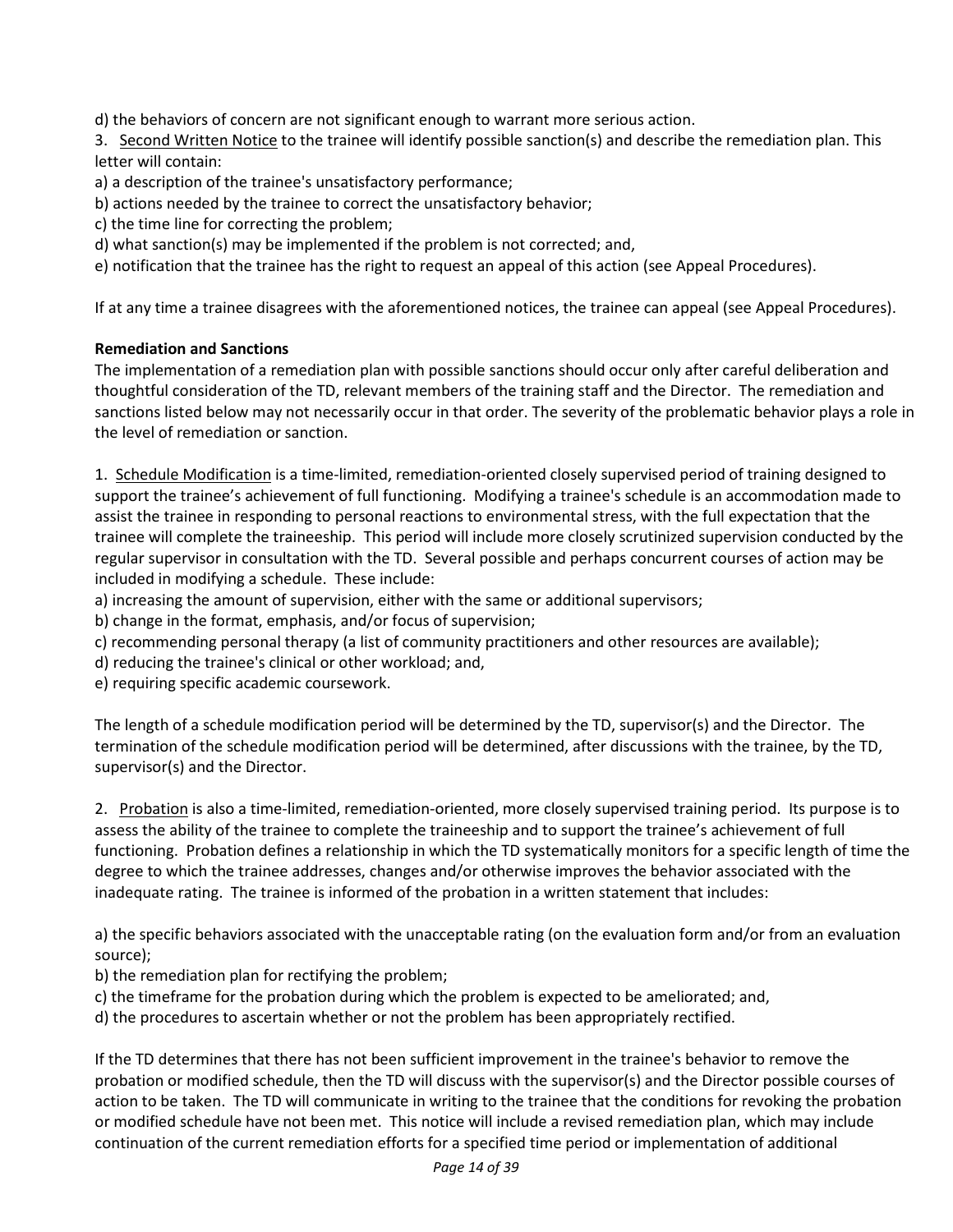recommendations. Additionally, the TD will communicate that if the trainee's behavior does not change, the trainee will not successfully complete the training program.

3. Suspension of Direct Service Activities requires a determination that the welfare of the trainee's client(s) or the clinic community has been jeopardized. When this determination has been made, direct service activities will be suspended for a specified period as determined by the TD in consultation with the trainee's supervisor(s) and Director. At the end of the suspension period, the trainee's supervisor(s) in consultation with the TD, will assess the trainee's capacity for effective functioning and determine if and when direct service can be resumed.

4. Administrative Leave involves the temporary withdrawal of all responsibilities and privileges at the Indian Health Board (IHB). If the probation period, suspension of direct service activities, or administrative leave interferes with the successful completion of the training hours needed for completion of the traineeship, this will be noted in the trainee's file and the trainee's academic program will be informed. The TD will inform the trainee of the effects the administrative leave will have on the trainee's stipend and accrual of benefits, including the possibility of no pay and no accrual of benefits.

5a. Dismissal from the Training Program involves the permanent withdrawal of all agency responsibilities and privileges. When specific interventions do not, after a reasonable time period, rectify the problem behavior or concerns and the trainee seems unable or unwilling to alter her/his behavior, the TD will discuss with the Director the possibility of termination from the training program or dismissal from the agency. Either administrative leave or dismissal would be invoked in cases of severe violations of the APA Code of Ethics, or when imminent physical or psychological harm to a client is a major factor, or the trainee is unable to complete the training program due to physical, mental or emotional illness. The Director will make the final decision about dismissal.

5b. Immediate Dismissal involves the immediate permanent withdrawal of all agency responsibilities and privileges. Immediate dismissal would be invoked but is not limited to cases of severe violations of the APA Code of Ethics, or when imminent physical or psychological harm to a client is a major factor, or the trainee is unable to complete the training program due to physical, mental or emotional illness. In addition, in the event a trainee compromises the welfare of a client(s) or the clinic community by an action(s) which generates grave concern from the TD or the supervisor(s), the Director may immediately dismiss the trainee from IHB. This dismissal may bypass steps identified in notification procedures and remediation and sanctions alternatives. When a trainee has been dismissed, the TD will communicate to the trainee's academic department that the trainee has not successfully completed the training program.

If at any time a trainee disagrees with the aforementioned sanctions, the trainee can implement Appeal Procedures.

#### **Appeal Procedures**

In the event that a trainee does not agree with the aforementioned notification, remediation or sanction, or with the handling of a grievance, the following appeal procedures should be followed:

1. The trainee should file a formal appeal in writing with all supporting documents, with the Director. The trainee must submit this appeal within five work days from their notification of any of the above (notification, remediation or sanction, or handling of a grievance).

2. Within three work days of receipt of a formal written appeal from a trainee, the Director will consult with members of management and decide whether or not to implement a Review Panel or respond to the appeal without a Panel being convened.

3. In the event that a trainee is filing a formal, written appeal to disagree with a decision that has already been made by the Review Panel and supported by the Director, then that appeal is reviewed by the Director in consultation with the IHB Management Team. The Director will determine if a new Review Panel should be formed to reexamine the case, or if the decision of the original Review Panel is upheld.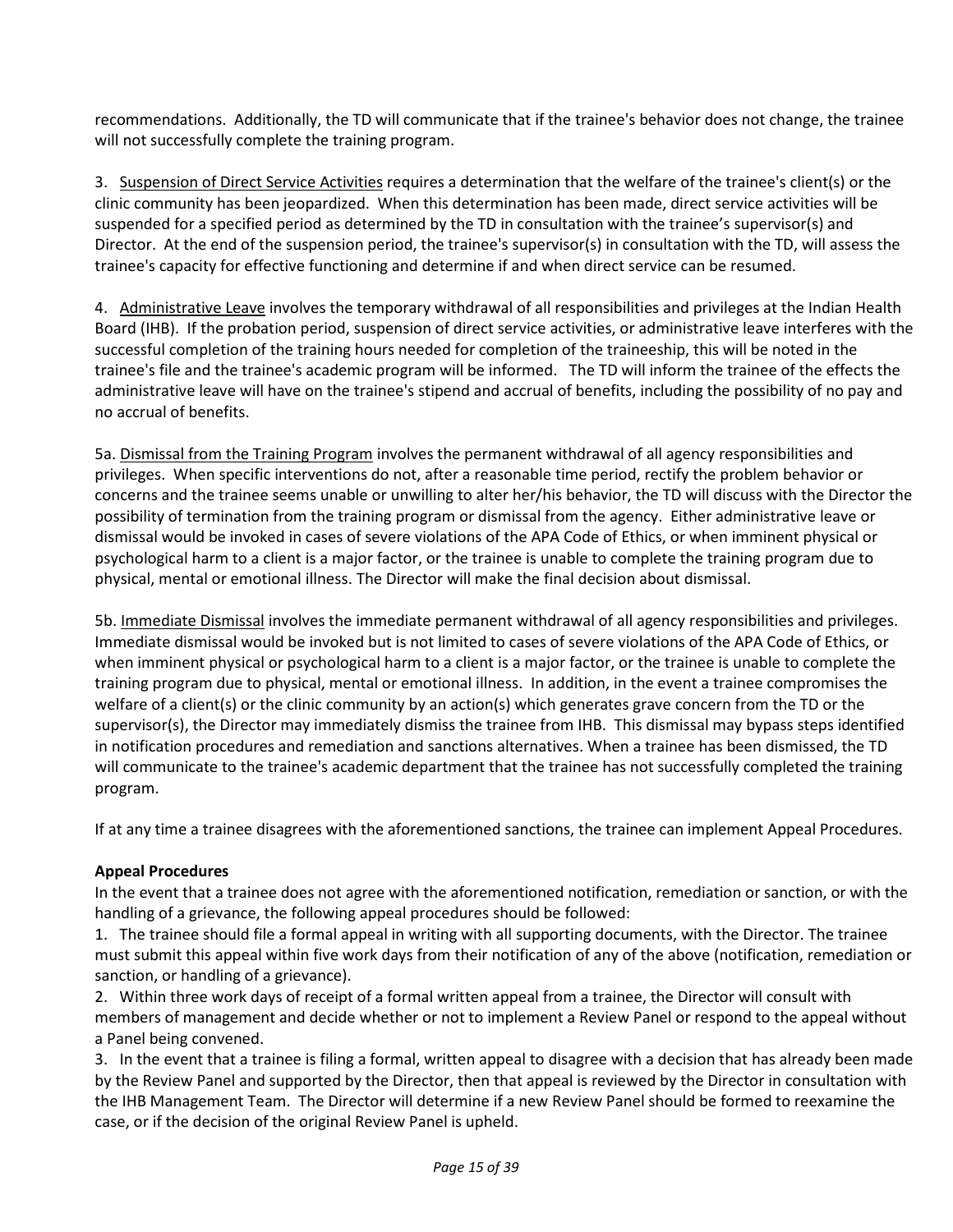## **Doctoral Psychology Intern/Post-doctoral Fellow Competency Assessment Form**

#### **Table of Contents**

#### **Goal 1. Competence in Theories and Methods of Psychological Assessment**

Objective 1.1. Interviewing and data collection for Formal Evaluation

Objective 1.2. Effective interviewing skills for diagnostic assessment for treatment

Objective 1.3. Accurate diagnosis and case formulation

Objective 1.4. Appropriate use of tests and interpretation

Objective 1.5. Professional writing and feedback

Objective 1.6. Cultural Competence

#### **Goal 2. Competence in Psychotherapy and Psychological Interventions**

Objective 2.1. Patient risk management Objective 2.2. Appropriate case conceptualization and treatment planning Objective 2.3. Effective therapeutic interventions Objective 2.4. Sensitivity to individual and cultural diversity Objective 2.5. Group therapy skills Objective 2.6. Cultural Competence

#### **Goal 3. Constructive Consultation, Supervision and Program Evaluation**

Objective 3.1. Effective consultation and communication

Objective 3.2. Effective supervision

Objective 3.3. Program Evaluation

Objective 3.4. Cultural Competence

#### **Goal 4. Ethics and Professional Behavior**

Objective 4.1. Respectful relationships and cooperation with other disciplines

Objective 4.2. Ethical behavior

Objective 4.3. Administrative competence and appropriate documentation

Objective 4.4. Professional demeanor and identity

Objective 4.5. Cultural Competence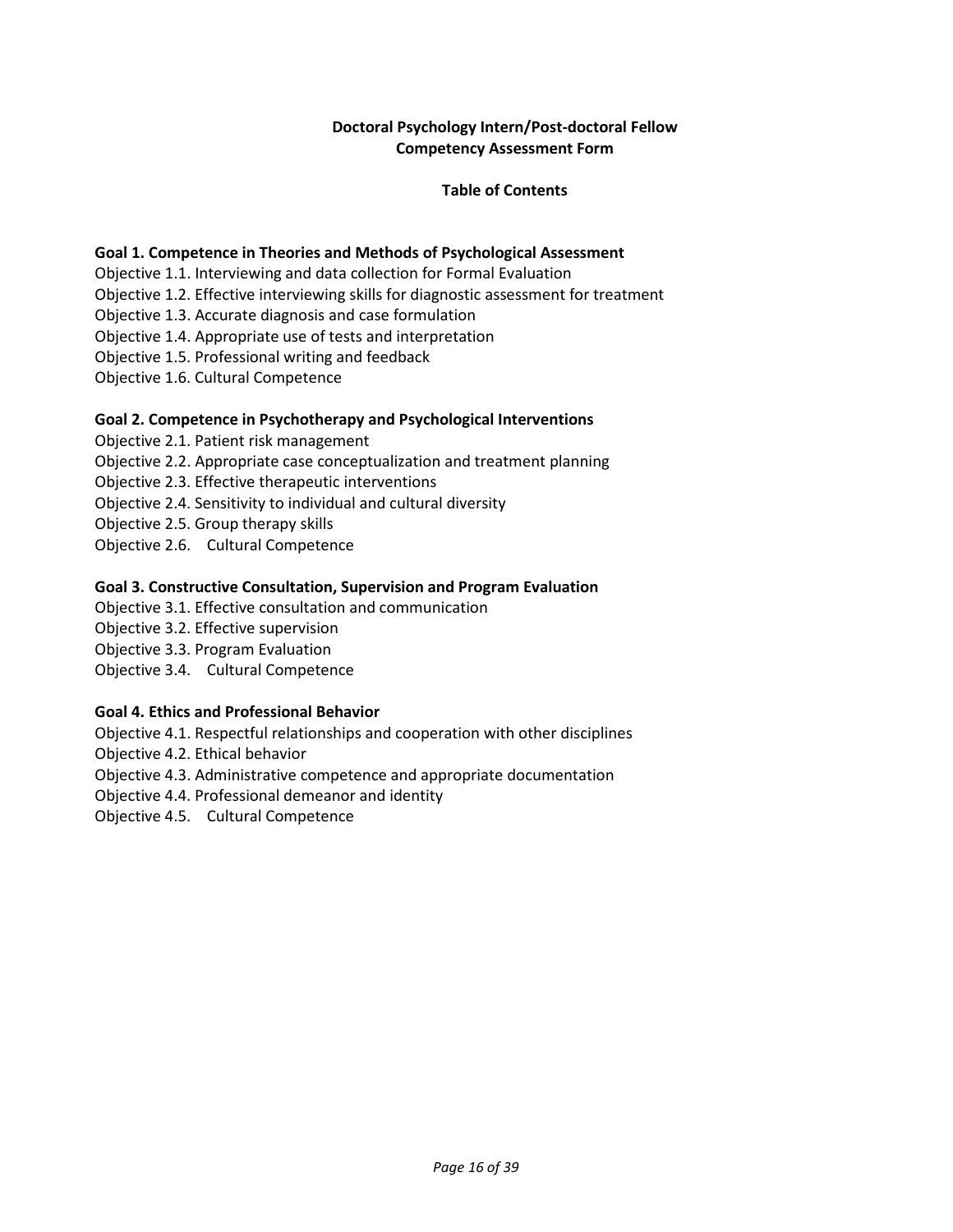## **Standards for Completion of Training Comments and Signatures**

**Directions for use of computerized format:** This form may be completed on computer and only the ratings being given to the intern or fellow need to be printed. Copy the document, rename it, and delete the ratings not being given before printing.

## **Indian Health Board of Minneapolis Counseling & Support Clinic**

## **Doctoral Psychology Intern/Post-Doctoral Fellow Competency Assessment Form**

*This form is to be filled out at least two times per year, or more often in cases of remediation.*

Trainee

Supervisor

Training Year

Date

Assessment methods for this evaluation

| Direct Observation      | Review of written work      |
|-------------------------|-----------------------------|
| Review of raw test data | Case Presentation           |
| Audio recording         | <b>Personal Supervision</b> |
| Collateral information  |                             |

#### **Competency Ratings Definitions & Expectations for Training Completion**

| Please rate and circle the number denoting the intern's skill level using the scale below: |                                                                            |  |
|--------------------------------------------------------------------------------------------|----------------------------------------------------------------------------|--|
|                                                                                            | Independent/Autonomous (full performance level)                            |  |
|                                                                                            | Postdoctoral Exit Level (no supervision needed)                            |  |
|                                                                                            | Internship Exit Level/Postdoctoral Entry Level (little supervision needed) |  |
|                                                                                            | Intermediate Internship (some supervision needed)                          |  |
|                                                                                            | Internship Entry Level (close supervision needed)                          |  |
|                                                                                            | Unsatisfactory/Pre-Internship Level (remediation plan needed)              |  |

NA. Indicates not applicable or not assessed by this evaluator

**Independent/Autonomous (Rating of 5):** Indicates skill set necessary beyond licensure.

**Postdoctoral Exit Level (Rating of 4):** Typical skill set for end of the postdoctoral year and is ready for licensure.

**Doctoral Psychology Internship Exit Level/Postdoctoral Entry Level (Rating of 3):** Typical skill set for end of internship or during postdoctoral training. Requires supervision but displays highly developed professional skills and judgment. Generally achieved in 6-12 months of internship.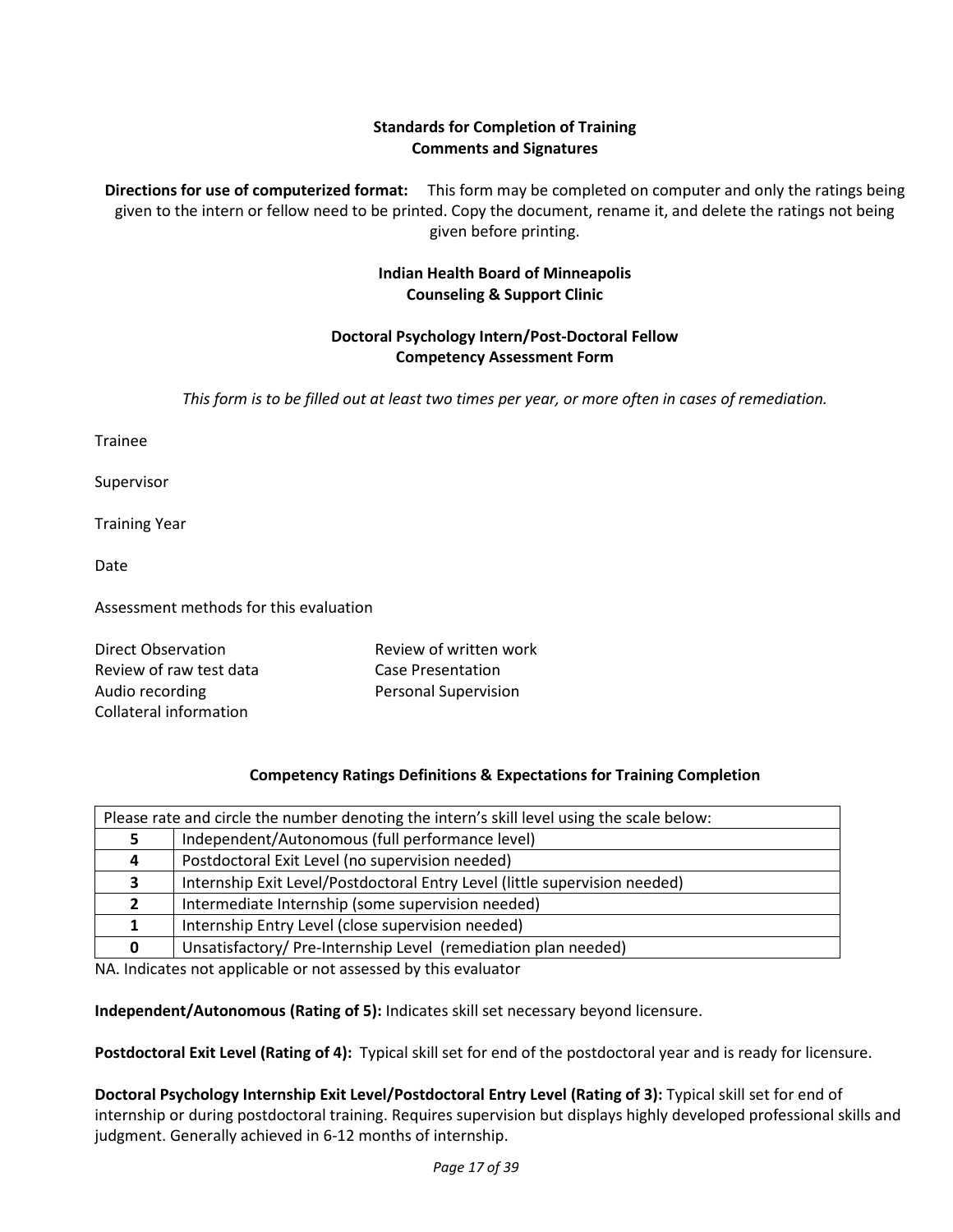**Intermediate Internship (Rating of 2):** Typical skill set for practice during internship. Displays significant knowledge of role, and can function professionally with regular supervision. By December  $31^{st}$ , no more than 25% of competencies (nineteen total) will be rated below a 2. By April 30<sup>th</sup>, no more than 15% of competencies (eleven total) will be rated below a 2.

**Internship Entry Level (Rating of 1):** Typical Practicum level skill set. Requires continuous supervision, but accepts it. Expected to last no longer than the first 1-4 months of internship.

**Unsatisfactory/Pre-Internship Level (Rating of 0):** Displays significant problems beyond a lack of opportunity to learn skills. May have apparent lack of aptitude for the task or role, or may be avoiding or resisting changing clinical behavior or expanding skill set. This includes unethical practice or repeated boundary violations. *The evaluator is to specify what specific areas need remediation in the comments section for any given objective and summarize a recommended course of action at the end of this assessment form.* 

*All higher level ratings are presumed to contain the lower level competencies as well.*

**Training Goals:** By the end of the training year, an Intern will be able to demonstrate skills at the Doctoral Psychology Internship Exit Level/Postdoctoral Entry Level or higher for all competencies. By the end of the training year, a Postdoctoral Fellow will be able to demonstrate skills at the Postdoctoral Exit level for all competencies.

## **Goal 1. Competence in Theories and Methods of Psychological Assessment**

#### **Objective 1.1. Interviewing and Data Collection for Formal Evaluation**

| 1.1.a                                                       | Interviews skillfully to collect relevant information.                     |  |
|-------------------------------------------------------------|----------------------------------------------------------------------------|--|
|                                                             | Independent/Autonomous (full performance level)                            |  |
| 4                                                           | Postdoctoral Exit Level (no supervision needed)                            |  |
|                                                             | Internship Exit Level/Postdoctoral Entry Level (little supervision needed) |  |
|                                                             | Intermediate Internship (some supervision needed)                          |  |
|                                                             | Internship Entry Level (close supervision needed)                          |  |
| <sup>0</sup>                                                | Unsatisfactory/Pre-Internship Level (remediation plan needed)              |  |
| MA . Materializable concert concerted builders and interest |                                                                            |  |

\_\_\_\_\_NA: Not applicable or not assessed by this evaluator

| 1.1.b                                                | Uses understanding of behavior and mental illness to shape interview questions. |  |
|------------------------------------------------------|---------------------------------------------------------------------------------|--|
|                                                      | Independent/Autonomous (full performance level)                                 |  |
| 4                                                    | Postdoctoral Exit Level (no supervision needed)                                 |  |
| 3.                                                   | Internship Exit Level/Postdoctoral Entry Level (little supervision needed)      |  |
|                                                      | Intermediate Internship (some supervision needed)                               |  |
|                                                      | Internship Entry Level (close supervision needed)                               |  |
|                                                      | Unsatisfactory/Pre-Internship Level (remediation plan needed)                   |  |
| NA . Net enable ble en net essessed buthis such sten |                                                                                 |  |

| 1.1.c. | Shapes interview process to collect maximal range of data collection.      |
|--------|----------------------------------------------------------------------------|
|        | Independent/Autonomous (full performance level)                            |
|        | Postdoctoral Exit Level (no supervision needed)                            |
|        | Internship Exit Level/Postdoctoral Entry Level (little supervision needed) |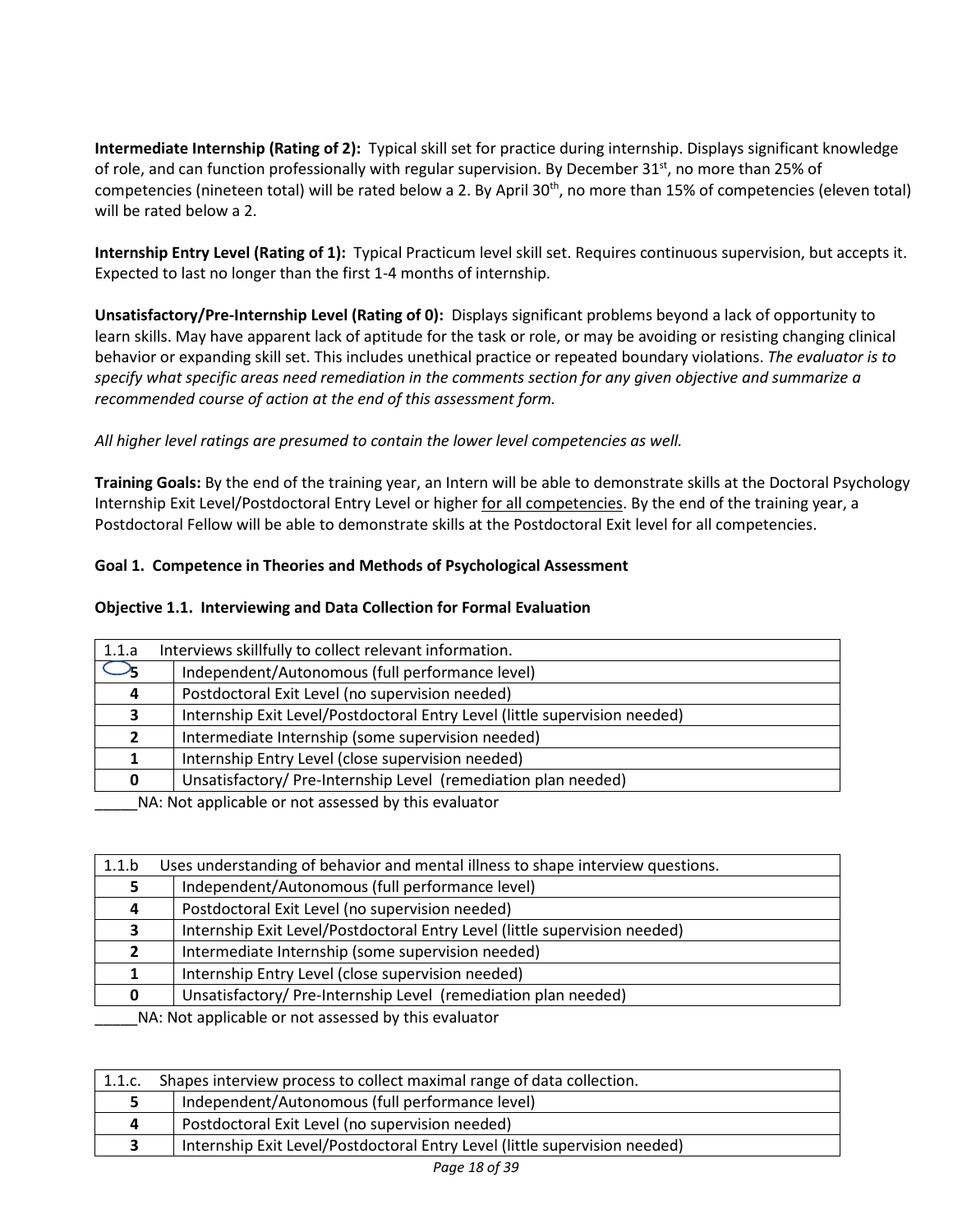| Internship Entry Level (close supervision needed)             |  |
|---------------------------------------------------------------|--|
|                                                               |  |
| Unsatisfactory/Pre-Internship Level (remediation plan needed) |  |

| 1.1.d. | Describes interview data effectively.                                      |
|--------|----------------------------------------------------------------------------|
|        | Independent/Autonomous (full performance level)                            |
|        | Postdoctoral Exit Level (no supervision needed)                            |
| 3      | Internship Exit Level/Postdoctoral Entry Level (little supervision needed) |
|        | Intermediate Internship (some supervision needed)                          |
|        | Internship Entry Level (close supervision needed)                          |
|        | Unsatisfactory/Pre-Internship Level (remediation plan needed)              |

\_\_\_\_\_NA: Not applicable or not assessed by this evaluator

\_\_\_\_\_\_\_\_\_\_\_\_\_\_\_\_\_\_\_\_\_\_\_\_\_\_\_\_\_\_

Comments (Two the three sentences required and anything rated below the minimal level of achievement must be commented on):

\_\_\_\_\_\_\_\_\_\_\_\_\_\_\_\_\_\_\_\_\_\_\_\_\_\_\_\_\_\_\_\_\_\_\_\_\_\_\_\_\_\_\_\_\_\_\_\_\_\_\_\_\_\_\_\_\_\_\_\_\_\_\_\_\_\_\_\_\_\_\_\_\_\_\_\_\_\_\_\_\_\_\_\_\_\_\_\_\_\_\_\_\_\_\_\_ \_\_\_\_\_\_\_\_\_\_\_\_\_\_\_\_\_\_\_\_\_\_\_\_\_\_\_\_\_\_\_\_\_\_\_\_\_\_\_\_\_\_\_\_\_\_\_\_\_\_\_\_\_\_\_\_\_\_\_\_\_\_\_\_\_\_\_\_\_\_\_\_\_\_\_\_\_\_\_\_\_\_\_\_\_\_\_\_\_\_\_\_\_\_\_\_ \_\_\_\_\_\_\_\_\_\_\_\_\_\_\_\_\_\_\_\_\_\_\_\_\_\_\_\_\_\_\_\_\_\_\_\_\_\_\_\_\_\_\_\_\_\_\_\_\_\_\_\_\_\_\_\_\_\_\_\_\_\_\_\_\_\_\_\_\_\_\_\_\_\_\_\_\_\_\_\_\_\_\_\_\_\_\_\_\_\_\_\_\_\_\_\_ \_\_\_\_\_\_\_\_\_\_\_\_\_\_\_\_\_\_\_\_\_\_\_\_\_\_\_\_\_\_\_\_\_\_\_\_\_\_\_\_\_\_\_\_\_\_\_\_\_\_\_\_\_\_\_\_\_\_\_\_\_\_\_\_\_\_\_\_\_\_\_\_\_\_\_\_\_\_\_\_\_\_\_\_\_\_\_\_\_\_\_\_\_\_\_\_ \_\_\_\_\_\_\_\_\_\_\_\_\_\_\_\_\_\_\_\_\_\_\_\_\_\_\_\_\_\_\_\_\_\_\_\_\_\_\_\_\_\_\_\_\_\_\_\_\_\_\_\_\_\_\_\_\_\_\_\_\_\_\_\_\_\_\_\_\_\_\_\_\_\_\_\_\_\_\_\_\_\_\_\_\_\_\_\_\_\_\_\_\_\_\_\_ \_\_\_\_\_\_\_\_\_\_\_\_\_\_\_\_\_\_\_\_\_\_\_\_\_\_\_\_\_\_\_\_\_\_\_\_\_\_\_\_\_\_\_\_\_\_\_\_\_\_\_\_\_\_\_\_\_\_\_\_\_\_\_\_\_\_\_\_\_\_\_\_\_\_\_\_\_\_\_\_\_\_\_\_\_\_\_\_\_\_\_\_\_\_\_\_ \_\_\_\_\_\_\_\_\_\_\_\_\_\_\_\_\_\_\_\_\_\_\_\_\_\_\_\_\_\_\_\_\_\_\_\_\_\_\_\_\_\_\_\_\_\_\_\_\_\_\_\_\_\_\_\_\_\_\_\_\_\_\_\_\_\_\_\_\_\_\_\_\_\_\_\_\_\_\_\_\_\_\_\_\_\_\_\_\_\_\_\_\_\_\_\_

#### **Objective 1.2. Effective Interview skills for Diagnostic Assessment for Treatment**

| Readily establishes rapport.                                               |
|----------------------------------------------------------------------------|
| Independent/Autonomous (full performance level)                            |
| Postdoctoral Exit Level (no supervision needed)                            |
| Internship Exit Level/Postdoctoral Entry Level (little supervision needed) |
| Intermediate Internship (some supervision needed)                          |
| Internship Entry Level (close supervision needed)                          |
| Unsatisfactory/Pre-Internship Level (remediation plan needed)              |
|                                                                            |

\_\_\_\_NA: Not applicable or not assessed by this evaluator

| 1.2.b.                                               | Efficiently gathers clinical information.                                  |  |
|------------------------------------------------------|----------------------------------------------------------------------------|--|
|                                                      | Independent/Autonomous (full performance level)                            |  |
| 4                                                    | Postdoctoral Exit Level (no supervision needed)                            |  |
| 3                                                    | Internship Exit Level/Postdoctoral Entry Level (little supervision needed) |  |
| Σ.                                                   | Intermediate Internship (some supervision needed)                          |  |
|                                                      | Internship Entry Level (close supervision needed)                          |  |
| 0                                                    | Unsatisfactory/Pre-Internship Level (remediation plan needed)              |  |
| NA blot applicable or not accorsed by this ovaluator |                                                                            |  |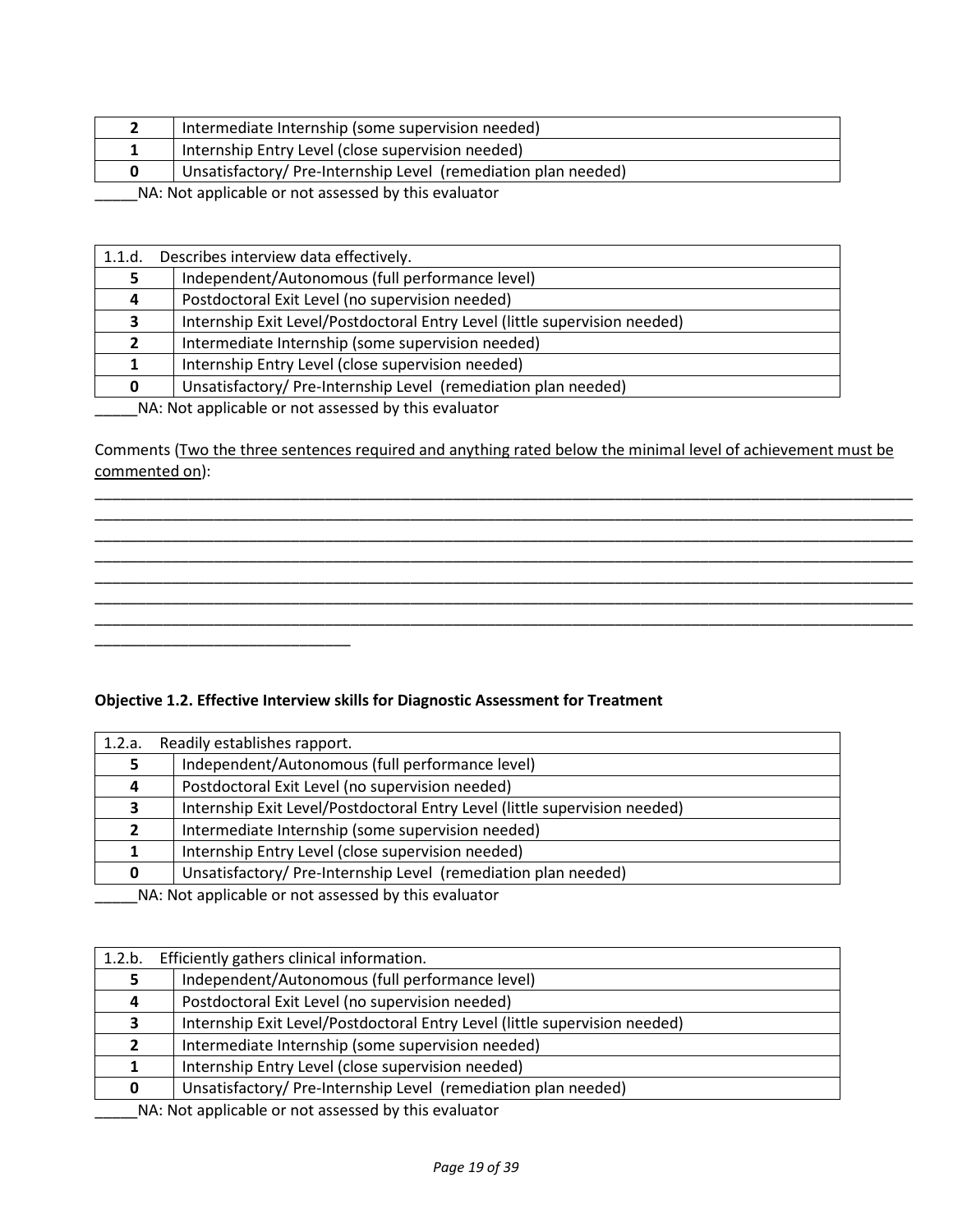| 1.2.c. | Informs clients of status, data privacy and confidentiality concerns.                                                                                                                                                                  |  |  |
|--------|----------------------------------------------------------------------------------------------------------------------------------------------------------------------------------------------------------------------------------------|--|--|
|        | Independent/Autonomous (full performance level)                                                                                                                                                                                        |  |  |
|        | Postdoctoral Exit Level (no supervision needed)                                                                                                                                                                                        |  |  |
| З.     | Internship Exit Level/Postdoctoral Entry Level (little supervision needed)                                                                                                                                                             |  |  |
|        | Intermediate Internship (some supervision needed)                                                                                                                                                                                      |  |  |
|        | Internship Entry Level (close supervision needed)                                                                                                                                                                                      |  |  |
|        | Unsatisfactory/Pre-Internship Level (remediation plan needed)                                                                                                                                                                          |  |  |
|        | <b>ALA</b> ALCOHOL: $\mathbf{H}$ . The contract of the contract of the contract of the contract of the contract of the contract of the contract of the contract of the contract of the contract of the contract of the contract of the |  |  |

| 1.2.d. | Attends to relevant administrative details and paperwork.                                                                                                                                                                                                                                                                                                                                                                                                    |
|--------|--------------------------------------------------------------------------------------------------------------------------------------------------------------------------------------------------------------------------------------------------------------------------------------------------------------------------------------------------------------------------------------------------------------------------------------------------------------|
|        | Independent/Autonomous (full performance level)                                                                                                                                                                                                                                                                                                                                                                                                              |
| 4      | Postdoctoral Exit Level (no supervision needed)                                                                                                                                                                                                                                                                                                                                                                                                              |
|        | Internship Exit Level/Postdoctoral Entry Level (little supervision needed)                                                                                                                                                                                                                                                                                                                                                                                   |
|        | Intermediate Internship (some supervision needed)                                                                                                                                                                                                                                                                                                                                                                                                            |
|        | Internship Entry Level (close supervision needed)                                                                                                                                                                                                                                                                                                                                                                                                            |
| 0      | Unsatisfactory/Pre-Internship Level (remediation plan needed)                                                                                                                                                                                                                                                                                                                                                                                                |
|        | $\mathbf{a} \cdot \mathbf{b} = \mathbf{a} \cdot \mathbf{b} = \mathbf{a} \cdot \mathbf{b} = \mathbf{a} \cdot \mathbf{a} + \mathbf{b} \cdot \mathbf{a} + \mathbf{b} \cdot \mathbf{b} + \mathbf{b} \cdot \mathbf{b} + \mathbf{b} \cdot \mathbf{b} + \mathbf{b} \cdot \mathbf{b} + \mathbf{b} \cdot \mathbf{b} + \mathbf{b} \cdot \mathbf{b} + \mathbf{b} \cdot \mathbf{b} + \mathbf{b} \cdot \mathbf{b} + \mathbf{b} \cdot \mathbf{b} + \mathbf{b} \cdot \math$ |

\_\_\_\_\_NA: Not applicable or not assessed by this evaluator

| 1.2.e.       | Appropriately attends to the client's needs through the assessment or evaluation process. |  |
|--------------|-------------------------------------------------------------------------------------------|--|
|              | Independent/Autonomous (full performance level)                                           |  |
| 4            | Postdoctoral Exit Level (no supervision needed)                                           |  |
| 3            | Internship Exit Level/Postdoctoral Entry Level (little supervision needed)                |  |
|              | Intermediate Internship (some supervision needed)                                         |  |
|              | Internship Entry Level (close supervision needed)                                         |  |
| <sup>0</sup> | Unsatisfactory/Pre-Internship Level (remediation plan needed)                             |  |
|              | MA, Net opplied as part cooperad but also published                                       |  |

\_\_\_\_\_NA: Not applicable or not assessed by this evaluator

1.2.f. Diagnoses entered into computer and discussed with other members of the treatment team as appropriate.

| Independent/Autonomous (full performance level)                                                                        |
|------------------------------------------------------------------------------------------------------------------------|
| Postdoctoral Exit Level (no supervision needed)                                                                        |
| Internship Exit Level/Postdoctoral Entry Level (little supervision needed)                                             |
| Intermediate Internship (some supervision needed)                                                                      |
| Internship Entry Level (close supervision needed)                                                                      |
| Unsatisfactory/Pre-Internship Level (remediation plan needed)                                                          |
| <b>ARABIA DE LES DE LA CARDINA DE LA CARDINA DE LA CARDINA DE LA CARDINA DE LA CARDINA DE LA CARDINA DE LA CARDINA</b> |

\_\_\_\_\_NA: Not applicable or not assessed by this evaluator

#### Comments:

\_\_\_\_\_\_\_\_\_\_\_\_\_\_\_\_\_\_\_\_\_\_\_\_

\_\_\_\_\_\_\_\_\_\_\_\_\_\_\_\_\_\_\_\_\_\_\_\_\_\_\_\_\_\_\_\_\_\_\_\_\_\_\_\_\_\_\_\_\_\_\_\_\_\_\_\_\_\_\_\_\_\_\_\_\_\_\_\_\_\_\_\_\_\_\_\_\_\_\_\_\_\_\_\_\_\_\_\_\_\_\_\_\_\_\_\_\_\_\_\_ \_\_\_\_\_\_\_\_\_\_\_\_\_\_\_\_\_\_\_\_\_\_\_\_\_\_\_\_\_\_\_\_\_\_\_\_\_\_\_\_\_\_\_\_\_\_\_\_\_\_\_\_\_\_\_\_\_\_\_\_\_\_\_\_\_\_\_\_\_\_\_\_\_\_\_\_\_\_\_\_\_\_\_\_\_\_\_\_\_\_\_\_\_\_\_\_

\_\_\_\_\_\_\_\_\_\_\_\_\_\_\_\_\_\_\_\_\_\_\_\_\_\_\_\_\_\_\_\_\_\_\_\_\_\_\_\_\_\_\_\_\_\_\_\_\_\_\_\_\_\_\_\_\_\_\_\_\_\_\_\_\_\_\_\_\_\_\_\_\_\_\_\_\_\_\_\_\_\_\_\_\_\_\_\_\_\_\_\_\_\_\_\_ \_\_\_\_\_\_\_\_\_\_\_\_\_\_\_\_\_\_\_\_\_\_\_\_\_\_\_\_\_\_\_\_\_\_\_\_\_\_\_\_\_\_\_\_\_\_\_\_\_\_\_\_\_\_\_\_\_\_\_\_\_\_\_\_\_\_\_\_\_\_\_\_\_\_\_\_\_\_\_\_\_\_\_\_\_\_\_\_\_\_\_\_\_\_\_\_ \_\_\_\_\_\_\_\_\_\_\_\_\_\_\_\_\_\_\_\_\_\_\_\_\_\_\_\_\_\_\_\_\_\_\_\_\_\_\_\_\_\_\_\_\_\_\_\_\_\_\_\_\_\_\_\_\_\_\_\_\_\_\_\_\_\_\_\_\_\_\_\_\_\_\_\_\_\_\_\_\_\_\_\_\_\_\_\_\_\_\_\_\_\_\_\_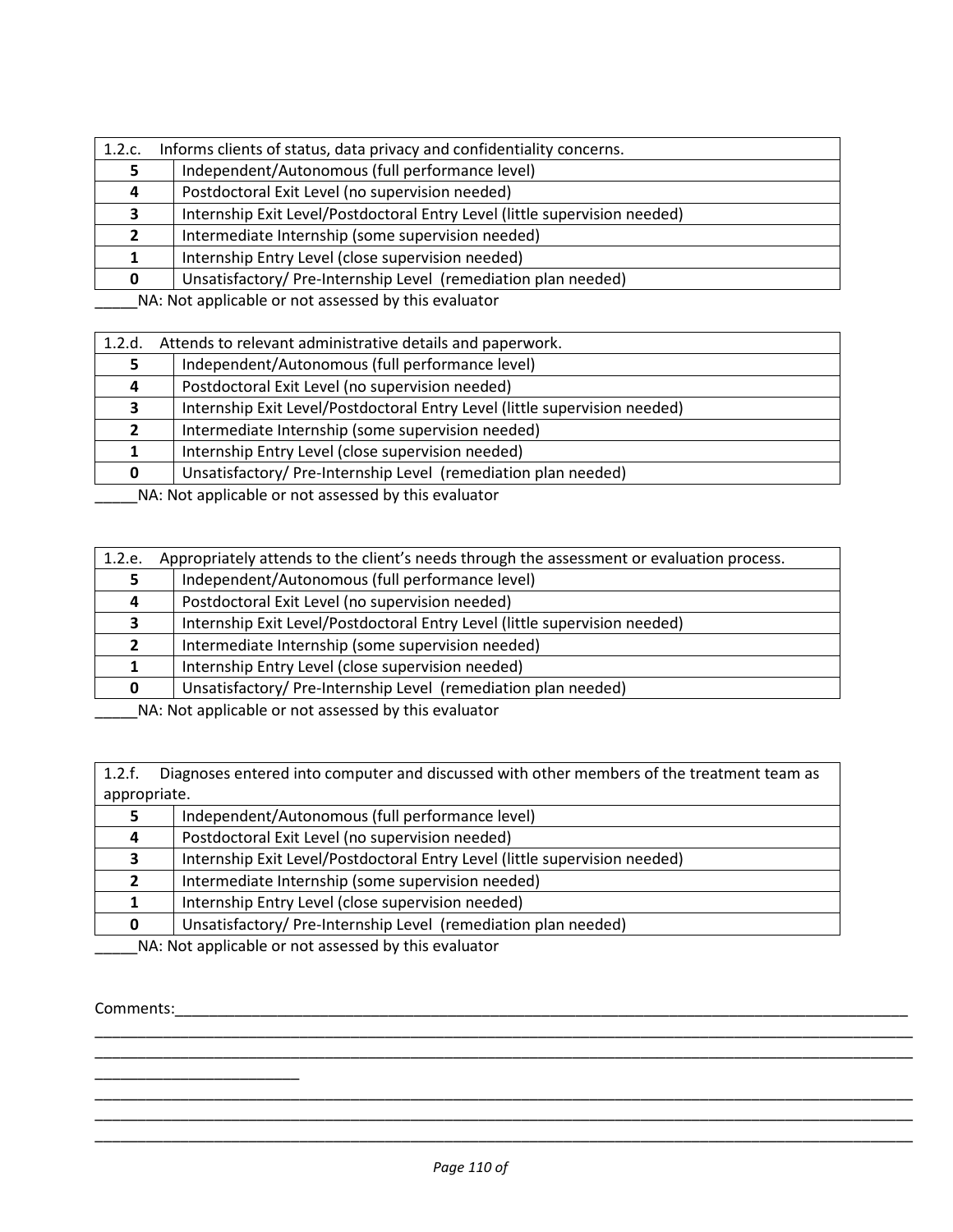## **Objective 1.3. Accurate Diagnosis and Case Formulation**

| 1.3.a.                                                                                                                                                                                                                                                                                                                                                                                                                                                       | Makes diagnoses based on the best available information.                   |
|--------------------------------------------------------------------------------------------------------------------------------------------------------------------------------------------------------------------------------------------------------------------------------------------------------------------------------------------------------------------------------------------------------------------------------------------------------------|----------------------------------------------------------------------------|
|                                                                                                                                                                                                                                                                                                                                                                                                                                                              | Independent/Autonomous (full performance level)                            |
|                                                                                                                                                                                                                                                                                                                                                                                                                                                              | Postdoctoral Exit Level (no supervision needed)                            |
| З.                                                                                                                                                                                                                                                                                                                                                                                                                                                           | Internship Exit Level/Postdoctoral Entry Level (little supervision needed) |
|                                                                                                                                                                                                                                                                                                                                                                                                                                                              | Intermediate Internship (some supervision needed)                          |
|                                                                                                                                                                                                                                                                                                                                                                                                                                                              | Internship Entry Level (close supervision needed)                          |
| 0                                                                                                                                                                                                                                                                                                                                                                                                                                                            | Unsatisfactory/Pre-Internship Level (remediation plan needed)              |
| $\mathbf{a} \cdot \mathbf{b} = \mathbf{a} \cdot \mathbf{b} = \mathbf{a} \cdot \mathbf{b} = \mathbf{a} \cdot \mathbf{a} + \mathbf{b} \cdot \mathbf{a} + \mathbf{b} \cdot \mathbf{a} + \mathbf{b} \cdot \mathbf{a} + \mathbf{b} \cdot \mathbf{a} + \mathbf{b} \cdot \mathbf{a} + \mathbf{b} \cdot \mathbf{a} + \mathbf{b} \cdot \mathbf{a} + \mathbf{b} \cdot \mathbf{a} + \mathbf{b} \cdot \mathbf{a} + \mathbf{b} \cdot \mathbf{a} + \mathbf{b} \cdot \math$ |                                                                            |

\_\_\_\_\_\_\_\_\_\_\_\_\_\_\_\_\_\_\_\_\_\_\_\_\_\_\_\_\_\_\_\_\_\_\_\_\_\_\_\_\_\_\_\_\_\_\_\_\_\_\_\_\_\_\_\_\_\_\_\_\_\_\_\_\_\_\_\_\_\_\_\_\_\_\_\_\_\_\_\_\_\_\_\_

\_\_\_\_\_\_\_\_\_\_\_\_\_\_\_\_\_\_\_\_\_\_\_\_\_\_\_\_\_\_\_\_\_\_\_\_\_\_\_\_\_\_\_\_\_\_\_\_\_\_\_\_\_\_\_\_\_\_\_\_\_\_\_\_\_\_\_\_\_\_\_\_\_\_\_\_\_\_\_\_\_\_\_\_\_\_\_\_\_\_\_\_\_\_\_\_

\_\_\_\_NA: Not applicable or not assessed by this evaluator

| 1.3.b. | Formulates diagnostic, clinical and referral issues clearly.               |
|--------|----------------------------------------------------------------------------|
|        | Independent/Autonomous (full performance level)                            |
|        | Postdoctoral Exit Level (no supervision needed)                            |
| 3.     | Internship Exit Level/Postdoctoral Entry Level (little supervision needed) |
|        | Intermediate Internship (some supervision needed)                          |
|        | Internship Entry Level (close supervision needed)                          |
| 0      | Unsatisfactory/Pre-Internship Level (remediation plan needed)              |
|        | NA: Not applicable or not assessed by this ovaluator                       |

\_\_\_\_\_NA: Not applicable or not assessed by this evaluator

| 1.3.c. | Able to use diagnostic instruments effectively to support diagnosis.                                                   |  |
|--------|------------------------------------------------------------------------------------------------------------------------|--|
|        | Independent/Autonomous (full performance level)                                                                        |  |
| 4      | Postdoctoral Exit Level (no supervision needed)                                                                        |  |
|        | Internship Exit Level/Postdoctoral Entry Level (little supervision needed)                                             |  |
|        | Intermediate Internship (some supervision needed)                                                                      |  |
|        | Internship Entry Level (close supervision needed)                                                                      |  |
| 0      | Unsatisfactory/Pre-Internship Level (remediation plan needed)                                                          |  |
|        | <b>ARABIA DE LES DE LA CARDINA DE LA CARDINA DE LA CARDINA DE LA CARDINA DE LA CARDINA DE LA CARDINA DE LA CARDINA</b> |  |

\_\_\_\_\_\_\_\_\_\_\_\_\_\_\_\_\_\_\_\_\_\_\_\_\_\_\_\_\_\_\_\_\_\_\_\_\_\_\_\_\_\_\_\_\_\_\_\_\_\_\_\_\_\_\_\_\_\_\_\_\_\_\_\_\_\_\_\_\_\_\_\_\_\_\_\_\_\_\_\_\_\_\_\_\_\_\_\_\_\_\_\_\_\_\_\_

\_\_\_\_\_\_\_\_\_\_\_\_\_\_\_\_\_\_\_\_\_\_\_\_\_\_\_\_\_\_\_\_\_\_\_\_\_\_\_\_\_\_\_\_\_\_\_\_\_\_\_\_\_\_\_\_\_\_\_\_\_\_\_\_\_\_\_\_\_\_\_\_\_\_\_\_\_\_\_\_\_\_\_\_\_\_\_\_\_\_\_\_\_\_\_\_ \_\_\_\_\_\_\_\_\_\_\_\_\_\_\_\_\_\_\_\_\_\_\_\_\_\_\_\_\_\_\_\_\_\_\_\_\_\_\_\_\_\_\_\_\_\_\_\_\_\_\_\_\_\_\_\_\_\_\_\_\_\_\_\_\_\_\_\_\_\_\_\_\_\_\_\_\_\_\_\_\_\_\_\_\_\_\_\_\_\_\_\_\_\_\_\_ \_\_\_\_\_\_\_\_\_\_\_\_\_\_\_\_\_\_\_\_\_\_\_\_\_\_\_\_\_\_\_\_\_\_\_\_\_\_\_\_\_\_\_\_\_\_\_\_\_\_\_\_\_\_\_\_\_\_\_\_\_\_\_\_\_\_\_\_\_\_\_\_\_\_\_\_\_\_\_\_\_\_\_\_\_\_\_\_\_\_\_\_\_\_\_\_ \_\_\_\_\_\_\_\_\_\_\_\_\_\_\_\_\_\_\_\_\_\_\_\_\_\_\_\_\_\_\_\_\_\_\_\_\_\_\_\_\_\_\_\_\_\_\_\_\_\_\_\_\_\_\_\_\_\_\_\_\_\_\_\_\_\_\_\_\_\_\_\_\_\_\_\_\_\_\_\_\_\_\_\_\_\_\_\_\_\_\_\_\_\_\_\_

\_\_\_\_\_NA: Not applicable or not assessed by this evaluator

 $\frac{1}{2}$  ,  $\frac{1}{2}$  ,  $\frac{1}{2}$  ,  $\frac{1}{2}$  ,  $\frac{1}{2}$  ,  $\frac{1}{2}$  ,  $\frac{1}{2}$  ,  $\frac{1}{2}$  ,  $\frac{1}{2}$  ,  $\frac{1}{2}$ 

#### Comments: with the comments of the comments of the comments of the comments of the comments of the comments of the comments of the comments of the comments of the comments of the comments of the comments of the comments of

**Objective 1.4. Appropriate Use of Tests and Interpretation**

| 1.4.a. Selects and uses psychometric instruments appropriate for task. |
|------------------------------------------------------------------------|
| Independent/Autonomous (full performance level)                        |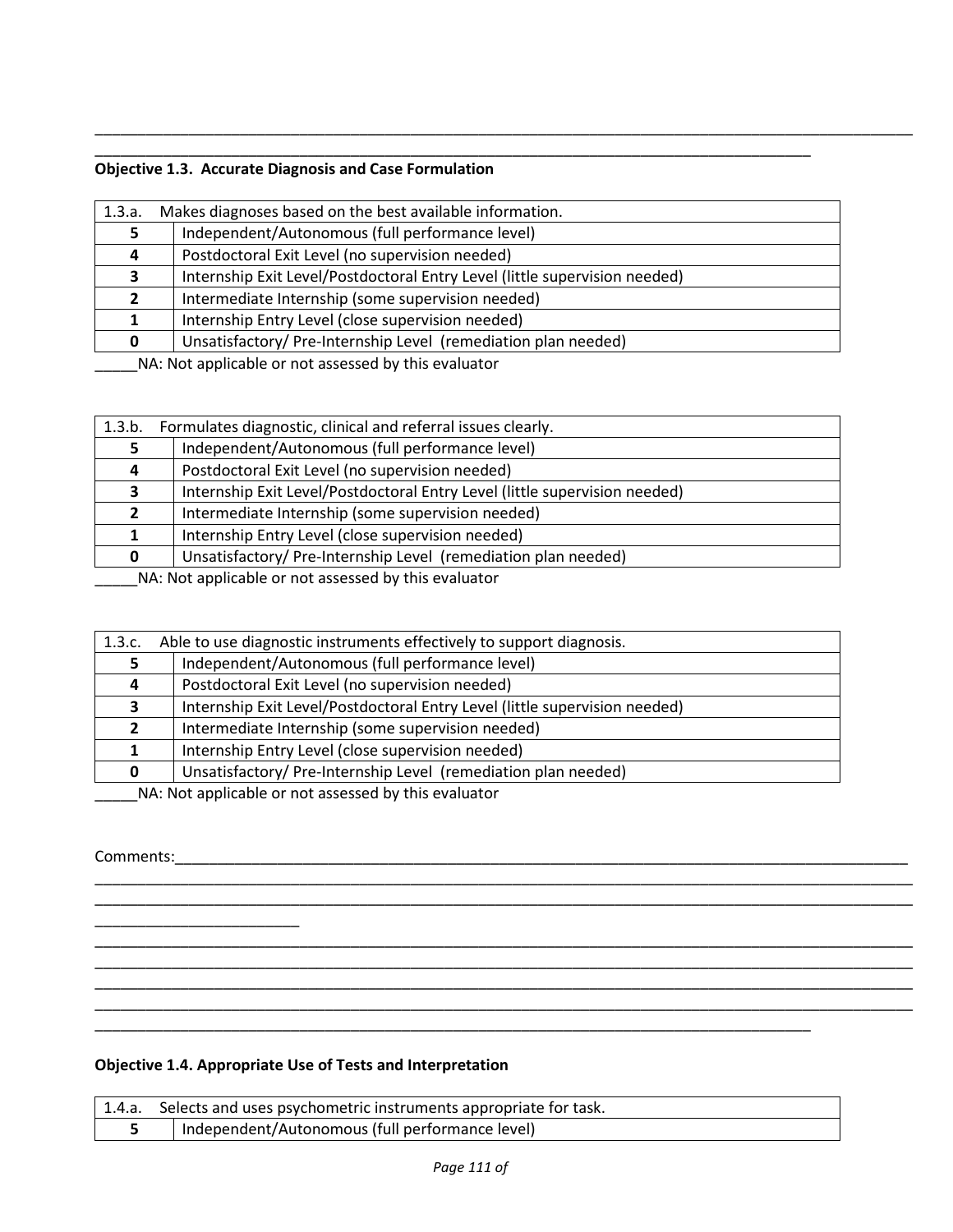|                                                                   | Postdoctoral Exit Level (no supervision needed)                            |
|-------------------------------------------------------------------|----------------------------------------------------------------------------|
|                                                                   | Internship Exit Level/Postdoctoral Entry Level (little supervision needed) |
|                                                                   | Intermediate Internship (some supervision needed)                          |
|                                                                   | Internship Entry Level (close supervision needed)                          |
|                                                                   | Unsatisfactory/Pre-Internship Level (remediation plan needed)              |
| ATA : Ata transmitted ble representation and builded and business |                                                                            |

| 1.4.b. | Understands roles and limits of psychometric instruments.                  |
|--------|----------------------------------------------------------------------------|
|        | Independent/Autonomous (full performance level)                            |
| 4      | Postdoctoral Exit Level (no supervision needed)                            |
| 3      | Internship Exit Level/Postdoctoral Entry Level (little supervision needed) |
| 2      | Intermediate Internship (some supervision needed)                          |
|        | Internship Entry Level (close supervision needed)                          |
|        | Unsatisfactory/Pre-Internship Level (remediation plan needed)              |

\_\_\_\_\_NA: Not applicable or not assessed by this evaluator

| 1.4.c.                                                                                                                 | Administers tests accurately and according to standard protocols.          |
|------------------------------------------------------------------------------------------------------------------------|----------------------------------------------------------------------------|
|                                                                                                                        | Independent/Autonomous (full performance level)                            |
| 4                                                                                                                      | Postdoctoral Exit Level (no supervision needed)                            |
|                                                                                                                        | Internship Exit Level/Postdoctoral Entry Level (little supervision needed) |
|                                                                                                                        | Intermediate Internship (some supervision needed)                          |
|                                                                                                                        | Internship Entry Level (close supervision needed)                          |
| 0                                                                                                                      | Unsatisfactory/Pre-Internship Level (remediation plan needed)              |
| <b>ARABIA DE LES DE LA CARDINA DE LA CARDINA DE LA CARDINA DE LA CARDINA DE LA CARDINA DE LA CARDINA DE LA CARDINA</b> |                                                                            |

\_\_\_\_\_NA: Not applicable or not assessed by this evaluator

| 1.4.d. | Integrates implications of cultural variations in test results.            |  |
|--------|----------------------------------------------------------------------------|--|
|        | Independent/Autonomous (full performance level)                            |  |
|        | Postdoctoral Exit Level (no supervision needed)                            |  |
| 3.     | Internship Exit Level/Postdoctoral Entry Level (little supervision needed) |  |
|        | Intermediate Internship (some supervision needed)                          |  |
|        | Internship Entry Level (close supervision needed)                          |  |
| 0      | Unsatisfactory/Pre-Internship Level (remediation plan needed)              |  |
|        | NA . Not applicable or not accorded by this qualuptor                      |  |

\_\_\_\_\_NA: Not applicable or not assessed by this evaluator

| 1.4.e.                                               | Integrates test and interview data to form sound hypotheses and formulations. |
|------------------------------------------------------|-------------------------------------------------------------------------------|
|                                                      | Independent/Autonomous (full performance level)                               |
| 4                                                    | Postdoctoral Exit Level (no supervision needed)                               |
| э.                                                   | Internship Exit Level/Postdoctoral Entry Level (little supervision needed)    |
| $2^{\circ}$                                          | Intermediate Internship (some supervision needed)                             |
|                                                      | Internship Entry Level (close supervision needed)                             |
| 0                                                    | Unsatisfactory/Pre-Internship Level (remediation plan needed)                 |
| NA: Not applicable or not accorsed by this ovaluator |                                                                               |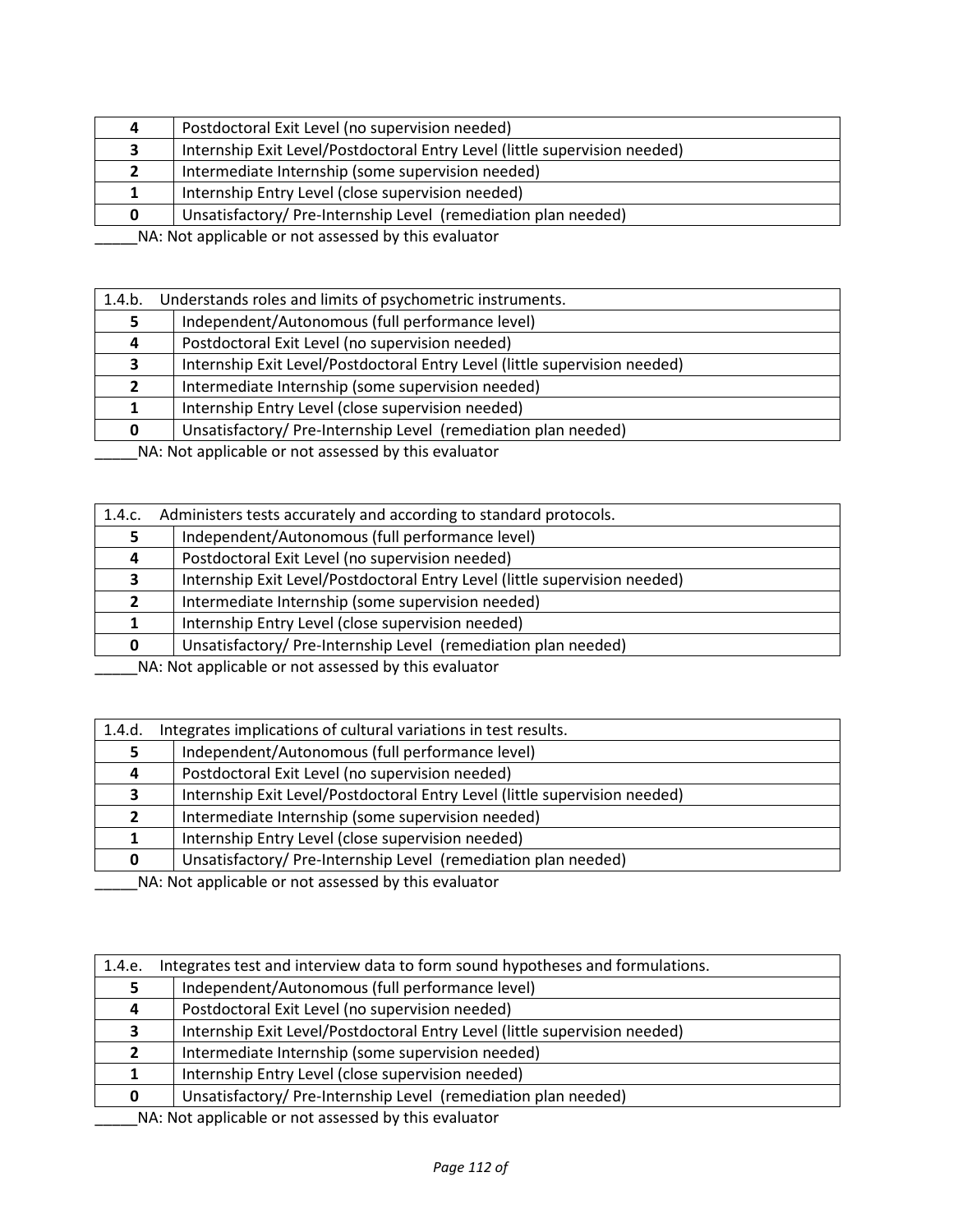| 1.4.f. | Makes effective recommendations to referral sources.                       |  |  |  |  |
|--------|----------------------------------------------------------------------------|--|--|--|--|
|        | Independent/Autonomous (full performance level)                            |  |  |  |  |
|        | Postdoctoral Exit Level (no supervision needed)                            |  |  |  |  |
| э.     | Internship Exit Level/Postdoctoral Entry Level (little supervision needed) |  |  |  |  |
|        | Intermediate Internship (some supervision needed)                          |  |  |  |  |
|        | Internship Entry Level (close supervision needed)                          |  |  |  |  |
|        | Unsatisfactory/Pre-Internship Level (remediation plan needed)              |  |  |  |  |

# Comments:\_\_\_\_\_\_\_\_\_\_\_\_\_\_\_\_\_\_\_\_\_\_\_\_\_\_\_\_\_\_\_\_\_\_\_\_\_\_\_\_\_\_\_\_\_\_\_\_\_\_\_\_\_\_\_\_\_\_\_\_\_\_\_\_\_\_\_\_\_\_\_\_\_\_\_\_\_\_\_\_\_\_\_\_\_\_

# **Objective 1.5. Professional Writing and Feedback**

| 1.5.a.                                              | Writes clearly, communicates effectively and organizes information efficiently. |  |  |  |  |
|-----------------------------------------------------|---------------------------------------------------------------------------------|--|--|--|--|
|                                                     | Independent/Autonomous (full performance level)                                 |  |  |  |  |
|                                                     | Postdoctoral Exit Level (no supervision needed)                                 |  |  |  |  |
|                                                     | Internship Exit Level/Postdoctoral Entry Level (little supervision needed)      |  |  |  |  |
|                                                     | Intermediate Internship (some supervision needed)                               |  |  |  |  |
|                                                     | Internship Entry Level (close supervision needed)                               |  |  |  |  |
|                                                     | Unsatisfactory/Pre-Internship Level (remediation plan needed)                   |  |  |  |  |
| NA . Net enalizable cumat cococool butbic quoluotar |                                                                                 |  |  |  |  |

\_\_\_\_\_\_NA: Not applicable or not assessed by this evaluator

| 1.5.b.                                                                                                                 | Uses appropriate grammar and effective rhetorical skills.                  |  |  |  |  |
|------------------------------------------------------------------------------------------------------------------------|----------------------------------------------------------------------------|--|--|--|--|
|                                                                                                                        | Independent/Autonomous (full performance level)                            |  |  |  |  |
|                                                                                                                        | Postdoctoral Exit Level (no supervision needed)                            |  |  |  |  |
|                                                                                                                        | Internship Exit Level/Postdoctoral Entry Level (little supervision needed) |  |  |  |  |
|                                                                                                                        | Intermediate Internship (some supervision needed)                          |  |  |  |  |
|                                                                                                                        | Internship Entry Level (close supervision needed)                          |  |  |  |  |
| O.                                                                                                                     | Unsatisfactory/Pre-Internship Level (remediation plan needed)              |  |  |  |  |
| <b>ARABIA DE LES DE LA CARDINA DE LA CARDINA DE LA CARDINA DE LA CARDINA DE LA CARDINA DE LA CARDINA DE LA CARDINA</b> |                                                                            |  |  |  |  |

| 1.5.c. | Avoids jargon, and communicates clinical information meaningfully to non-psychologists. |  |  |  |  |  |
|--------|-----------------------------------------------------------------------------------------|--|--|--|--|--|
|        | Independent/Autonomous (full performance level)                                         |  |  |  |  |  |
| 4      | Postdoctoral Exit Level (no supervision needed)                                         |  |  |  |  |  |
|        | Internship Exit Level/Postdoctoral Entry Level (little supervision needed)              |  |  |  |  |  |
|        | Intermediate Internship (some supervision needed)                                       |  |  |  |  |  |
|        |                                                                                         |  |  |  |  |  |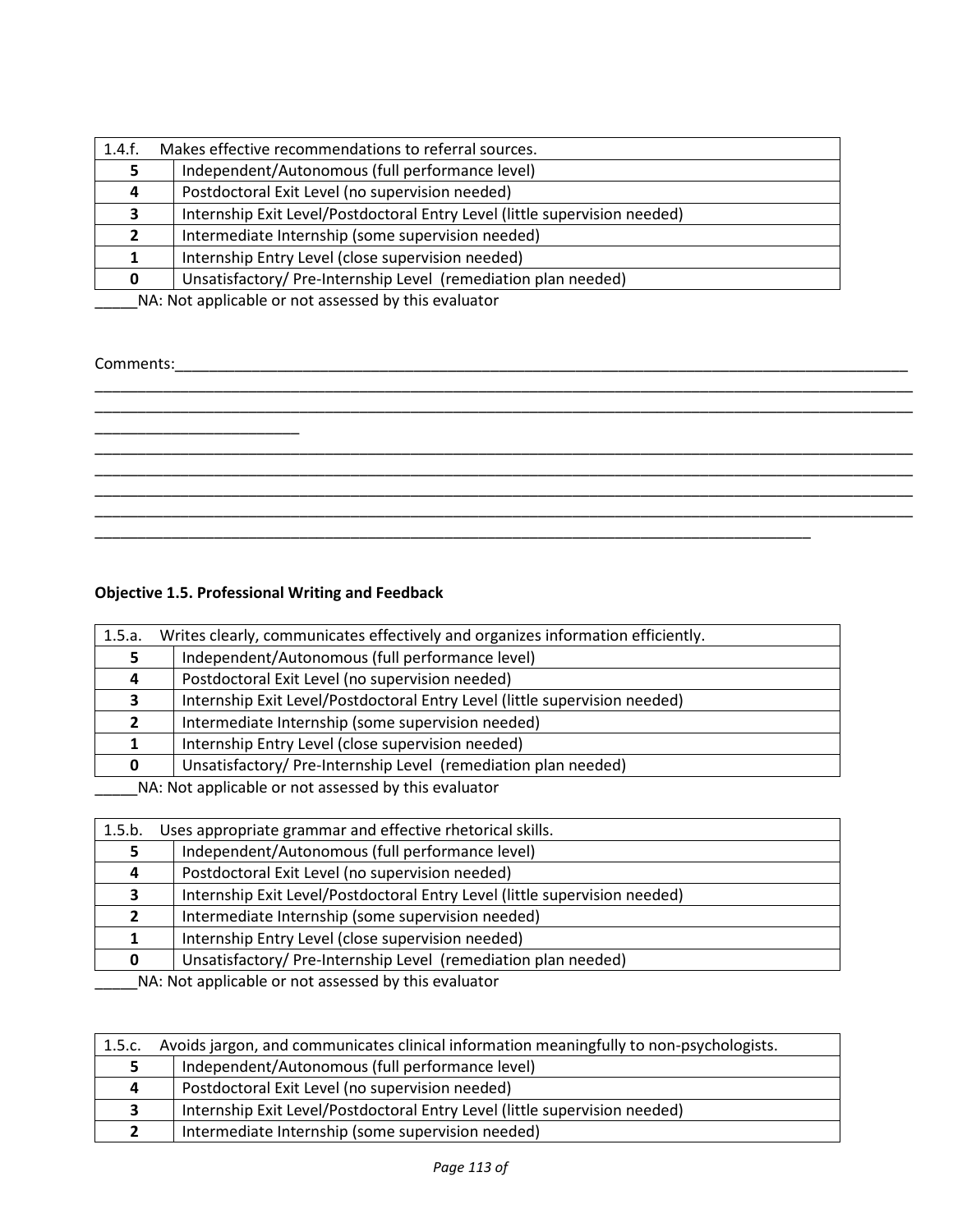|                                                     | Internship Entry Level (close supervision needed)              |  |  |  |  |
|-----------------------------------------------------|----------------------------------------------------------------|--|--|--|--|
|                                                     | Unsatisfactory/ Pre-Internship Level (remediation plan needed) |  |  |  |  |
| NA Not applicable or not accorded by this qualuator |                                                                |  |  |  |  |

\_\_\_\_\_\_\_\_\_\_\_\_\_\_\_\_\_\_\_\_\_\_\_\_\_\_\_\_\_\_\_\_\_\_\_\_\_\_\_\_\_\_\_\_\_\_\_\_\_\_\_\_\_\_\_\_\_\_\_\_\_\_\_\_\_\_\_\_\_\_\_\_\_\_\_\_\_\_\_\_\_\_\_\_\_\_\_\_\_\_\_\_\_\_\_\_ \_\_\_\_\_\_\_\_\_\_\_\_\_\_\_\_\_\_\_\_\_\_\_\_\_\_\_\_\_\_\_\_\_\_\_\_\_\_\_\_\_\_\_\_\_\_\_\_\_\_\_\_\_\_\_\_\_\_\_\_\_\_\_\_\_\_\_\_\_\_\_\_\_\_\_\_\_\_\_\_\_\_\_\_\_\_\_\_\_\_\_\_\_\_\_\_

\_\_\_\_\_\_\_\_\_\_\_\_\_\_\_\_\_\_\_\_\_\_\_\_\_\_\_\_\_\_\_\_\_\_\_\_\_\_\_\_\_\_\_\_\_\_\_\_\_\_\_\_\_\_\_\_\_\_\_\_\_\_\_\_\_\_\_\_\_\_\_\_\_\_\_\_\_\_\_\_\_\_\_\_\_\_\_\_\_\_\_\_\_\_\_\_ \_\_\_\_\_\_\_\_\_\_\_\_\_\_\_\_\_\_\_\_\_\_\_\_\_\_\_\_\_\_\_\_\_\_\_\_\_\_\_\_\_\_\_\_\_\_\_\_\_\_\_\_\_\_\_\_\_\_\_\_\_\_\_\_\_\_\_\_\_\_\_\_\_\_\_\_\_\_\_\_\_\_\_\_\_\_\_\_\_\_\_\_\_\_\_\_ \_\_\_\_\_\_\_\_\_\_\_\_\_\_\_\_\_\_\_\_\_\_\_\_\_\_\_\_\_\_\_\_\_\_\_\_\_\_\_\_\_\_\_\_\_\_\_\_\_\_\_\_\_\_\_\_\_\_\_\_\_\_\_\_\_\_\_\_\_\_\_\_\_\_\_\_\_\_\_\_\_\_\_\_\_\_\_\_\_\_\_\_\_\_\_\_ \_\_\_\_\_\_\_\_\_\_\_\_\_\_\_\_\_\_\_\_\_\_\_\_\_\_\_\_\_\_\_\_\_\_\_\_\_\_\_\_\_\_\_\_\_\_\_\_\_\_\_\_\_\_\_\_\_\_\_\_\_\_\_\_\_\_\_\_\_\_\_\_\_\_\_\_\_\_\_\_\_\_\_\_\_\_\_\_\_\_\_\_\_\_\_\_

\_\_\_\_\_NA: Not applicable or not assessed by this evaluator

## Comments:\_\_\_\_\_\_\_\_\_\_\_\_\_\_\_\_\_\_\_\_\_\_\_\_\_\_\_\_\_\_\_\_\_\_\_\_\_\_\_\_\_\_\_\_\_\_\_\_\_\_\_\_\_\_\_\_\_\_\_\_\_\_\_\_\_\_\_\_\_\_\_\_\_\_\_\_\_\_\_\_\_\_\_\_\_\_

**Objective 1.6. Cultural Competence**

\_\_\_\_\_\_\_\_\_\_\_\_\_\_\_\_\_\_\_\_\_\_\_\_

| Appropriately considers cultural factors in client presentation.<br>1.6.a. |  |  |  |  |
|----------------------------------------------------------------------------|--|--|--|--|
| Independent/Autonomous (full performance level)                            |  |  |  |  |
| Postdoctoral Exit Level (no supervision needed)                            |  |  |  |  |
| Internship Exit Level/Postdoctoral Entry Level (little supervision needed) |  |  |  |  |
| Intermediate Internship (some supervision needed)                          |  |  |  |  |
| Internship Entry Level (close supervision needed)                          |  |  |  |  |
| Unsatisfactory/Pre-Internship Level (remediation plan needed)              |  |  |  |  |
|                                                                            |  |  |  |  |

\_\_\_\_\_\_\_\_\_\_\_\_\_\_\_\_\_\_\_\_\_\_\_\_\_\_\_\_\_\_\_\_\_\_\_\_\_\_\_\_\_\_\_\_\_\_\_\_\_\_\_\_\_\_\_\_\_\_\_\_\_\_\_\_\_\_\_\_\_\_\_\_\_\_\_\_\_\_\_\_\_\_\_\_

\_\_\_\_\_NA: Not applicable or not assessed by this evaluator

| 1.6.b. | Recognize misdiagnoses and historical implications of diagnoses in marginalized groups. |  |  |  |  |
|--------|-----------------------------------------------------------------------------------------|--|--|--|--|
|        | Independent/Autonomous (full performance level)                                         |  |  |  |  |
| 4      | Postdoctoral Exit Level (no supervision needed)                                         |  |  |  |  |
|        | Internship Exit Level/Postdoctoral Entry Level (little supervision needed)              |  |  |  |  |
| 2      | Intermediate Internship (some supervision needed)                                       |  |  |  |  |
|        | Internship Entry Level (close supervision needed)                                       |  |  |  |  |
|        | Unsatisfactory/Pre-Internship Level (remediation plan needed)                           |  |  |  |  |

\_\_\_\_\_NA: Not applicable or not assessed by this evaluator

1.6.c. Understands the value of utilizing empirically validated techniques and their use within certain populations.

|                                                                                                                                                                                                                                  | Independent/Autonomous (full performance level)                            |  |  |  |
|----------------------------------------------------------------------------------------------------------------------------------------------------------------------------------------------------------------------------------|----------------------------------------------------------------------------|--|--|--|
| 4                                                                                                                                                                                                                                | Postdoctoral Exit Level (no supervision needed)                            |  |  |  |
|                                                                                                                                                                                                                                  | Internship Exit Level/Postdoctoral Entry Level (little supervision needed) |  |  |  |
|                                                                                                                                                                                                                                  | Intermediate Internship (some supervision needed)                          |  |  |  |
|                                                                                                                                                                                                                                  | Internship Entry Level (close supervision needed)                          |  |  |  |
|                                                                                                                                                                                                                                  | Unsatisfactory/Pre-Internship Level (remediation plan needed)              |  |  |  |
| $\frac{1}{2}$ . The set of the set of the set of the set of the set of the set of the set of the set of the set of the set of the set of the set of the set of the set of the set of the set of the set of the set of the set of |                                                                            |  |  |  |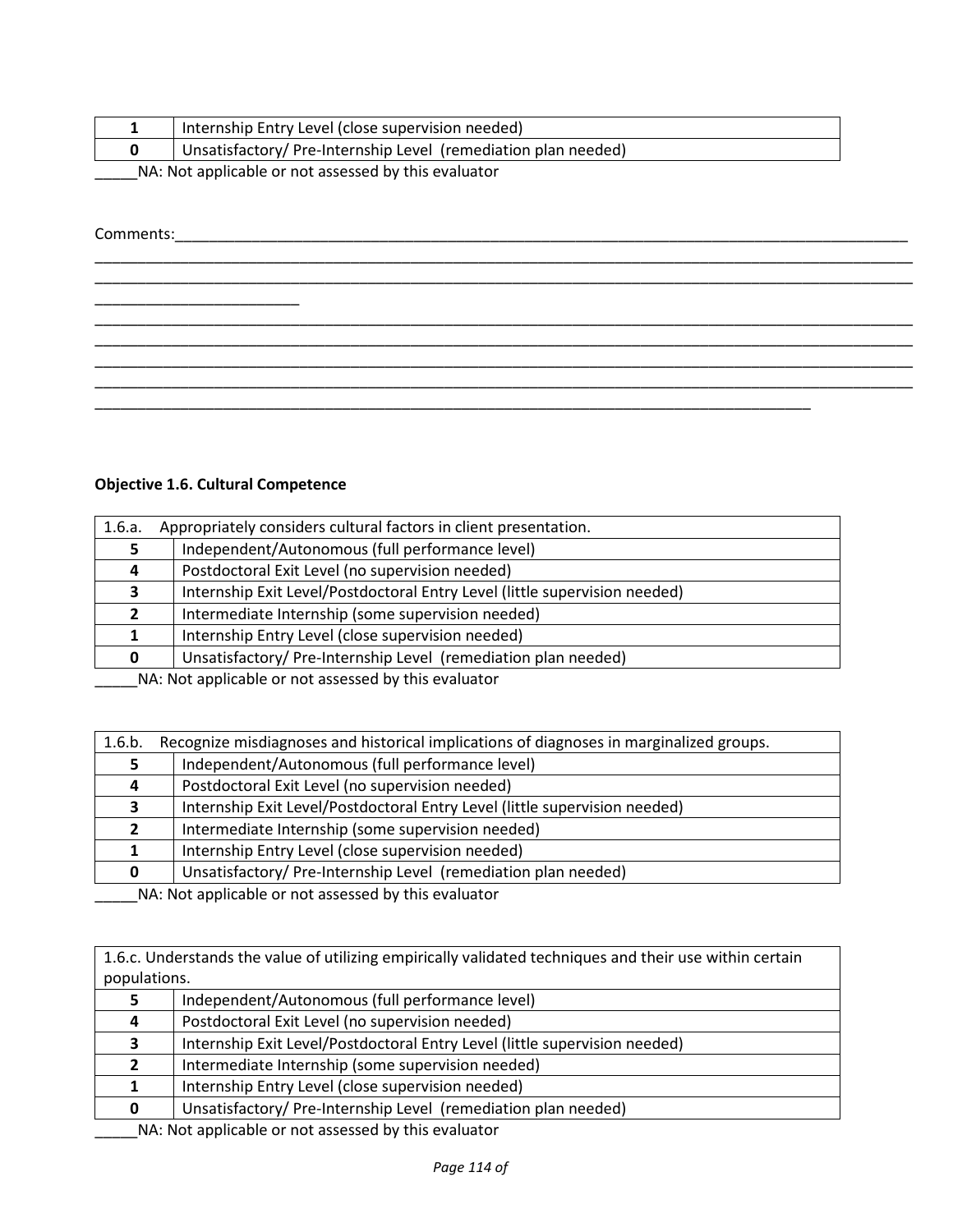| 1.6.d. | Interpret test results with cultural factors in mind and report these factors within the report. |  |  |  |  |  |
|--------|--------------------------------------------------------------------------------------------------|--|--|--|--|--|
|        | Independent/Autonomous (full performance level)                                                  |  |  |  |  |  |
|        | Postdoctoral Exit Level (no supervision needed)                                                  |  |  |  |  |  |
| ,      | Internship Exit Level/Postdoctoral Entry Level (little supervision needed)                       |  |  |  |  |  |
|        | Intermediate Internship (some supervision needed)                                                |  |  |  |  |  |
|        | Internship Entry Level (close supervision needed)                                                |  |  |  |  |  |
|        | Unsatisfactory/ Pre-Internship Level (remediation plan needed)                                   |  |  |  |  |  |

| 1.6.e. | Able to discuss results in a culturally appropriate manner.                |  |  |  |  |
|--------|----------------------------------------------------------------------------|--|--|--|--|
|        | Independent/Autonomous (full performance level)                            |  |  |  |  |
| 4      | Postdoctoral Exit Level (no supervision needed)                            |  |  |  |  |
|        | Internship Exit Level/Postdoctoral Entry Level (little supervision needed) |  |  |  |  |
|        | Intermediate Internship (some supervision needed)                          |  |  |  |  |
|        | Internship Entry Level (close supervision needed)                          |  |  |  |  |
| 0      | Unsatisfactory/Pre-Internship Level (remediation plan needed)              |  |  |  |  |
|        |                                                                            |  |  |  |  |

\_\_\_\_\_NA: Not applicable or not assessed by this evaluator

#### Comments:\_\_\_\_\_\_\_\_\_\_\_\_\_\_\_\_\_\_\_\_\_\_\_\_\_\_\_\_\_\_\_\_\_\_\_\_\_\_\_\_\_\_\_\_\_\_\_\_\_\_\_\_\_\_\_\_\_\_\_\_\_\_\_\_\_\_\_\_\_\_\_\_\_\_\_\_\_\_\_\_\_\_\_\_\_\_

\_\_\_\_\_\_\_\_\_\_\_\_\_\_\_\_\_\_\_\_\_\_\_\_\_\_\_\_\_\_\_\_\_\_\_\_\_\_\_\_\_\_\_\_\_\_\_\_\_\_\_\_\_\_\_\_\_\_\_\_\_\_\_\_\_\_\_\_\_\_\_\_\_\_\_\_\_\_\_\_\_\_\_\_\_\_\_\_\_\_\_\_\_\_\_\_

## **Goal 2. Competence in Psychotherapy and Psychological Interventions**

## **Objective 2.1. Patient risk management**

| Effectively evaluates, documents, and manages clinical risk, including suicidality, homicidality,<br>2.1.a. |                                                                            |  |  |
|-------------------------------------------------------------------------------------------------------------|----------------------------------------------------------------------------|--|--|
|                                                                                                             | abuse of others, child neglect, or other safety concerns.                  |  |  |
|                                                                                                             | Independent/Autonomous (full performance level)                            |  |  |
| 4                                                                                                           | Postdoctoral Exit Level (no supervision needed)                            |  |  |
| 3                                                                                                           | Internship Exit Level/Postdoctoral Entry Level (little supervision needed) |  |  |
|                                                                                                             | Intermediate Internship (some supervision needed)                          |  |  |
|                                                                                                             | Internship Entry Level (close supervision needed)                          |  |  |
| <sup>0</sup>                                                                                                | Unsatisfactory/ Pre-Internship Level (remediation plan needed)             |  |  |
| NA: Not applicable or not assessed by this evaluator                                                        |                                                                            |  |  |

2.1.b. Manages privacy issues in risk situations. **5** | Independent/Autonomous (full performance level)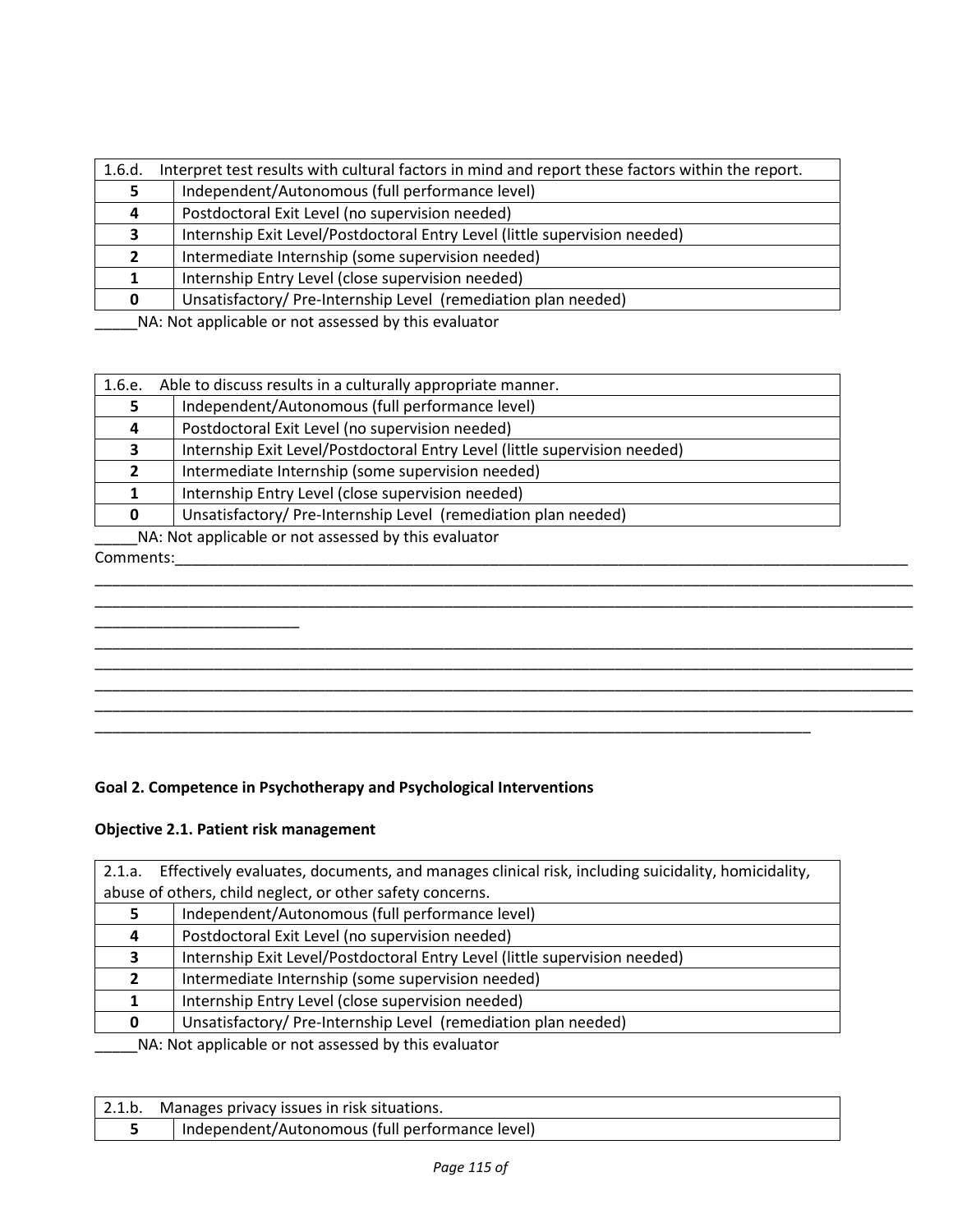| 4                                                                                                                    | Postdoctoral Exit Level (no supervision needed)                            |  |
|----------------------------------------------------------------------------------------------------------------------|----------------------------------------------------------------------------|--|
|                                                                                                                      | Internship Exit Level/Postdoctoral Entry Level (little supervision needed) |  |
|                                                                                                                      | Intermediate Internship (some supervision needed)                          |  |
|                                                                                                                      | Internship Entry Level (close supervision needed)                          |  |
|                                                                                                                      | Unsatisfactory/Pre-Internship Level (remediation plan needed)              |  |
| <b>ALA ALALA A CARA LEGA DE LA CARA DE LA CARA DE LA CARA DE LA CARA DE LA CARA DE LA CARA DE LA CARA DE LA CARA</b> |                                                                            |  |

| Develops plans for safety and collaborates with clients, family, and other providers and<br>2.1.c. |                                                                                                                                                                                                                                                                                       |  |
|----------------------------------------------------------------------------------------------------|---------------------------------------------------------------------------------------------------------------------------------------------------------------------------------------------------------------------------------------------------------------------------------------|--|
| personnel including hospitals and law enforcement.                                                 |                                                                                                                                                                                                                                                                                       |  |
|                                                                                                    | Independent/Autonomous (full performance level)                                                                                                                                                                                                                                       |  |
| 4                                                                                                  | Postdoctoral Exit Level (no supervision needed)                                                                                                                                                                                                                                       |  |
|                                                                                                    | Internship Exit Level/Postdoctoral Entry Level (little supervision needed)                                                                                                                                                                                                            |  |
|                                                                                                    | Intermediate Internship (some supervision needed)                                                                                                                                                                                                                                     |  |
|                                                                                                    | Internship Entry Level (close supervision needed)                                                                                                                                                                                                                                     |  |
| <sup>0</sup>                                                                                       | Unsatisfactory/Pre-Internship Level (remediation plan needed)                                                                                                                                                                                                                         |  |
|                                                                                                    | $\frac{1}{2}$ , and $\frac{1}{2}$ , and $\frac{1}{2}$ , and $\frac{1}{2}$ , and $\frac{1}{2}$ , and $\frac{1}{2}$ , and $\frac{1}{2}$ , and $\frac{1}{2}$ , and $\frac{1}{2}$ , and $\frac{1}{2}$ , and $\frac{1}{2}$ , and $\frac{1}{2}$ , and $\frac{1}{2}$ , and $\frac{1}{2}$ , a |  |

\_\_\_\_\_\_\_\_\_\_\_\_\_\_\_\_\_\_\_\_\_\_\_\_\_\_\_\_\_\_\_\_\_\_\_\_\_\_\_\_\_\_\_\_\_\_\_\_\_\_\_\_\_\_\_\_\_\_\_\_\_\_\_\_\_\_\_\_\_\_\_\_\_\_\_\_\_\_\_\_\_\_\_\_\_\_\_\_\_\_\_\_\_\_\_\_ \_\_\_\_\_\_\_\_\_\_\_\_\_\_\_\_\_\_\_\_\_\_\_\_\_\_\_\_\_\_\_\_\_\_\_\_\_\_\_\_\_\_\_\_\_\_\_\_\_\_\_\_\_\_\_\_\_\_\_\_\_\_\_\_\_\_\_\_\_\_\_\_\_\_\_\_\_\_\_\_\_\_\_\_\_\_\_\_\_\_\_\_\_\_\_\_

\_\_\_\_\_\_\_\_\_\_\_\_\_\_\_\_\_\_\_\_\_\_\_\_\_\_\_\_\_\_\_\_\_\_\_\_\_\_\_\_\_\_\_\_\_\_\_\_\_\_\_\_\_\_\_\_\_\_\_\_\_\_\_\_\_\_\_\_\_\_\_\_\_\_\_\_\_\_\_\_\_\_\_\_\_\_\_\_\_\_\_\_\_\_\_\_ \_\_\_\_\_\_\_\_\_\_\_\_\_\_\_\_\_\_\_\_\_\_\_\_\_\_\_\_\_\_\_\_\_\_\_\_\_\_\_\_\_\_\_\_\_\_\_\_\_\_\_\_\_\_\_\_\_\_\_\_\_\_\_\_\_\_\_\_\_\_\_\_\_\_\_\_\_\_\_\_\_\_\_\_\_\_\_\_\_\_\_\_\_\_\_\_ \_\_\_\_\_\_\_\_\_\_\_\_\_\_\_\_\_\_\_\_\_\_\_\_\_\_\_\_\_\_\_\_\_\_\_\_\_\_\_\_\_\_\_\_\_\_\_\_\_\_\_\_\_\_\_\_\_\_\_\_\_\_\_\_\_\_\_\_\_\_\_\_\_\_\_\_\_\_\_\_\_\_\_\_\_\_\_\_\_\_\_\_\_\_\_\_ \_\_\_\_\_\_\_\_\_\_\_\_\_\_\_\_\_\_\_\_\_\_\_\_\_\_\_\_\_\_\_\_\_\_\_\_\_\_\_\_\_\_\_\_\_\_\_\_\_\_\_\_\_\_\_\_\_\_\_\_\_\_\_\_\_\_\_\_\_\_\_\_\_\_\_\_\_\_\_\_\_\_\_\_\_\_\_\_\_\_\_\_\_\_\_\_

\_\_\_\_\_NA: Not applicable or not assessed by this evaluator

## Comments:\_\_\_\_\_\_\_\_\_\_\_\_\_\_\_\_\_\_\_\_\_\_\_\_\_\_\_\_\_\_\_\_\_\_\_\_\_\_\_\_\_\_\_\_\_\_\_\_\_\_\_\_\_\_\_\_\_\_\_\_\_\_\_\_\_\_\_\_\_\_\_\_\_\_\_\_\_\_\_\_\_\_\_\_\_\_

 $\frac{1}{2}$  ,  $\frac{1}{2}$  ,  $\frac{1}{2}$  ,  $\frac{1}{2}$  ,  $\frac{1}{2}$  ,  $\frac{1}{2}$  ,  $\frac{1}{2}$  ,  $\frac{1}{2}$  ,  $\frac{1}{2}$  ,  $\frac{1}{2}$  ,  $\frac{1}{2}$  ,  $\frac{1}{2}$  ,  $\frac{1}{2}$  ,  $\frac{1}{2}$  ,  $\frac{1}{2}$  ,  $\frac{1}{2}$  ,  $\frac{1}{2}$  ,  $\frac{1}{2}$  ,  $\frac{1$ 

## **Objective 2.2. Appropriate case conceptualization and treatment planning**

| Recognizes and structures treatment based on scientific, theoretical and practical principles of<br>2.2.a. |                                                                            |  |
|------------------------------------------------------------------------------------------------------------|----------------------------------------------------------------------------|--|
| client care.                                                                                               |                                                                            |  |
|                                                                                                            | Independent/Autonomous (full performance level)                            |  |
|                                                                                                            | Postdoctoral Exit Level (no supervision needed)                            |  |
|                                                                                                            | Internship Exit Level/Postdoctoral Entry Level (little supervision needed) |  |
| $\overline{2}$                                                                                             | Intermediate Internship (some supervision needed)                          |  |
|                                                                                                            | Internship Entry Level (close supervision needed)                          |  |
| 0                                                                                                          | Unsatisfactory/Pre-Internship Level (remediation plan needed)              |  |
| ALA : Alak a subtradela la superficienza del des klatolas de legales s                                     |                                                                            |  |

\_\_\_\_\_\_\_\_\_\_\_\_\_\_\_\_\_\_\_\_\_\_\_\_\_\_\_\_\_\_\_\_\_\_\_\_\_\_\_\_\_\_\_\_\_\_\_\_\_\_\_\_\_\_\_\_\_\_\_\_\_\_\_\_\_\_\_\_\_\_\_\_\_\_\_\_\_\_\_\_\_\_\_\_

| 2.2.b. | Writes collaborative treatment plans reflecting a scientific and theoretical framework. |  |
|--------|-----------------------------------------------------------------------------------------|--|
|        | Independent/Autonomous (full performance level)                                         |  |
| 4      | Postdoctoral Exit Level (no supervision needed)                                         |  |
| 3      | Internship Exit Level/Postdoctoral Entry Level (little supervision needed)              |  |
|        | Intermediate Internship (some supervision needed)                                       |  |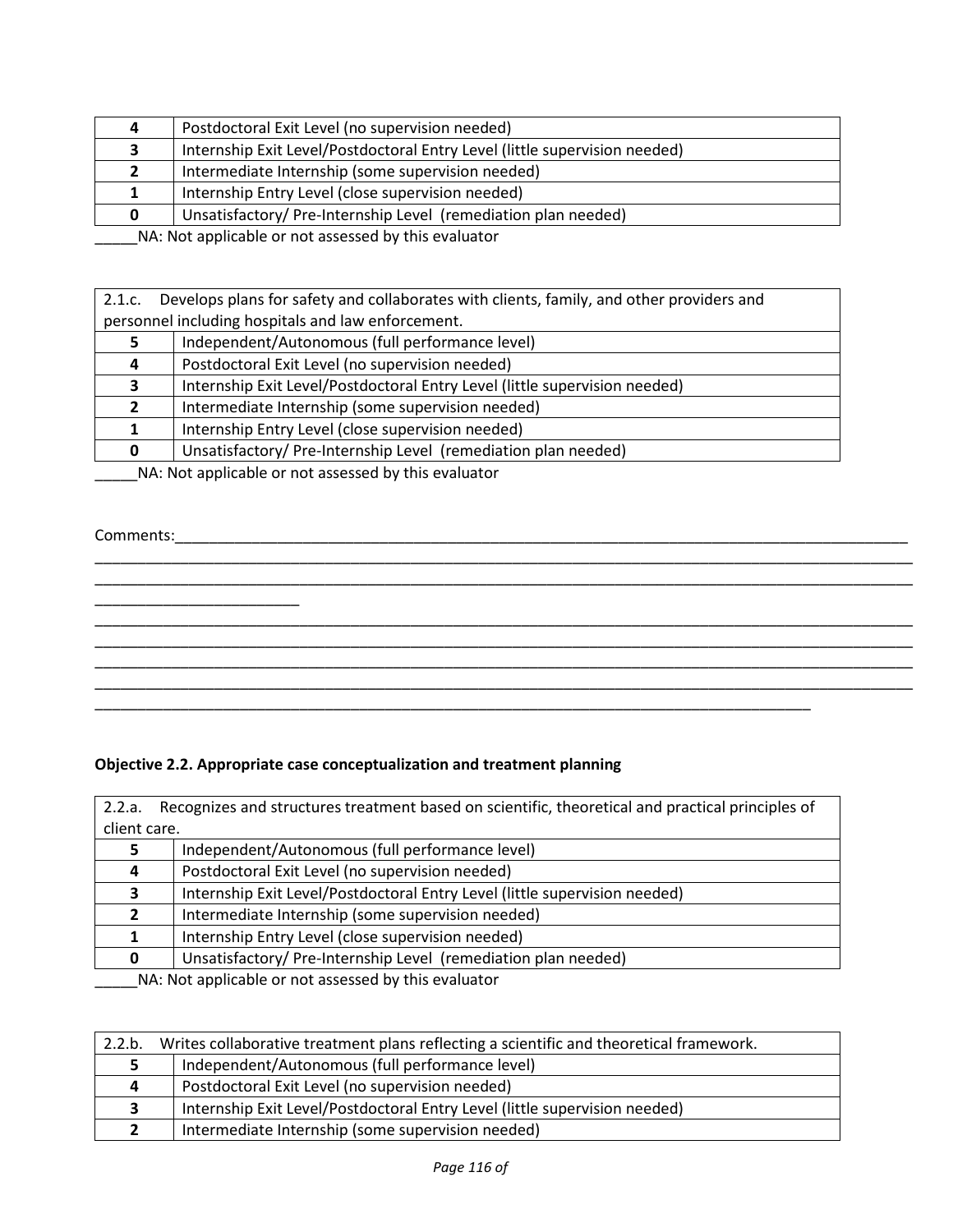|  | Internship Entry Level (close supervision needed)             |  |
|--|---------------------------------------------------------------|--|
|  | Unsatisfactory/Pre-Internship Level (remediation plan needed) |  |
|  |                                                               |  |

| 2.2.c.                                               | Researches diagnoses and incorporates scientific knowledge into treatments. |  |
|------------------------------------------------------|-----------------------------------------------------------------------------|--|
|                                                      | Independent/Autonomous (full performance level)                             |  |
|                                                      | Postdoctoral Exit Level (no supervision needed)                             |  |
| 3                                                    | Internship Exit Level/Postdoctoral Entry Level (little supervision needed)  |  |
|                                                      | Intermediate Internship (some supervision needed)                           |  |
|                                                      | Internship Entry Level (close supervision needed)                           |  |
|                                                      | Unsatisfactory/Pre-Internship Level (remediation plan needed)               |  |
| NA blot applicable or not accorsed by this ovaluator |                                                                             |  |

\_\_\_\_\_NA: Not applicable or not assessed by this evaluator

| Individualizes treatment to accommodate individual and cultural differences.<br>2.2.d.                         |                                                                            |  |
|----------------------------------------------------------------------------------------------------------------|----------------------------------------------------------------------------|--|
|                                                                                                                | Independent/Autonomous (full performance level)                            |  |
| 4                                                                                                              | Postdoctoral Exit Level (no supervision needed)                            |  |
|                                                                                                                | Internship Exit Level/Postdoctoral Entry Level (little supervision needed) |  |
|                                                                                                                | Intermediate Internship (some supervision needed)                          |  |
|                                                                                                                | Internship Entry Level (close supervision needed)                          |  |
|                                                                                                                | Unsatisfactory/Pre-Internship Level (remediation plan needed)              |  |
| are are the first that the state of the state of the state of the state of the state of the state of the state |                                                                            |  |

\_\_\_\_\_NA: Not applicable or not assessed by this evaluator

| Designs coherent objectives of treatment.<br>2.2.e.                        |  |
|----------------------------------------------------------------------------|--|
| Independent/Autonomous (full performance level)                            |  |
| Postdoctoral Exit Level (no supervision needed)                            |  |
| Internship Exit Level/Postdoctoral Entry Level (little supervision needed) |  |
| Intermediate Internship (some supervision needed)                          |  |
| Internship Entry Level (close supervision needed)                          |  |
| Unsatisfactory/Pre-Internship Level (remediation plan needed)<br>0         |  |
|                                                                            |  |

\_\_\_\_\_NA: Not applicable or not assessed by this evaluator

| 2.2.f.                                               | Documents outcomes.                                                        |  |
|------------------------------------------------------|----------------------------------------------------------------------------|--|
|                                                      | Independent/Autonomous (full performance level)                            |  |
| 4                                                    | Postdoctoral Exit Level (no supervision needed)                            |  |
|                                                      | Internship Exit Level/Postdoctoral Entry Level (little supervision needed) |  |
|                                                      | Intermediate Internship (some supervision needed)                          |  |
|                                                      | Internship Entry Level (close supervision needed)                          |  |
|                                                      | Unsatisfactory/Pre-Internship Level (remediation plan needed)              |  |
| NA: Not applicable or not assessed by this evaluator |                                                                            |  |

Comments:\_\_\_\_\_\_\_\_\_\_\_\_\_\_\_\_\_\_\_\_\_\_\_\_\_\_\_\_\_\_\_\_\_\_\_\_\_\_\_\_\_\_\_\_\_\_\_\_\_\_\_\_\_\_\_\_\_\_\_\_\_\_\_\_\_\_\_\_\_\_\_\_\_\_\_\_\_\_\_\_\_\_\_\_\_\_

\_\_\_\_\_\_\_\_\_\_\_\_\_\_\_\_\_\_\_\_\_\_\_\_\_\_\_\_\_\_\_\_\_\_\_\_\_\_\_\_\_\_\_\_\_\_\_\_\_\_\_\_\_\_\_\_\_\_\_\_\_\_\_\_\_\_\_\_\_\_\_\_\_\_\_\_\_\_\_\_\_\_\_\_\_\_\_\_\_\_\_\_\_\_\_\_ \_\_\_\_\_\_\_\_\_\_\_\_\_\_\_\_\_\_\_\_\_\_\_\_\_\_\_\_\_\_\_\_\_\_\_\_\_\_\_\_\_\_\_\_\_\_\_\_\_\_\_\_\_\_\_\_\_\_\_\_\_\_\_\_\_\_\_\_\_\_\_\_\_\_\_\_\_\_\_\_\_\_\_\_\_\_\_\_\_\_\_\_\_\_\_\_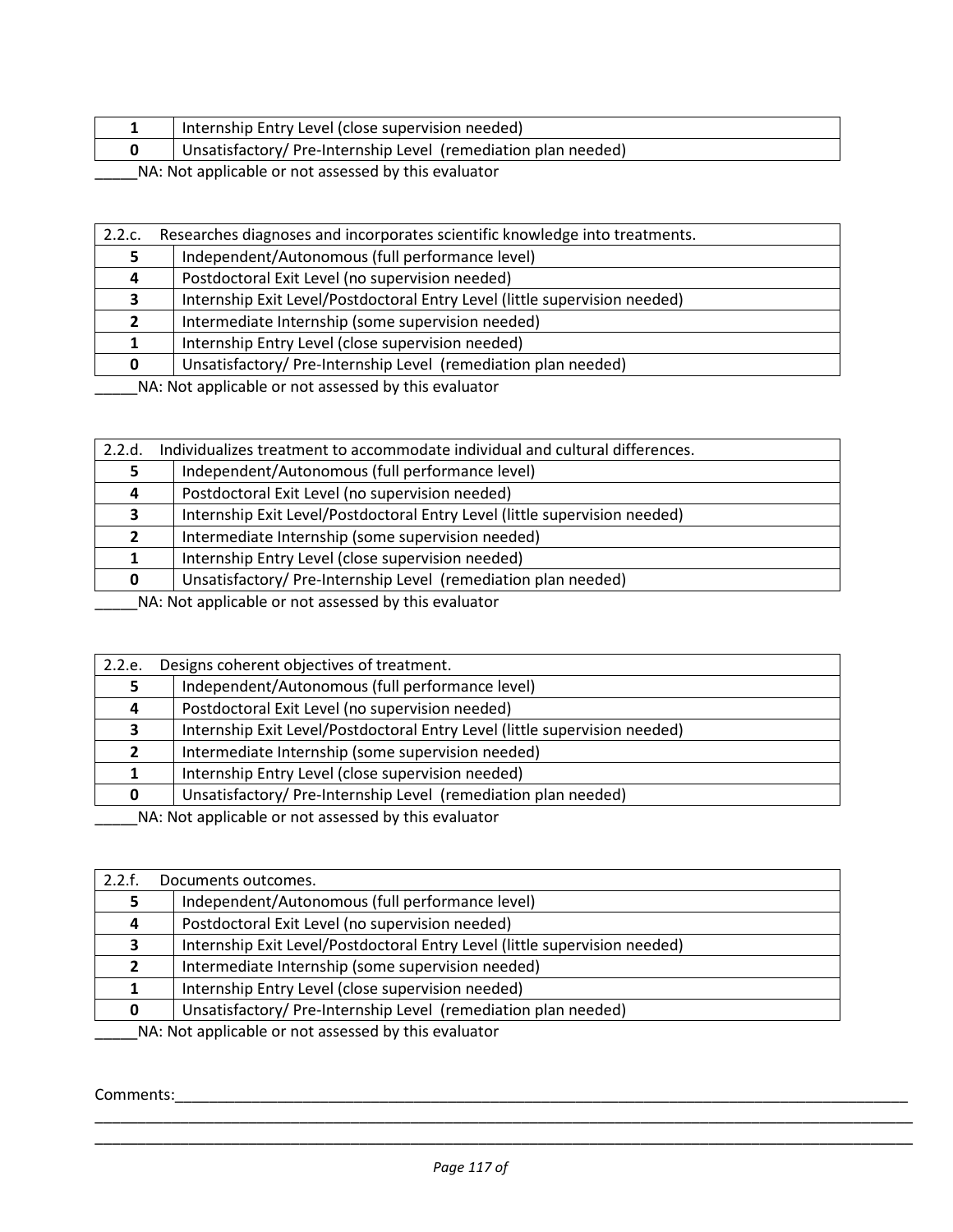| ____________ |  |  |
|--------------|--|--|
|              |  |  |
|              |  |  |

## **Objective 2.3. Effective therapeutic interventions**

\_\_\_\_\_\_\_\_\_\_\_\_\_\_\_\_\_\_\_\_\_\_\_\_

| 2.3.a. Uses appropriate and targeted clinical interventions.                                                         |                                                                            |  |
|----------------------------------------------------------------------------------------------------------------------|----------------------------------------------------------------------------|--|
|                                                                                                                      | Independent/Autonomous (full performance level)                            |  |
|                                                                                                                      | Postdoctoral Exit Level (no supervision needed)                            |  |
|                                                                                                                      | Internship Exit Level/Postdoctoral Entry Level (little supervision needed) |  |
|                                                                                                                      | Intermediate Internship (some supervision needed)                          |  |
|                                                                                                                      | Internship Entry Level (close supervision needed)                          |  |
| 0                                                                                                                    | Unsatisfactory/Pre-Internship Level (remediation plan needed)              |  |
| <b>ALA ALA SERVITA DELLE SERVITA DEL SERVITA DEL PERSONAL DEL SERVITA DEL SERVITA DEL SERVITA DEL SERVITA DEL SE</b> |                                                                            |  |

\_\_\_\_\_NA: Not applicable or not assessed by this evaluator

| 2.3.b.                                               | Uses empirically validated interventions where possible, or can justify reasons to do otherwise. |
|------------------------------------------------------|--------------------------------------------------------------------------------------------------|
|                                                      | Independent/Autonomous (full performance level)                                                  |
| 4                                                    | Postdoctoral Exit Level (no supervision needed)                                                  |
| 3                                                    | Internship Exit Level/Postdoctoral Entry Level (little supervision needed)                       |
|                                                      | Intermediate Internship (some supervision needed)                                                |
|                                                      | Internship Entry Level (close supervision needed)                                                |
| 0                                                    | Unsatisfactory/Pre-Internship Level (remediation plan needed)                                    |
| NA blot applicable or not accossed by this ovaluator |                                                                                                  |

\_\_\_\_\_NA: Not applicable or not assessed by this evaluator

| 2.3.c.       | Implements interventions skillfully.                                       |  |
|--------------|----------------------------------------------------------------------------|--|
|              | Independent/Autonomous (full performance level)                            |  |
| 4            | Postdoctoral Exit Level (no supervision needed)                            |  |
|              | Internship Exit Level/Postdoctoral Entry Level (little supervision needed) |  |
| $\mathbf{z}$ | Intermediate Internship (some supervision needed)                          |  |
|              | Internship Entry Level (close supervision needed)                          |  |
| 0            | Unsatisfactory/Pre-Internship Level (remediation plan needed)              |  |
|              | NA . Not applicable or not assessed but this ovaluator                     |  |

\_\_\_\_\_NA: Not applicable or not assessed by this evaluator

| 2.3.d. | Communicate empathy to clients.                                                                                                                                                                                                      |  |
|--------|--------------------------------------------------------------------------------------------------------------------------------------------------------------------------------------------------------------------------------------|--|
|        | Independent/Autonomous (full performance level)                                                                                                                                                                                      |  |
| 4      | Postdoctoral Exit Level (no supervision needed)                                                                                                                                                                                      |  |
|        | Internship Exit Level/Postdoctoral Entry Level (little supervision needed)                                                                                                                                                           |  |
|        | Intermediate Internship (some supervision needed)                                                                                                                                                                                    |  |
|        | Internship Entry Level (close supervision needed)                                                                                                                                                                                    |  |
| 0      | Unsatisfactory/Pre-Internship Level (remediation plan needed)                                                                                                                                                                        |  |
|        | $\mathbf{A}$ and $\mathbf{A}$ are the set of the set of the set of the set of the set of the set of the set of the set of the set of the set of the set of the set of the set of the set of the set of the set of the set of the set |  |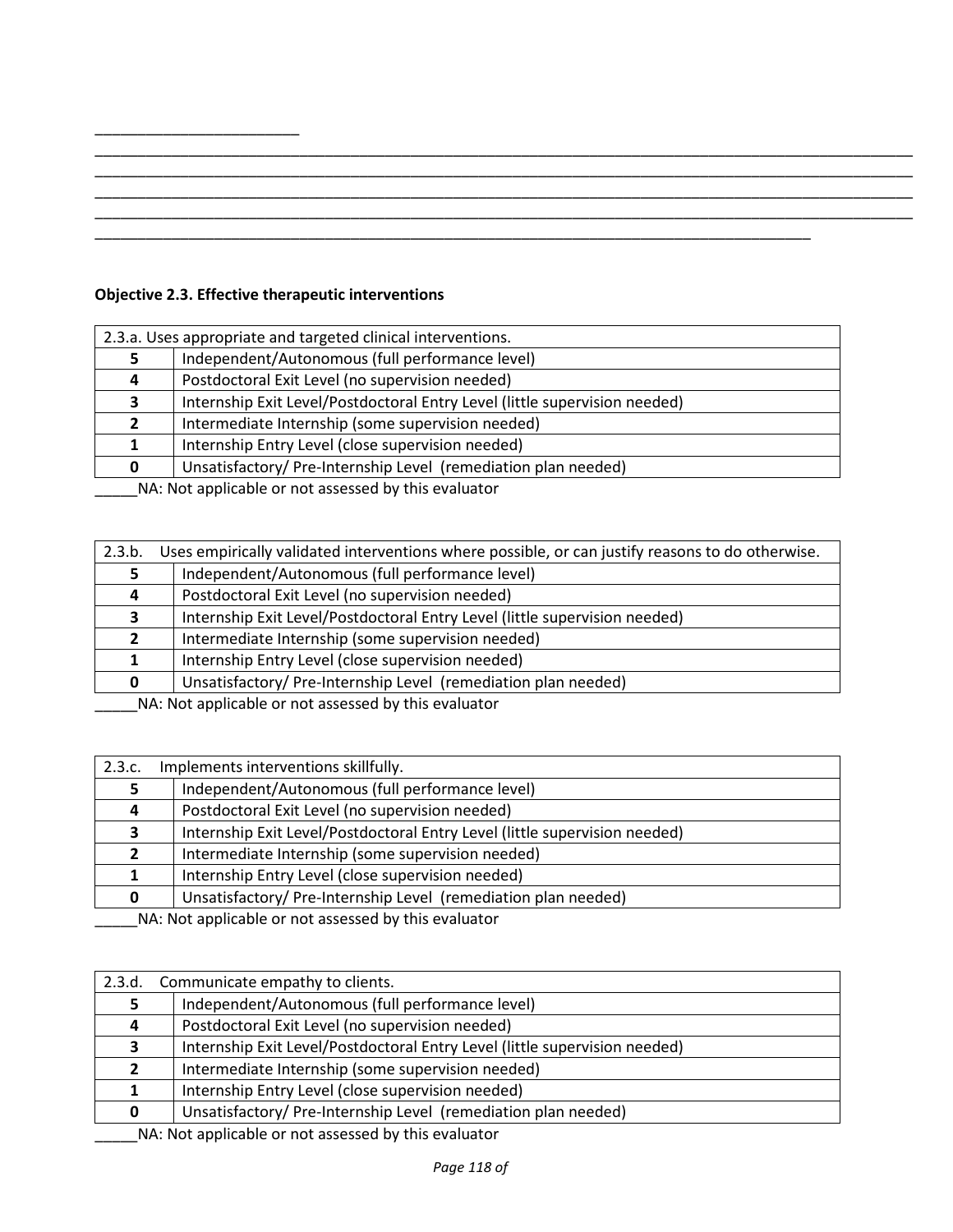| 2.3.e. | Manages expected caseload effectively.                                                                                                                                                                                               |  |
|--------|--------------------------------------------------------------------------------------------------------------------------------------------------------------------------------------------------------------------------------------|--|
|        | Independent/Autonomous (full performance level)                                                                                                                                                                                      |  |
| 4      | Postdoctoral Exit Level (no supervision needed)                                                                                                                                                                                      |  |
|        | Internship Exit Level/Postdoctoral Entry Level (little supervision needed)                                                                                                                                                           |  |
|        | Intermediate Internship (some supervision needed)                                                                                                                                                                                    |  |
|        | Internship Entry Level (close supervision needed)                                                                                                                                                                                    |  |
| 0      | Unsatisfactory/Pre-Internship Level (remediation plan needed)                                                                                                                                                                        |  |
|        | $\mathbf{A}$ and $\mathbf{A}$ are the set of the set of the set of the set of the set of the set of the set of the set of the set of the set of the set of the set of the set of the set of the set of the set of the set of the set |  |

#### Comments:\_\_\_\_\_\_\_\_\_\_\_\_\_\_\_\_\_\_\_\_\_\_\_\_\_\_\_\_\_\_\_\_\_\_\_\_\_\_\_\_\_\_\_\_\_\_\_\_\_\_\_\_\_\_\_\_\_\_\_\_\_\_\_\_\_\_\_\_\_\_\_\_\_\_\_\_\_\_\_\_\_\_\_\_\_\_

## \_\_\_\_\_\_\_\_\_\_\_\_\_\_\_\_\_\_\_\_\_\_\_\_\_\_\_\_\_\_\_\_\_\_\_\_\_\_\_\_\_\_\_\_\_\_\_\_\_\_\_\_\_\_\_\_\_\_\_\_\_\_\_\_\_\_\_\_\_\_\_\_\_\_\_\_\_\_\_\_\_\_\_\_\_\_\_\_\_\_\_\_\_\_\_\_ \_\_\_\_\_\_\_\_\_\_\_\_\_\_\_\_\_\_\_\_\_\_\_\_\_\_\_\_\_\_\_\_\_\_\_\_\_\_\_\_\_\_\_\_\_\_\_\_\_\_\_\_\_\_\_\_\_\_\_\_\_\_\_\_\_\_\_\_\_\_\_\_\_\_\_\_\_\_\_\_\_\_\_\_\_\_\_\_\_\_\_\_\_\_\_\_ \_\_\_\_\_\_\_\_\_\_\_\_\_\_\_\_\_\_\_\_\_\_\_\_ \_\_\_\_\_\_\_\_\_\_\_\_\_\_\_\_\_\_\_\_\_\_\_\_\_\_\_\_\_\_\_\_\_\_\_\_\_\_\_\_\_\_\_\_\_\_\_\_\_\_\_\_\_\_\_\_\_\_\_\_\_\_\_\_\_\_\_\_\_\_\_\_\_\_\_\_\_\_\_\_\_\_\_\_\_\_\_\_\_\_\_\_\_\_\_\_ \_\_\_\_\_\_\_\_\_\_\_\_\_\_\_\_\_\_\_\_\_\_\_\_\_\_\_\_\_\_\_\_\_\_\_\_\_\_\_\_\_\_\_\_\_\_\_\_\_\_\_\_\_\_\_\_\_\_\_\_\_\_\_\_\_\_\_\_\_\_\_\_\_\_\_\_\_\_\_\_\_\_\_\_\_\_\_\_\_\_\_\_\_\_\_\_ \_\_\_\_\_\_\_\_\_\_\_\_\_\_\_\_\_\_\_\_\_\_\_\_\_\_\_\_\_\_\_\_\_\_\_\_\_\_\_\_\_\_\_\_\_\_\_\_\_\_\_\_\_\_\_\_\_\_\_\_\_\_\_\_\_\_\_\_\_\_\_\_\_\_\_\_\_\_\_\_\_\_\_\_\_\_\_\_\_\_\_\_\_\_\_\_ \_\_\_\_\_\_\_\_\_\_\_\_\_\_\_\_\_\_\_\_\_\_\_\_\_\_\_\_\_\_\_\_\_\_\_\_\_\_\_\_\_\_\_\_\_\_\_\_\_\_\_\_\_\_\_\_\_\_\_\_\_\_\_\_\_\_\_\_\_\_\_\_\_\_\_\_\_\_\_\_\_\_\_\_\_\_\_\_\_\_\_\_\_\_\_\_ \_\_\_\_\_\_\_\_\_\_\_\_\_\_\_\_\_\_\_\_\_\_\_\_\_\_\_\_\_\_\_\_\_\_\_\_\_\_\_\_\_\_\_\_\_\_\_\_\_\_\_\_\_\_\_\_\_\_\_\_\_\_\_\_\_\_\_\_\_\_\_\_\_\_\_\_\_\_\_\_\_\_\_\_

## **Objective 2.4. Sensitivity to individual and cultural diversity**

| 2.4.a. Accepts and seeks knowledge and understanding of individual and group differences, including |                                                                            |
|-----------------------------------------------------------------------------------------------------|----------------------------------------------------------------------------|
| ethnicity, race, gender, religion, sexual orientation and other concerns.                           |                                                                            |
|                                                                                                     | Independent/Autonomous (full performance level)                            |
| 4                                                                                                   | Postdoctoral Exit Level (no supervision needed)                            |
|                                                                                                     | Internship Exit Level/Postdoctoral Entry Level (little supervision needed) |
| $\mathbf{z}$                                                                                        | Intermediate Internship (some supervision needed)                          |
|                                                                                                     | Internship Entry Level (close supervision needed)                          |
| 0                                                                                                   | Unsatisfactory/Pre-Internship Level (remediation plan needed)              |
| NA: Not applicable or not assessed by this evaluator                                                |                                                                            |

2.4.b. Responds with sensitivity and respect to differences. Independent/Autonomous (full performance level) Postdoctoral Exit Level (no supervision needed) Internship Exit Level/Postdoctoral Entry Level (little supervision needed) Intermediate Internship (some supervision needed) Internship Entry Level (close supervision needed) Unsatisfactory/ Pre-Internship Level (remediation plan needed)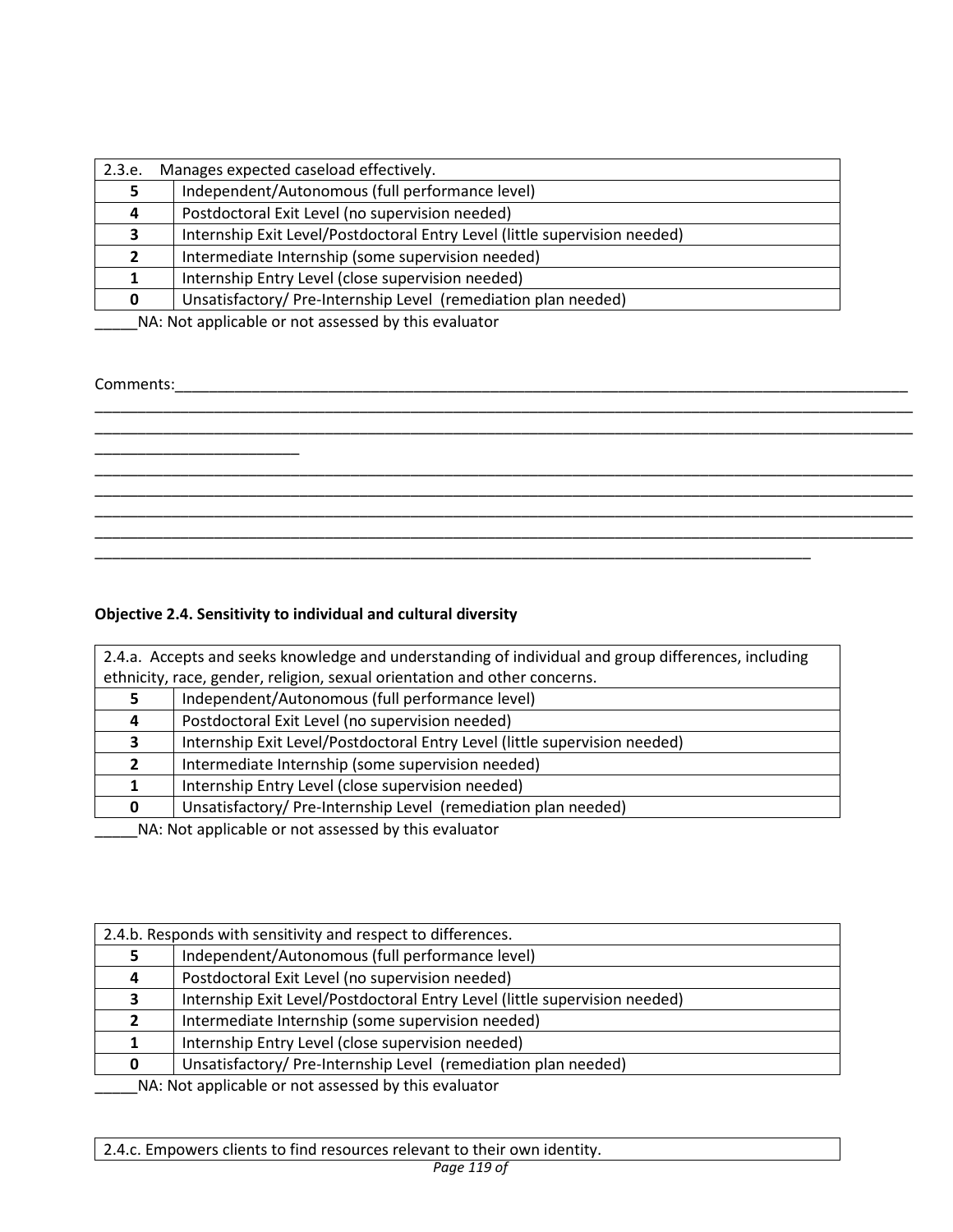|   | Independent/Autonomous (full performance level)                                                                               |
|---|-------------------------------------------------------------------------------------------------------------------------------|
| 4 | Postdoctoral Exit Level (no supervision needed)                                                                               |
|   | Internship Exit Level/Postdoctoral Entry Level (little supervision needed)                                                    |
|   | Intermediate Internship (some supervision needed)                                                                             |
|   | Internship Entry Level (close supervision needed)                                                                             |
|   | Unsatisfactory/Pre-Internship Level (remediation plan needed)                                                                 |
|   | <b>ALA</b> ALABA and <b>Product and Contract and Contract Product</b> and Contract and Contract and Contract and Contract and |

|   | 2.4.d. Aware of impact of clinician's own diverse identities. Recognizes own limits and prejudices.                   |  |
|---|-----------------------------------------------------------------------------------------------------------------------|--|
|   | Independent/Autonomous (full performance level)                                                                       |  |
| 4 | Postdoctoral Exit Level (no supervision needed)                                                                       |  |
|   | Internship Exit Level/Postdoctoral Entry Level (little supervision needed)                                            |  |
|   | Intermediate Internship (some supervision needed)                                                                     |  |
|   | Internship Entry Level (close supervision needed)                                                                     |  |
| n | Unsatisfactory/Pre-Internship Level (remediation plan needed)                                                         |  |
|   | <b>ALA ALA DE CONFEDERE CONTENTA DE LA CONTENTA DE LA CONTENTA DE LA CONTENTA DE LA CONTENTA DE LA CONTENTA DE LA</b> |  |

\_\_\_\_\_\_\_\_\_\_\_\_\_\_\_\_\_\_\_\_\_\_\_\_\_\_\_\_\_\_\_\_\_\_\_\_\_\_\_\_\_\_\_\_\_\_\_\_\_\_\_\_\_\_\_\_\_\_\_\_\_\_\_\_\_\_\_\_\_\_\_\_\_\_\_\_\_\_\_\_\_\_\_\_\_\_\_\_\_\_\_\_\_\_\_\_

\_\_\_\_\_\_\_\_\_\_\_\_\_\_\_\_\_\_\_\_\_\_\_\_\_\_\_\_\_\_\_\_\_\_\_\_\_\_\_\_\_\_\_\_\_\_\_\_\_\_\_\_\_\_\_\_\_\_\_\_\_\_\_\_\_\_\_\_\_\_\_\_\_\_\_\_\_\_\_\_\_\_\_\_\_\_\_\_\_\_\_\_\_\_\_\_ \_\_\_\_\_\_\_\_\_\_\_\_\_\_\_\_\_\_\_\_\_\_\_\_\_\_\_\_\_\_\_\_\_\_\_\_\_\_\_\_\_\_\_\_\_\_\_\_\_\_\_\_\_\_\_\_\_\_\_\_\_\_\_\_\_\_\_\_\_\_\_\_\_\_\_\_\_\_\_\_\_\_\_\_\_\_\_\_\_\_\_\_\_\_\_\_ \_\_\_\_\_\_\_\_\_\_\_\_\_\_\_\_\_\_\_\_\_\_\_\_\_\_\_\_\_\_\_\_\_\_\_\_\_\_\_\_\_\_\_\_\_\_\_\_\_\_\_\_\_\_\_\_\_\_\_\_\_\_\_\_\_\_\_\_\_\_\_\_\_\_\_\_\_\_\_\_\_\_\_\_\_\_\_\_\_\_\_\_\_\_\_\_ \_\_\_\_\_\_\_\_\_\_\_\_\_\_\_\_\_\_\_\_\_\_\_\_\_\_\_\_\_\_\_\_\_\_\_\_\_\_\_\_\_\_\_\_\_\_\_\_\_\_\_\_\_\_\_\_\_\_\_\_\_\_\_\_\_\_\_\_\_\_\_\_\_\_\_\_\_\_\_\_\_\_\_\_\_\_\_\_\_\_\_\_\_\_\_\_

\_\_\_\_\_NA: Not applicable or not assessed by this evaluator

#### Comments:\_\_\_\_\_\_\_\_\_\_\_\_\_\_\_\_\_\_\_\_\_\_\_\_\_\_\_\_\_\_\_\_\_\_\_\_\_\_\_\_\_\_\_\_\_\_\_\_\_\_\_\_\_\_\_\_\_\_\_\_\_\_\_\_\_\_\_\_\_\_\_\_\_\_\_\_\_\_\_\_\_\_\_\_\_\_

## **Objective 2.5. Group therapy skills**

\_\_\_\_\_\_\_\_\_\_\_\_\_\_\_\_\_\_\_\_\_\_\_\_

|                                                                                                                                                                                                                                        | 2.5.a. Understands group theory.                                           |  |
|----------------------------------------------------------------------------------------------------------------------------------------------------------------------------------------------------------------------------------------|----------------------------------------------------------------------------|--|
|                                                                                                                                                                                                                                        | Independent/Autonomous (full performance level)                            |  |
| 4                                                                                                                                                                                                                                      | Postdoctoral Exit Level (no supervision needed)                            |  |
|                                                                                                                                                                                                                                        | Internship Exit Level/Postdoctoral Entry Level (little supervision needed) |  |
|                                                                                                                                                                                                                                        | Intermediate Internship (some supervision needed)                          |  |
|                                                                                                                                                                                                                                        | Internship Entry Level (close supervision needed)                          |  |
| 0                                                                                                                                                                                                                                      | Unsatisfactory/Pre-Internship Level (remediation plan needed)              |  |
| <b>ALA</b> ALCOHOL: $\mathbf{H}$ . The contract of the contract of the contract of the contract of the contract of the contract of the contract of the contract of the contract of the contract of the contract of the contract of the |                                                                            |  |

\_\_\_\_\_\_\_\_\_\_\_\_\_\_\_\_\_\_\_\_\_\_\_\_\_\_\_\_\_\_\_\_\_\_\_\_\_\_\_\_\_\_\_\_\_\_\_\_\_\_\_\_\_\_\_\_\_\_\_\_\_\_\_\_\_\_\_\_\_\_\_\_\_\_\_\_\_\_\_\_\_\_\_\_

| 2.5.b. Manages group process effectively and intervenes when appropriate. |                                                                            |
|---------------------------------------------------------------------------|----------------------------------------------------------------------------|
|                                                                           | Independent/Autonomous (full performance level)                            |
| 4                                                                         | Postdoctoral Exit Level (no supervision needed)                            |
|                                                                           | Internship Exit Level/Postdoctoral Entry Level (little supervision needed) |
|                                                                           | Intermediate Internship (some supervision needed)                          |
|                                                                           | Internship Entry Level (close supervision needed)                          |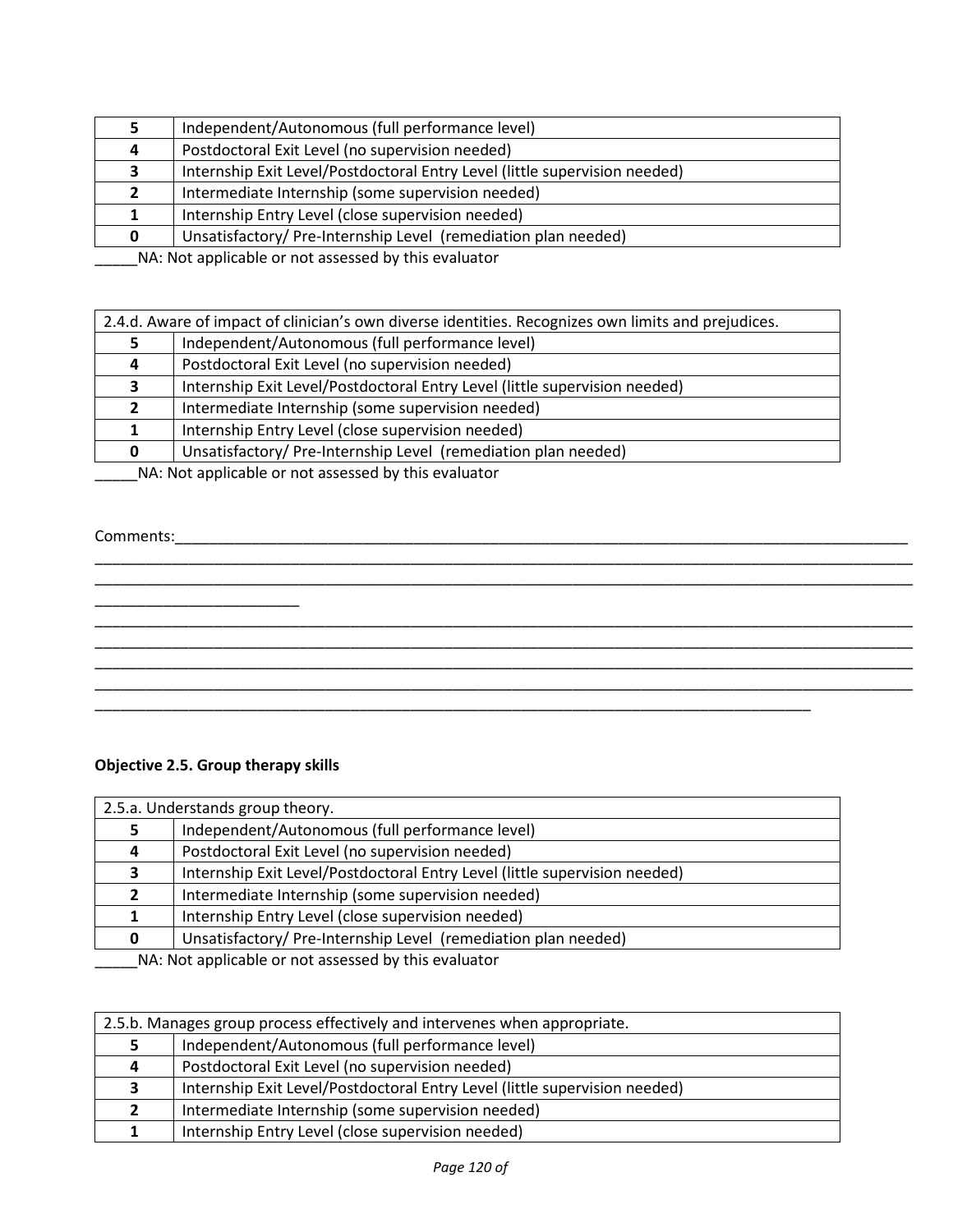| Unsatisfactory/ Pre-Internship Level (remediation plan needed) |
|----------------------------------------------------------------|
| NIA . Niat a palical da quest accesso divitir qualistar        |

|                                                       | 2.5.c. Encourages participation of all while simultaneously fostering the development of group cohesion. |  |
|-------------------------------------------------------|----------------------------------------------------------------------------------------------------------|--|
|                                                       | Independent/Autonomous (full performance level)                                                          |  |
|                                                       | Postdoctoral Exit Level (no supervision needed)                                                          |  |
|                                                       | Internship Exit Level/Postdoctoral Entry Level (little supervision needed)                               |  |
|                                                       | Intermediate Internship (some supervision needed)                                                        |  |
|                                                       | Internship Entry Level (close supervision needed)                                                        |  |
|                                                       | Unsatisfactory/Pre-Internship Level (remediation plan needed)                                            |  |
| NA . Not applicable or not accorded by this qualupter |                                                                                                          |  |

\_\_\_\_\_NA: Not applicable or not assessed by this evaluator

| 2.5.d. Functions well in different types of group settings. |                                                                            |
|-------------------------------------------------------------|----------------------------------------------------------------------------|
|                                                             | Independent/Autonomous (full performance level)                            |
|                                                             | Postdoctoral Exit Level (no supervision needed)                            |
|                                                             | Internship Exit Level/Postdoctoral Entry Level (little supervision needed) |
|                                                             | Intermediate Internship (some supervision needed)                          |
|                                                             | Internship Entry Level (close supervision needed)                          |
|                                                             | Unsatisfactory/Pre-Internship Level (remediation plan needed)              |

\_\_\_\_NA: Not applicable or not assessed by this evaluator

2.5.e. When appropriate, prepares and effectively facilitates psycho-educational, experiential or skillsbuilding in a group format.

|   | Independent/Autonomous (full performance level)                            |
|---|----------------------------------------------------------------------------|
| 4 | Postdoctoral Exit Level (no supervision needed)                            |
|   | Internship Exit Level/Postdoctoral Entry Level (little supervision needed) |
|   | Intermediate Internship (some supervision needed)                          |
|   | Internship Entry Level (close supervision needed)                          |
|   | Unsatisfactory/Pre-Internship Level (remediation plan needed)              |

NA: Not applicable or not assessed by this evaluator

| 2.5.f. Demonstrates firm understanding of group theory and didactic materials presented. |                                                                            |  |
|------------------------------------------------------------------------------------------|----------------------------------------------------------------------------|--|
|                                                                                          | Independent/Autonomous (full performance level)                            |  |
| 4                                                                                        | Postdoctoral Exit Level (no supervision needed)                            |  |
| ,                                                                                        | Internship Exit Level/Postdoctoral Entry Level (little supervision needed) |  |
| $\mathbf{2}$                                                                             | Intermediate Internship (some supervision needed)                          |  |
|                                                                                          | Internship Entry Level (close supervision needed)                          |  |
|                                                                                          | Unsatisfactory/Pre-Internship Level (remediation plan needed)              |  |
| NA: Not applicable or not assessed by this evaluator                                     |                                                                            |  |

Comments:

\_\_\_\_\_\_\_\_\_\_\_\_\_\_\_\_\_\_\_\_\_\_\_\_\_\_\_\_\_\_\_\_\_\_\_\_\_\_\_\_\_\_\_\_\_\_\_\_\_\_\_\_\_\_\_\_\_\_\_\_\_\_\_\_\_\_\_\_\_\_\_\_\_\_\_\_\_\_\_\_\_\_\_\_\_\_\_\_\_\_\_\_\_\_\_\_ \_\_\_\_\_\_\_\_\_\_\_\_\_\_\_\_\_\_\_\_\_\_\_\_\_\_\_\_\_\_\_\_\_\_\_\_\_\_\_\_\_\_\_\_\_\_\_\_\_\_\_\_\_\_\_\_\_\_\_\_\_\_\_\_\_\_\_\_\_\_\_\_\_\_\_\_\_\_\_\_\_\_\_\_\_\_\_\_\_\_\_\_\_\_\_\_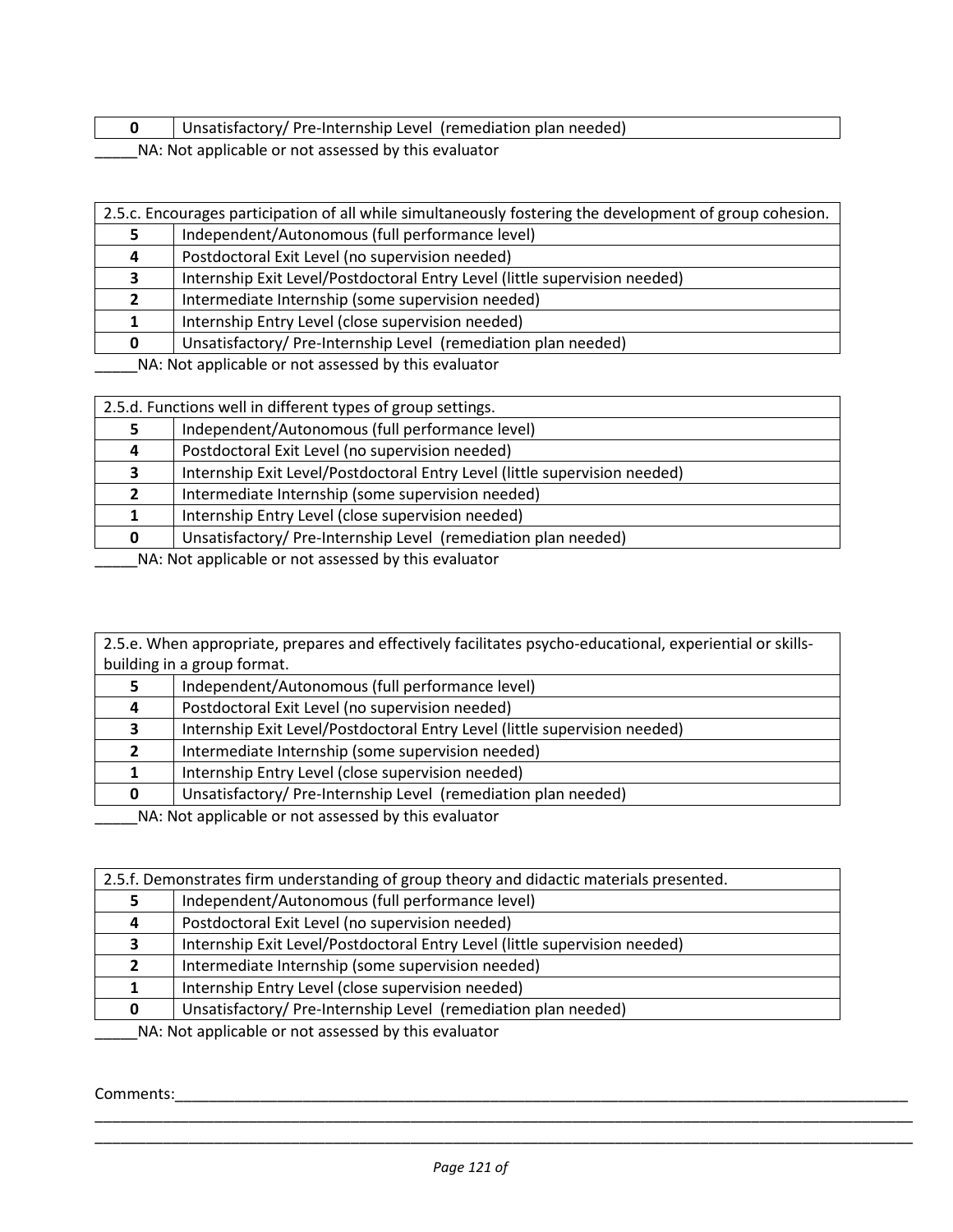## **Objective 2.6. Cultural Competence**

\_\_\_\_\_\_\_\_\_\_\_\_\_\_\_\_\_\_\_\_\_\_\_\_

2.6.a. Understands importance of establishing rapport, historical trauma, effects of oppression on individuals and groups, effectiveness of different therapeutic styles and models and different worldviews.

|   | Independent/Autonomous (full performance level)                            |
|---|----------------------------------------------------------------------------|
| 4 | Postdoctoral Exit Level (no supervision needed)                            |
|   | Internship Exit Level/Postdoctoral Entry Level (little supervision needed) |
|   | Intermediate Internship (some supervision needed)                          |
|   | Internship Entry Level (close supervision needed)                          |
| O | Unsatisfactory/Pre-Internship Level (remediation plan needed)              |

\_\_\_\_\_NA: Not applicable or not assessed by this evaluator

## Comments:\_\_\_\_\_\_\_\_\_\_\_\_\_\_\_\_\_\_\_\_\_\_\_\_\_\_\_\_\_\_\_\_\_\_\_\_\_\_\_\_\_\_\_\_\_\_\_\_\_\_\_\_\_\_\_\_\_\_\_\_\_\_\_\_\_\_\_\_\_\_\_\_\_\_\_\_\_\_\_\_\_\_\_\_\_\_ \_\_\_\_\_\_\_\_\_\_\_\_\_\_\_\_\_\_\_\_\_\_\_\_\_\_\_\_\_\_\_\_\_\_\_\_\_\_\_\_\_\_\_\_\_\_\_\_\_\_\_\_\_\_\_\_\_\_\_\_\_\_\_\_\_\_\_\_\_\_\_\_\_\_\_\_\_\_\_\_\_\_\_\_\_\_\_\_\_\_\_\_\_\_\_\_ \_\_\_\_\_\_\_\_\_\_\_\_\_\_\_\_\_\_\_\_\_\_\_\_\_\_\_\_\_\_\_\_\_\_\_\_\_\_\_\_\_\_\_\_\_\_\_\_\_\_\_\_\_\_\_\_\_\_\_\_\_\_\_\_\_\_\_\_\_\_\_\_\_\_\_\_\_\_\_\_\_\_\_\_\_\_\_\_\_\_\_\_\_\_\_\_ \_\_\_\_\_\_\_\_\_\_\_\_\_\_\_\_\_\_\_\_\_\_\_\_ \_\_\_\_\_\_\_\_\_\_\_\_\_\_\_\_\_\_\_\_\_\_\_\_\_\_\_\_\_\_\_\_\_\_\_\_\_\_\_\_\_\_\_\_\_\_\_\_\_\_\_\_\_\_\_\_\_\_\_\_\_\_\_\_\_\_\_\_\_\_\_\_\_\_\_\_\_\_\_\_\_\_\_\_\_\_\_\_\_\_\_\_\_\_\_\_ \_\_\_\_\_\_\_\_\_\_\_\_\_\_\_\_\_\_\_\_\_\_\_\_\_\_\_\_\_\_\_\_\_\_\_\_\_\_\_\_\_\_\_\_\_\_\_\_\_\_\_\_\_\_\_\_\_\_\_\_\_\_\_\_\_\_\_\_\_\_\_\_\_\_\_\_\_\_\_\_\_\_\_\_\_\_\_\_\_\_\_\_\_\_\_\_ \_\_\_\_\_\_\_\_\_\_\_\_\_\_\_\_\_\_\_\_\_\_\_\_\_\_\_\_\_\_\_\_\_\_\_\_\_\_\_\_\_\_\_\_\_\_\_\_\_\_\_\_\_\_\_\_\_\_\_\_\_\_\_\_\_\_\_\_\_\_\_\_\_\_\_\_\_\_\_\_\_\_\_\_\_\_\_\_\_\_\_\_\_\_\_\_ \_\_\_\_\_\_\_\_\_\_\_\_\_\_\_\_\_\_\_\_\_\_\_\_\_\_\_\_\_\_\_\_\_\_\_\_\_\_\_\_\_\_\_\_\_\_\_\_\_\_\_\_\_\_\_\_\_\_\_\_\_\_\_\_\_\_\_\_\_\_\_\_\_\_\_\_\_\_\_\_\_\_\_\_\_\_\_\_\_\_\_\_\_\_\_\_ \_\_\_\_\_\_\_\_\_\_\_\_\_\_\_\_\_\_\_\_\_\_\_\_\_\_\_\_\_\_\_\_\_\_\_\_\_\_\_\_\_\_\_\_\_\_\_\_\_\_\_\_\_\_\_\_\_\_\_\_\_\_\_\_\_\_\_\_\_\_\_\_\_\_\_\_\_\_\_\_\_\_\_\_

#### **Goal 3. Constructive Consultation and Supervision and Program Evaluation**

## **Objective 3.1. Effective consultation and communication**

| 3.1.a. Communicates concerns and recommendations clearly, both orally and in written form. |                                                                            |  |
|--------------------------------------------------------------------------------------------|----------------------------------------------------------------------------|--|
|                                                                                            | Independent/Autonomous (full performance level)                            |  |
| 4                                                                                          | Postdoctoral Exit Level (no supervision needed)                            |  |
|                                                                                            | Internship Exit Level/Postdoctoral Entry Level (little supervision needed) |  |
|                                                                                            | Intermediate Internship (some supervision needed)                          |  |
|                                                                                            | Internship Entry Level (close supervision needed)                          |  |
| 0                                                                                          | Unsatisfactory/Pre-Internship Level (remediation plan needed)              |  |
| MA, Net opplied as part cooperad but also published                                        |                                                                            |  |

\_\_\_\_\_NA: Not applicable or not assessed by this evaluator

3.1.b. Offers useful feedback in clinical team meetings, in consultation with outside agencies and the public.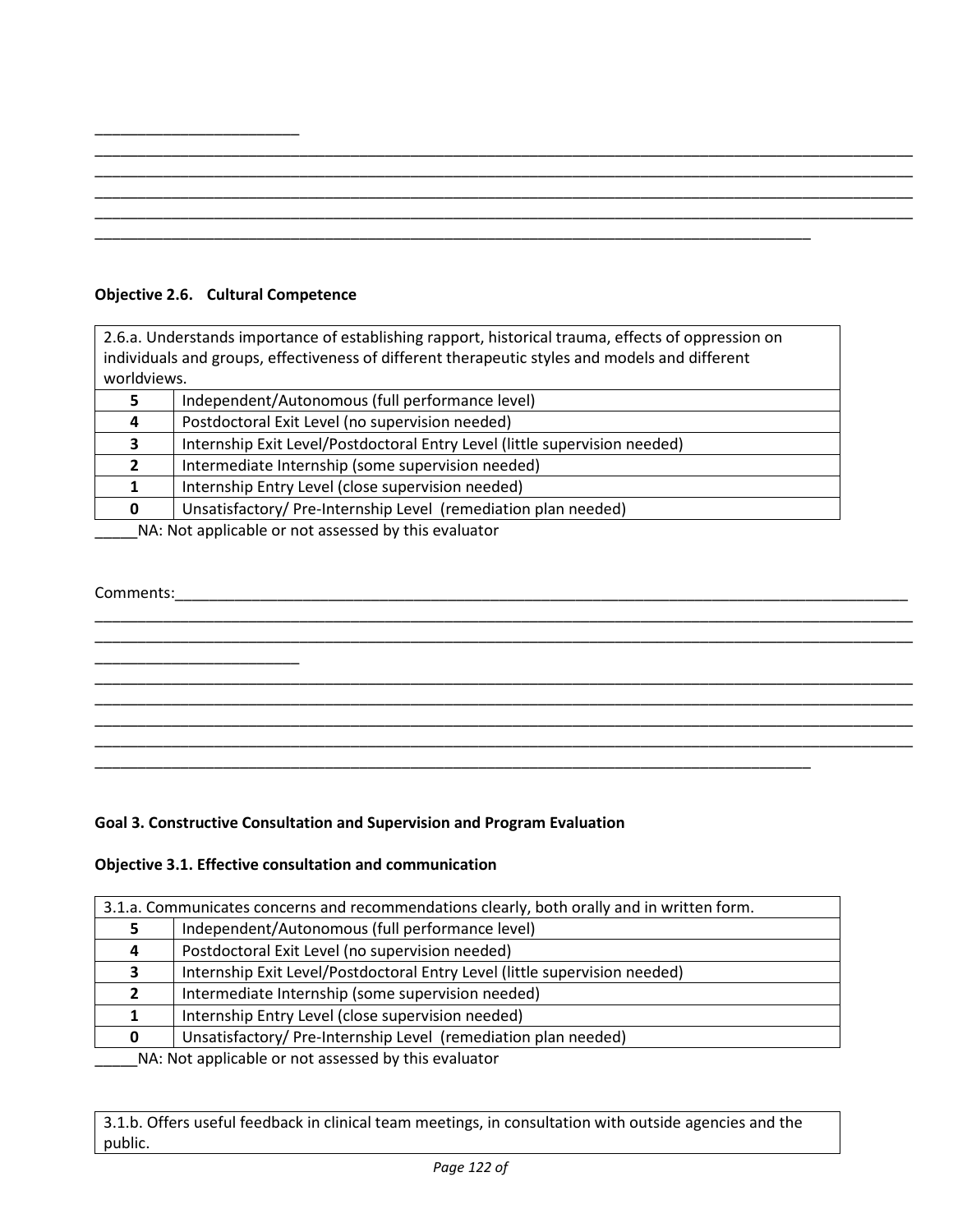|                                                                                                                                                                                                                                      | Independent/Autonomous (full performance level)                            |
|--------------------------------------------------------------------------------------------------------------------------------------------------------------------------------------------------------------------------------------|----------------------------------------------------------------------------|
| 4                                                                                                                                                                                                                                    | Postdoctoral Exit Level (no supervision needed)                            |
|                                                                                                                                                                                                                                      | Internship Exit Level/Postdoctoral Entry Level (little supervision needed) |
|                                                                                                                                                                                                                                      | Intermediate Internship (some supervision needed)                          |
|                                                                                                                                                                                                                                      | Internship Entry Level (close supervision needed)                          |
|                                                                                                                                                                                                                                      | Unsatisfactory/Pre-Internship Level (remediation plan needed)              |
| $\mathbf{A}$ and $\mathbf{A}$ are the set of the set of the set of the set of the set of the set of the set of the set of the set of the set of the set of the set of the set of the set of the set of the set of the set of the set |                                                                            |

3.1.c. Conceptualizes effectiveness of programs and interventions, and can communicate targets for change.

|                                                      | Independent/Autonomous (full performance level)                            |
|------------------------------------------------------|----------------------------------------------------------------------------|
| 4                                                    | Postdoctoral Exit Level (no supervision needed)                            |
|                                                      | Internship Exit Level/Postdoctoral Entry Level (little supervision needed) |
|                                                      | Intermediate Internship (some supervision needed)                          |
|                                                      | Internship Entry Level (close supervision needed)                          |
|                                                      | Unsatisfactory/Pre-Internship Level (remediation plan needed)              |
| NA: Not applicable or not assessed by this ovaluator |                                                                            |

\_\_\_\_\_NA: Not applicable or not assessed by this evaluator

| 3.1.d. Demonstrates awareness of ethical guidelines pertaining to consultation. |                                                                            |  |
|---------------------------------------------------------------------------------|----------------------------------------------------------------------------|--|
|                                                                                 | Independent/Autonomous (full performance level)                            |  |
| 4                                                                               | Postdoctoral Exit Level (no supervision needed)                            |  |
|                                                                                 | Internship Exit Level/Postdoctoral Entry Level (little supervision needed) |  |
|                                                                                 | Intermediate Internship (some supervision needed)                          |  |
|                                                                                 | Internship Entry Level (close supervision needed)                          |  |
|                                                                                 | Unsatisfactory/Pre-Internship Level (remediation plan needed)              |  |

\_\_\_\_\_\_\_\_\_\_\_\_\_\_\_\_\_\_\_\_\_\_\_\_\_\_\_\_\_\_\_\_\_\_\_\_\_\_\_\_\_\_\_\_\_\_\_\_\_\_\_\_\_\_\_\_\_\_\_\_\_\_\_\_\_\_\_\_\_\_\_\_\_\_\_\_\_\_\_\_\_\_\_\_\_\_\_\_\_\_\_\_\_\_\_\_ \_\_\_\_\_\_\_\_\_\_\_\_\_\_\_\_\_\_\_\_\_\_\_\_\_\_\_\_\_\_\_\_\_\_\_\_\_\_\_\_\_\_\_\_\_\_\_\_\_\_\_\_\_\_\_\_\_\_\_\_\_\_\_\_\_\_\_\_\_\_\_\_\_\_\_\_\_\_\_\_\_\_\_\_\_\_\_\_\_\_\_\_\_\_\_\_

\_\_\_\_\_\_\_\_\_\_\_\_\_\_\_\_\_\_\_\_\_\_\_\_\_\_\_\_\_\_\_\_\_\_\_\_\_\_\_\_\_\_\_\_\_\_\_\_\_\_\_\_\_\_\_\_\_\_\_\_\_\_\_\_\_\_\_\_\_\_\_\_\_\_\_\_\_\_\_\_\_\_\_\_\_\_\_\_\_\_\_\_\_\_\_\_ \_\_\_\_\_\_\_\_\_\_\_\_\_\_\_\_\_\_\_\_\_\_\_\_\_\_\_\_\_\_\_\_\_\_\_\_\_\_\_\_\_\_\_\_\_\_\_\_\_\_\_\_\_\_\_\_\_\_\_\_\_\_\_\_\_\_\_\_\_\_\_\_\_\_\_\_\_\_\_\_\_\_\_\_\_\_\_\_\_\_\_\_\_\_\_\_ \_\_\_\_\_\_\_\_\_\_\_\_\_\_\_\_\_\_\_\_\_\_\_\_\_\_\_\_\_\_\_\_\_\_\_\_\_\_\_\_\_\_\_\_\_\_\_\_\_\_\_\_\_\_\_\_\_\_\_\_\_\_\_\_\_\_\_\_\_\_\_\_\_\_\_\_\_\_\_\_\_\_\_\_\_\_\_\_\_\_\_\_\_\_\_\_ \_\_\_\_\_\_\_\_\_\_\_\_\_\_\_\_\_\_\_\_\_\_\_\_\_\_\_\_\_\_\_\_\_\_\_\_\_\_\_\_\_\_\_\_\_\_\_\_\_\_\_\_\_\_\_\_\_\_\_\_\_\_\_\_\_\_\_\_\_\_\_\_\_\_\_\_\_\_\_\_\_\_\_\_\_\_\_\_\_\_\_\_\_\_\_\_

\_\_\_\_NA: Not applicable or not assessed by this evaluator

## Comments:\_\_\_\_\_\_\_\_\_\_\_\_\_\_\_\_\_\_\_\_\_\_\_\_\_\_\_\_\_\_\_\_\_\_\_\_\_\_\_\_\_\_\_\_\_\_\_\_\_\_\_\_\_\_\_\_\_\_\_\_\_\_\_\_\_\_\_\_\_\_\_\_\_\_\_\_\_\_\_\_\_\_\_\_\_\_

## **Objective 3.2. Effective supervision**

\_\_\_\_\_\_\_\_\_\_\_\_\_\_\_\_\_\_\_\_\_\_\_\_

| 3.2.a. Within peer supervision and peer review, able to provide constructive feedback, supervisory |                                                                            |  |
|----------------------------------------------------------------------------------------------------|----------------------------------------------------------------------------|--|
| suggestions, and supervisee skills and shortcomings.                                               |                                                                            |  |
|                                                                                                    | Independent/Autonomous (full performance level)                            |  |
| $\mathbf{A}$                                                                                       | Postdoctoral Exit Level (no supervision needed)                            |  |
|                                                                                                    | Internship Exit Level/Postdoctoral Entry Level (little supervision needed) |  |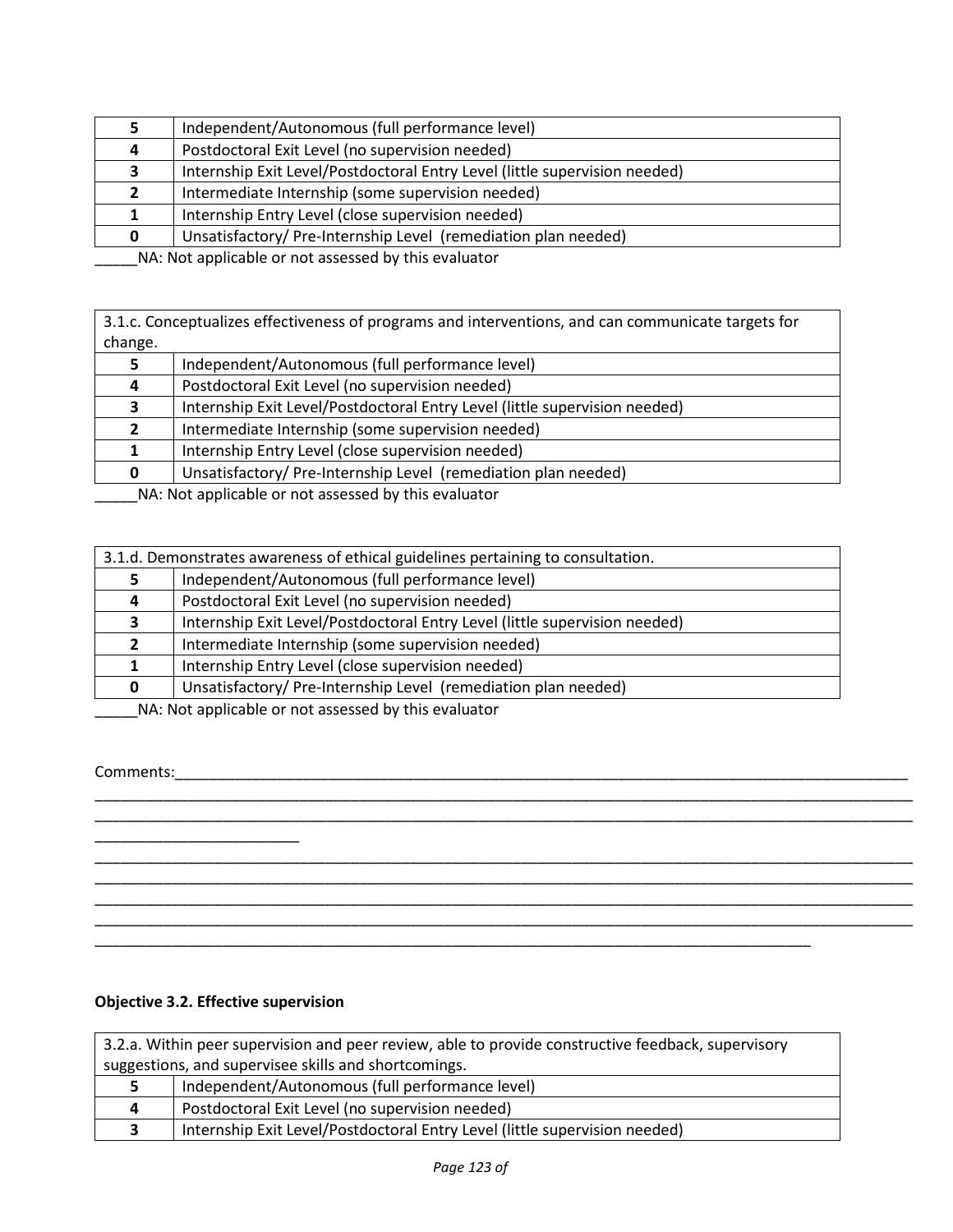| Intermediate Internship (some supervision needed)             |
|---------------------------------------------------------------|
| Internship Entry Level (close supervision needed)             |
| Unsatisfactory/Pre-Internship Level (remediation plan needed) |

| 3.2.b. Demonstrates awareness of ethical guidelines pertaining to supervision. |                                                                            |  |
|--------------------------------------------------------------------------------|----------------------------------------------------------------------------|--|
|                                                                                | Independent/Autonomous (full performance level)                            |  |
| 4                                                                              | Postdoctoral Exit Level (no supervision needed)                            |  |
|                                                                                | Internship Exit Level/Postdoctoral Entry Level (little supervision needed) |  |
|                                                                                | Intermediate Internship (some supervision needed)                          |  |
|                                                                                | Internship Entry Level (close supervision needed)                          |  |
|                                                                                | Unsatisfactory/Pre-Internship Level (remediation plan needed)              |  |
|                                                                                |                                                                            |  |

\_\_\_\_\_NA: Not applicable or not assessed by this evaluator

|                                                                                                                                                                                                                                                                                          | 3.2.c. Able to articulate models and/or philosophies of supervision and relevant research. |  |  |
|------------------------------------------------------------------------------------------------------------------------------------------------------------------------------------------------------------------------------------------------------------------------------------------|--------------------------------------------------------------------------------------------|--|--|
|                                                                                                                                                                                                                                                                                          | Independent/Autonomous (full performance level)                                            |  |  |
| 4                                                                                                                                                                                                                                                                                        | Postdoctoral Exit Level (no supervision needed)                                            |  |  |
|                                                                                                                                                                                                                                                                                          | Internship Exit Level/Postdoctoral Entry Level (little supervision needed)                 |  |  |
|                                                                                                                                                                                                                                                                                          | Intermediate Internship (some supervision needed)                                          |  |  |
|                                                                                                                                                                                                                                                                                          | Internship Entry Level (close supervision needed)                                          |  |  |
| 0                                                                                                                                                                                                                                                                                        | Unsatisfactory/Pre-Internship Level (remediation plan needed)                              |  |  |
| $\mathbf{r}$ , and $\mathbf{r}$ , and $\mathbf{r}$ , and $\mathbf{r}$ , and $\mathbf{r}$ , and $\mathbf{r}$ , and $\mathbf{r}$ , and $\mathbf{r}$ , and $\mathbf{r}$ , and $\mathbf{r}$ , and $\mathbf{r}$ , and $\mathbf{r}$ , and $\mathbf{r}$ , and $\mathbf{r}$ , and $\mathbf{r}$ , |                                                                                            |  |  |

\_\_\_\_\_\_\_\_\_\_\_\_\_\_\_\_\_\_\_\_\_\_\_\_\_\_\_\_\_\_\_\_\_\_\_\_\_\_\_\_\_\_\_\_\_\_\_\_\_\_\_\_\_\_\_\_\_\_\_\_\_\_\_\_\_\_\_\_\_\_\_\_\_\_\_\_\_\_\_\_\_\_\_\_\_\_\_\_\_\_\_\_\_\_\_\_ \_\_\_\_\_\_\_\_\_\_\_\_\_\_\_\_\_\_\_\_\_\_\_\_\_\_\_\_\_\_\_\_\_\_\_\_\_\_\_\_\_\_\_\_\_\_\_\_\_\_\_\_\_\_\_\_\_\_\_\_\_\_\_\_\_\_\_\_\_\_\_\_\_\_\_\_\_\_\_\_\_\_\_\_\_\_\_\_\_\_\_\_\_\_\_\_

\_\_\_\_\_\_\_\_\_\_\_\_\_\_\_\_\_\_\_\_\_\_\_\_\_\_\_\_\_\_\_\_\_\_\_\_\_\_\_\_\_\_\_\_\_\_\_\_\_\_\_\_\_\_\_\_\_\_\_\_\_\_\_\_\_\_\_\_\_\_\_\_\_\_\_\_\_\_\_\_\_\_\_\_\_\_\_\_\_\_\_\_\_\_\_\_ \_\_\_\_\_\_\_\_\_\_\_\_\_\_\_\_\_\_\_\_\_\_\_\_\_\_\_\_\_\_\_\_\_\_\_\_\_\_\_\_\_\_\_\_\_\_\_\_\_\_\_\_\_\_\_\_\_\_\_\_\_\_\_\_\_\_\_\_\_\_\_\_\_\_\_\_\_\_\_\_\_\_\_\_\_\_\_\_\_\_\_\_\_\_\_\_ \_\_\_\_\_\_\_\_\_\_\_\_\_\_\_\_\_\_\_\_\_\_\_\_\_\_\_\_\_\_\_\_\_\_\_\_\_\_\_\_\_\_\_\_\_\_\_\_\_\_\_\_\_\_\_\_\_\_\_\_\_\_\_\_\_\_\_\_\_\_\_\_\_\_\_\_\_\_\_\_\_\_\_\_\_\_\_\_\_\_\_\_\_\_\_\_ \_\_\_\_\_\_\_\_\_\_\_\_\_\_\_\_\_\_\_\_\_\_\_\_\_\_\_\_\_\_\_\_\_\_\_\_\_\_\_\_\_\_\_\_\_\_\_\_\_\_\_\_\_\_\_\_\_\_\_\_\_\_\_\_\_\_\_\_\_\_\_\_\_\_\_\_\_\_\_\_\_\_\_\_\_\_\_\_\_\_\_\_\_\_\_\_

\_\_\_\_\_NA: Not applicable or not assessed by this evaluator

Comments:

\_\_\_\_\_\_\_\_\_\_\_\_\_\_\_\_\_\_\_\_\_\_\_\_

#### **Objective 3.3. Theories and Methods of Program Evaluation**

3.3.a. Developed expected skills in knowledge of evaluation of a program or an intervention (at the individual or group level). | Independent/Autonomous (full performance level) Postdoctoral Exit Level (no supervision needed) Internship Exit Level/Postdoctoral Entry Level (little supervision needed) Intermediate Internship (some supervision needed) 1 | Internship Entry Level (close supervision needed) Unsatisfactory/ Pre-Internship Level (remediation plan needed)

\_\_\_\_\_\_\_\_\_\_\_\_\_\_\_\_\_\_\_\_\_\_\_\_\_\_\_\_\_\_\_\_\_\_\_\_\_\_\_\_\_\_\_\_\_\_\_\_\_\_\_\_\_\_\_\_\_\_\_\_\_\_\_\_\_\_\_\_\_\_\_\_\_\_\_\_\_\_\_\_\_\_\_\_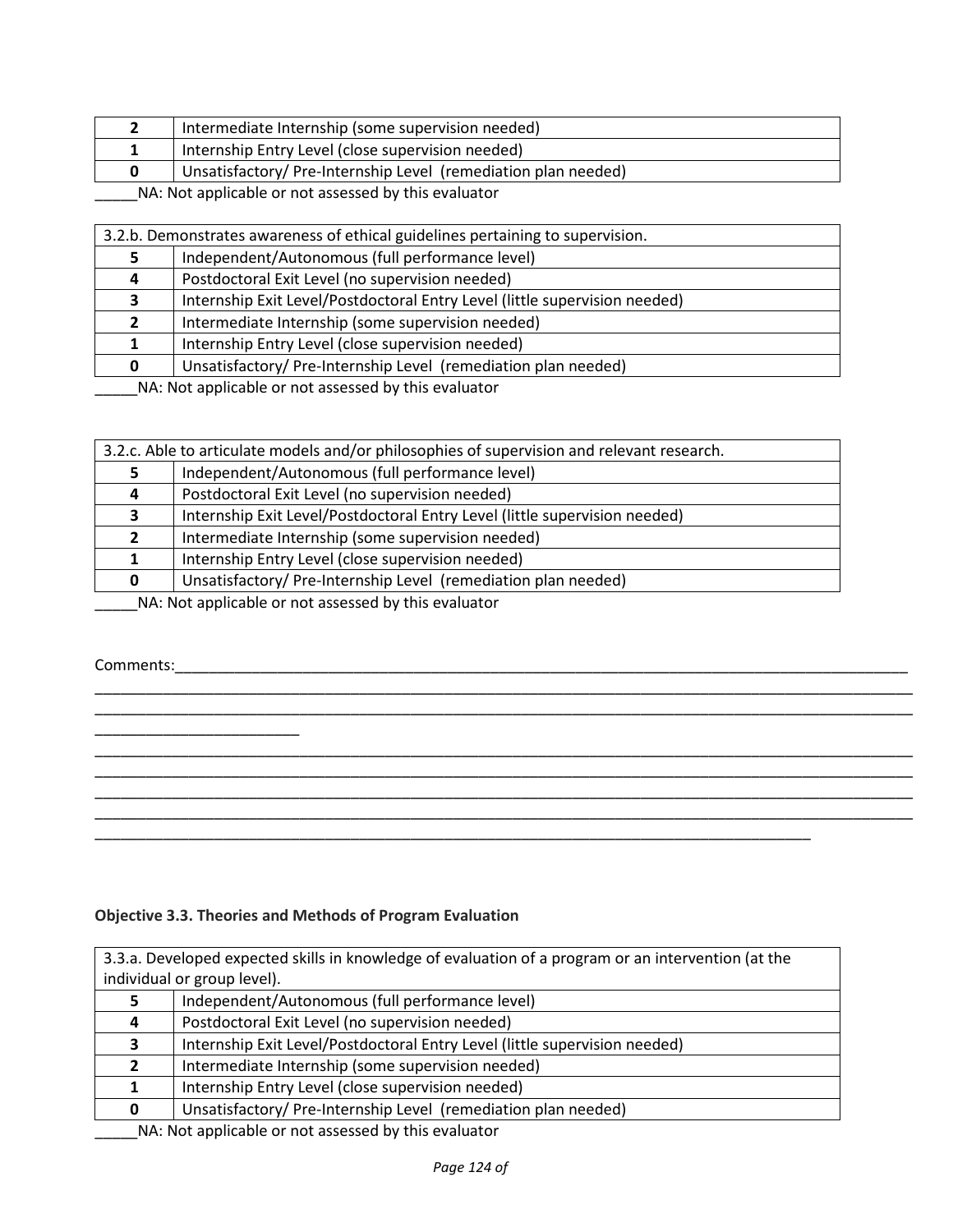Comments:\_\_\_\_\_\_\_\_\_\_\_\_\_\_\_\_\_\_\_\_\_\_\_\_\_\_\_\_\_\_\_\_\_\_\_\_\_\_\_\_\_\_\_\_\_\_\_\_\_\_\_\_\_\_\_\_\_\_\_\_\_\_\_\_\_\_\_\_\_\_\_\_\_\_\_\_\_\_\_\_\_\_\_\_\_\_

|  |  | ______________________ |  |
|--|--|------------------------|--|

## **Objective 3.4. Cultural Competence within Consultation, Supervision and Program Evaluation**

| 3.4.a. Expresses knowledge and awareness of cultural diversity issues within peer supervision,                 |                                                                            |  |
|----------------------------------------------------------------------------------------------------------------|----------------------------------------------------------------------------|--|
| consultation and in evaluation of a program or intervention.                                                   |                                                                            |  |
|                                                                                                                | Independent/Autonomous (full performance level)                            |  |
| 4                                                                                                              | Postdoctoral Exit Level (no supervision needed)                            |  |
| э.                                                                                                             | Internship Exit Level/Postdoctoral Entry Level (little supervision needed) |  |
| 2                                                                                                              | Intermediate Internship (some supervision needed)                          |  |
|                                                                                                                | Internship Entry Level (close supervision needed)                          |  |
| 0                                                                                                              | Unsatisfactory/Pre-Internship Level (remediation plan needed)              |  |
| are are the first that the state of the state of the state of the state of the state of the state of the state |                                                                            |  |

\_\_\_\_\_NA: Not applicable or not assessed by this evaluator

|  | 3.4.b. Demonstrates competence in providing feedback in report-writing through peer review, especially |
|--|--------------------------------------------------------------------------------------------------------|
|  | psychological testing and limitations based on cultural differences from norms.                        |

|                                                      | Independent/Autonomous (full performance level)                            |
|------------------------------------------------------|----------------------------------------------------------------------------|
| 4                                                    | Postdoctoral Exit Level (no supervision needed)                            |
|                                                      | Internship Exit Level/Postdoctoral Entry Level (little supervision needed) |
|                                                      | Intermediate Internship (some supervision needed)                          |
|                                                      | Internship Entry Level (close supervision needed)                          |
| 0                                                    | Unsatisfactory/Pre-Internship Level (remediation plan needed)              |
| NA: Not applicable or not assessed by this ovaluator |                                                                            |

\_\_\_\_\_\_\_\_\_\_\_\_\_\_\_\_\_\_\_\_\_\_\_\_\_\_\_\_\_\_\_\_\_\_\_\_\_\_\_\_\_\_\_\_\_\_\_\_\_\_\_\_\_\_\_\_\_\_\_\_\_\_\_\_\_\_\_\_\_\_\_\_\_\_\_\_\_\_\_\_\_\_\_\_\_\_\_\_\_\_\_\_\_\_\_\_ \_\_\_\_\_\_\_\_\_\_\_\_\_\_\_\_\_\_\_\_\_\_\_\_\_\_\_\_\_\_\_\_\_\_\_\_\_\_\_\_\_\_\_\_\_\_\_\_\_\_\_\_\_\_\_\_\_\_\_\_\_\_\_\_\_\_\_\_\_\_\_\_\_\_\_\_\_\_\_\_\_\_\_\_\_\_\_\_\_\_\_\_\_\_\_\_

\_\_\_\_\_\_\_\_\_\_\_\_\_\_\_\_\_\_\_\_\_\_\_\_\_\_\_\_\_\_\_\_\_\_\_\_\_\_\_\_\_\_\_\_\_\_\_\_\_\_\_\_\_\_\_\_\_\_\_\_\_\_\_\_\_\_\_\_\_\_\_\_\_\_\_\_\_\_\_\_\_\_\_\_\_\_\_\_\_\_\_\_\_\_\_\_ \_\_\_\_\_\_\_\_\_\_\_\_\_\_\_\_\_\_\_\_\_\_\_\_\_\_\_\_\_\_\_\_\_\_\_\_\_\_\_\_\_\_\_\_\_\_\_\_\_\_\_\_\_\_\_\_\_\_\_\_\_\_\_\_\_\_\_\_\_\_\_\_\_\_\_\_\_\_\_\_\_\_\_\_\_\_\_\_\_\_\_\_\_\_\_\_

\_\_\_\_\_\_\_\_\_\_\_\_\_\_\_\_\_\_\_\_\_\_\_\_\_\_\_\_\_\_\_\_\_\_\_\_\_\_\_\_\_\_\_\_\_\_\_\_\_\_\_\_\_\_\_\_\_\_\_\_\_\_\_\_\_\_\_\_\_\_\_\_\_\_\_\_\_\_\_\_\_\_\_\_\_\_\_\_\_\_\_\_\_\_\_\_

\_\_\_\_\_NA: Not applicable or not assessed by this evaluator

Comments:\_\_\_\_\_\_\_\_\_\_\_\_\_\_\_\_\_\_\_\_\_\_\_\_\_\_\_\_\_\_\_\_\_\_\_\_\_\_\_\_\_\_\_\_\_\_\_\_\_\_\_\_\_\_\_\_\_\_\_\_\_\_\_\_\_\_\_\_\_\_\_\_\_\_\_\_\_\_\_\_\_\_\_\_\_\_

## **Goal 4. Ethics and Professional Behavior**

\_\_\_\_\_\_\_\_\_\_\_\_\_\_\_\_\_\_\_\_\_\_\_\_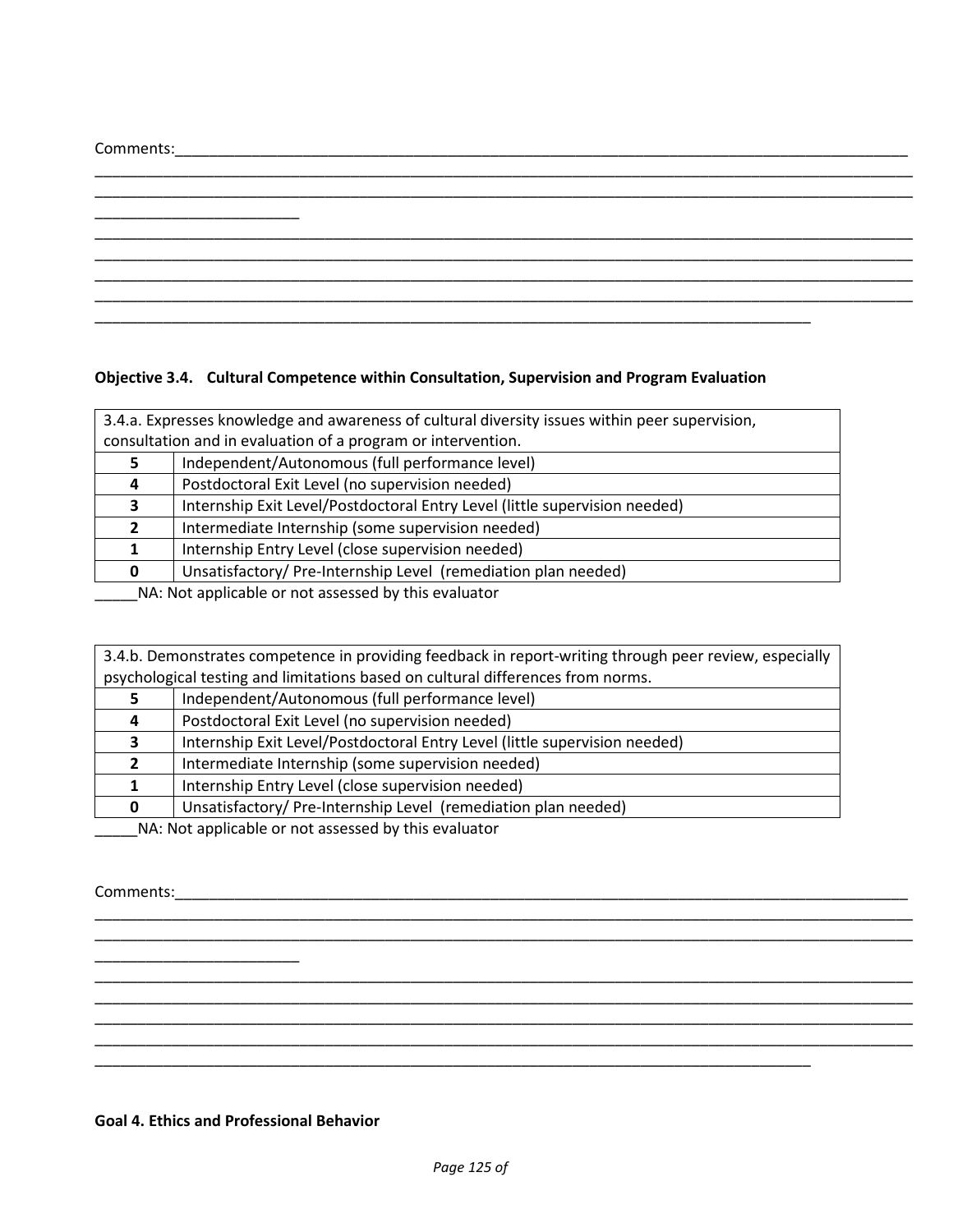| 4.1.a. Makes contributions to a team. |                                                                            |  |
|---------------------------------------|----------------------------------------------------------------------------|--|
|                                       | Independent/Autonomous (full performance level)                            |  |
|                                       | Postdoctoral Exit Level (no supervision needed)                            |  |
|                                       | Internship Exit Level/Postdoctoral Entry Level (little supervision needed) |  |
|                                       | Intermediate Internship (some supervision needed)                          |  |
|                                       | Internship Entry Level (close supervision needed)                          |  |
|                                       | Unsatisfactory/Pre-Internship Level (remediation plan needed)              |  |

4.1.b. Works effectively with others. Resolves differences in a way that promotes quality work and fosters working relationships.

| Independent/Autonomous (full performance level)                            |
|----------------------------------------------------------------------------|
| Postdoctoral Exit Level (no supervision needed)                            |
| Internship Exit Level/Postdoctoral Entry Level (little supervision needed) |
| Intermediate Internship (some supervision needed)                          |
| Internship Entry Level (close supervision needed)                          |
| Unsatisfactory/Pre-Internship Level (remediation plan needed)              |
|                                                                            |

\_\_\_\_\_NA: Not applicable or not assessed by this evaluator

4.1.c. Respectful relationships and cooperation with other disciplines. Able to work well with other professional disciplines.

|                                                                                                                                                                                                                                      | Independent/Autonomous (full performance level)                            |
|--------------------------------------------------------------------------------------------------------------------------------------------------------------------------------------------------------------------------------------|----------------------------------------------------------------------------|
|                                                                                                                                                                                                                                      | Postdoctoral Exit Level (no supervision needed)                            |
|                                                                                                                                                                                                                                      | Internship Exit Level/Postdoctoral Entry Level (little supervision needed) |
|                                                                                                                                                                                                                                      | Intermediate Internship (some supervision needed)                          |
|                                                                                                                                                                                                                                      | Internship Entry Level (close supervision needed)                          |
|                                                                                                                                                                                                                                      | Unsatisfactory/Pre-Internship Level (remediation plan needed)              |
| $\mathbf{A}$ and $\mathbf{A}$ are the set of the set of the set of the set of the set of the set of the set of the set of the set of the set of the set of the set of the set of the set of the set of the set of the set of the set |                                                                            |

\_\_\_\_\_\_\_\_\_\_\_\_\_\_\_\_\_\_\_\_\_\_\_\_\_\_\_\_\_\_\_\_\_\_\_\_\_\_\_\_\_\_\_\_\_\_\_\_\_\_\_\_\_\_\_\_\_\_\_\_\_\_\_\_\_\_\_\_\_\_\_\_\_\_\_\_\_\_\_\_\_\_\_\_\_\_\_\_\_\_\_\_\_\_\_\_

\_\_\_\_\_\_\_\_\_\_\_\_\_\_\_\_\_\_\_\_\_\_\_\_\_\_\_\_\_\_\_\_\_\_\_\_\_\_\_\_\_\_\_\_\_\_\_\_\_\_\_\_\_\_\_\_\_\_\_\_\_\_\_\_\_\_\_\_\_\_\_\_\_\_\_\_\_\_\_\_\_\_\_\_\_\_\_\_\_\_\_\_\_\_\_\_ \_\_\_\_\_\_\_\_\_\_\_\_\_\_\_\_\_\_\_\_\_\_\_\_\_\_\_\_\_\_\_\_\_\_\_\_\_\_\_\_\_\_\_\_\_\_\_\_\_\_\_\_\_\_\_\_\_\_\_\_\_\_\_\_\_\_\_\_\_\_\_\_\_\_\_\_\_\_\_\_\_\_\_\_\_\_\_\_\_\_\_\_\_\_\_\_ \_\_\_\_\_\_\_\_\_\_\_\_\_\_\_\_\_\_\_\_\_\_\_\_\_\_\_\_\_\_\_\_\_\_\_\_\_\_\_\_\_\_\_\_\_\_\_\_\_\_\_\_\_\_\_\_\_\_\_\_\_\_\_\_\_\_\_\_\_\_\_\_\_\_\_\_\_\_\_\_\_\_\_\_\_\_\_\_\_\_\_\_\_\_\_\_ \_\_\_\_\_\_\_\_\_\_\_\_\_\_\_\_\_\_\_\_\_\_\_\_\_\_\_\_\_\_\_\_\_\_\_\_\_\_\_\_\_\_\_\_\_\_\_\_\_\_\_\_\_\_\_\_\_\_\_\_\_\_\_\_\_\_\_\_\_\_\_\_\_\_\_\_\_\_\_\_\_\_\_\_\_\_\_\_\_\_\_\_\_\_\_\_

\_\_\_\_NA: Not applicable or not assessed by this evaluator

## Comments:\_\_\_\_\_\_\_\_\_\_\_\_\_\_\_\_\_\_\_\_\_\_\_\_\_\_\_\_\_\_\_\_\_\_\_\_\_\_\_\_\_\_\_\_\_\_\_\_\_\_\_\_\_\_\_\_\_\_\_\_\_\_\_\_\_\_\_\_\_\_\_\_\_\_\_\_\_\_\_\_\_\_\_\_\_\_

## **Objective 4.2. Ethical behavior**

\_\_\_\_\_\_\_\_\_\_\_\_\_\_\_\_\_\_\_\_\_\_\_\_

| 4.2.a. Familiar with ethics and relevant state law and consistently applies this to practice. |                                                 |  |
|-----------------------------------------------------------------------------------------------|-------------------------------------------------|--|
|                                                                                               | Independent/Autonomous (full performance level) |  |
|                                                                                               | Postdoctoral Exit Level (no supervision needed) |  |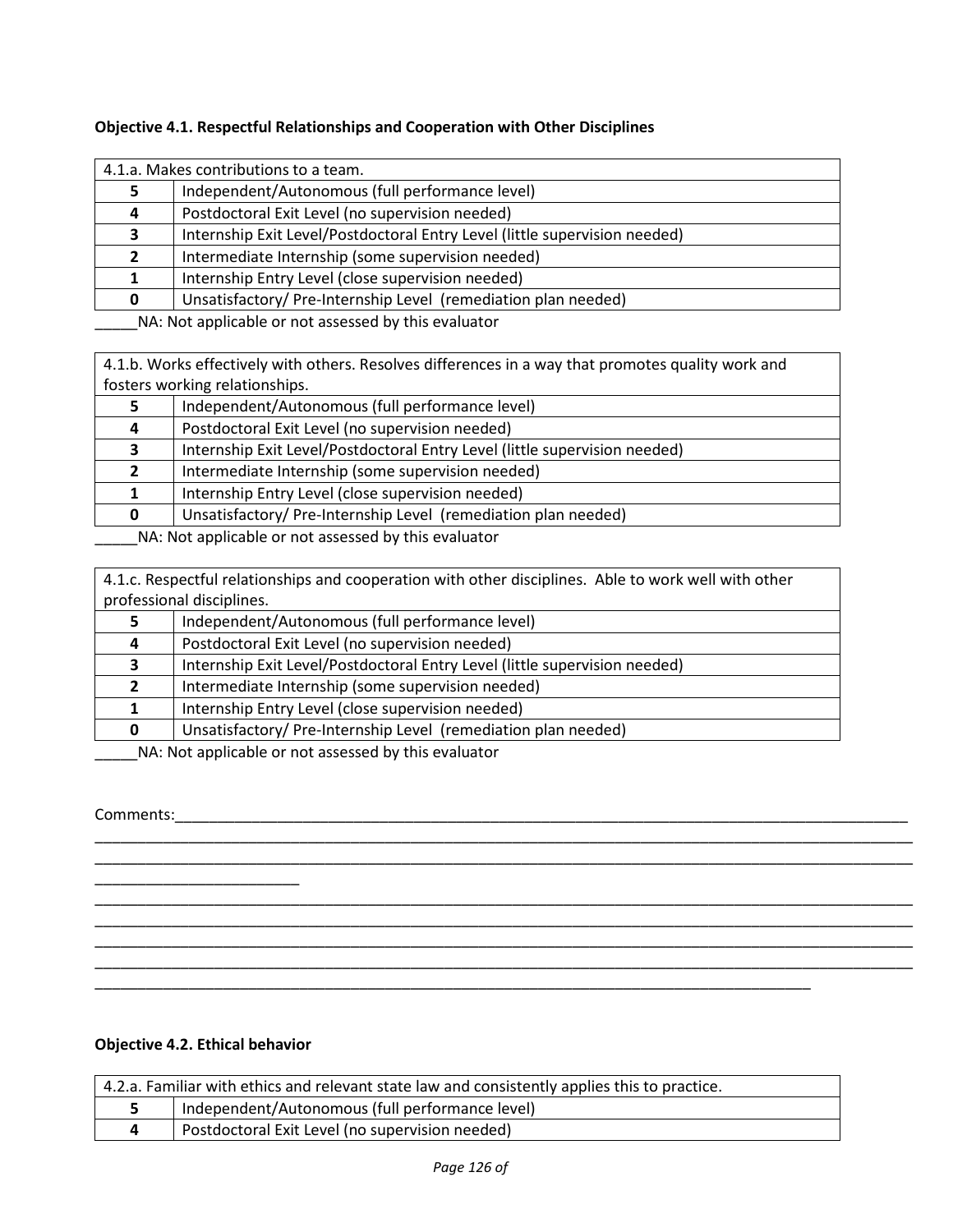|                                                      | Internship Exit Level/Postdoctoral Entry Level (little supervision needed) |
|------------------------------------------------------|----------------------------------------------------------------------------|
|                                                      | Intermediate Internship (some supervision needed)                          |
|                                                      | Internship Entry Level (close supervision needed)                          |
|                                                      | Unsatisfactory/ Pre-Internship Level (remediation plan needed)             |
| NA: Not applicable or not assessed by this evaluator |                                                                            |

| 4.2.b. Maintains appropriate professional boundaries. |                                                                            |  |
|-------------------------------------------------------|----------------------------------------------------------------------------|--|
|                                                       | Independent/Autonomous (full performance level)                            |  |
| 4                                                     | Postdoctoral Exit Level (no supervision needed)                            |  |
| З.                                                    | Internship Exit Level/Postdoctoral Entry Level (little supervision needed) |  |
|                                                       | Intermediate Internship (some supervision needed)                          |  |
|                                                       | Internship Entry Level (close supervision needed)                          |  |
| 0                                                     | Unsatisfactory/ Pre-Internship Level (remediation plan needed)             |  |

|    | 4.2.c. Seeks consultation regarding ethical dilemmas as they arise.        |  |  |
|----|----------------------------------------------------------------------------|--|--|
|    | Independent/Autonomous (full performance level)                            |  |  |
| 4  | Postdoctoral Exit Level (no supervision needed)                            |  |  |
| 3. | Internship Exit Level/Postdoctoral Entry Level (little supervision needed) |  |  |
|    | Intermediate Internship (some supervision needed)                          |  |  |
|    | Internship Entry Level (close supervision needed)                          |  |  |
|    | Unsatisfactory/Pre-Internship Level (remediation plan needed)              |  |  |

\_\_\_\_\_\_\_\_\_\_\_\_\_\_\_\_\_\_\_\_\_\_\_\_\_\_\_\_\_\_\_\_\_\_\_\_\_\_\_\_\_\_\_\_\_\_\_\_\_\_\_\_\_\_\_\_\_\_\_\_\_\_\_\_\_\_\_\_\_\_\_\_\_\_\_\_\_\_\_\_\_\_\_\_\_\_\_\_\_\_\_\_\_\_\_\_ \_\_\_\_\_\_\_\_\_\_\_\_\_\_\_\_\_\_\_\_\_\_\_\_\_\_\_\_\_\_\_\_\_\_\_\_\_\_\_\_\_\_\_\_\_\_\_\_\_\_\_\_\_\_\_\_\_\_\_\_\_\_\_\_\_\_\_\_\_\_\_\_\_\_\_\_\_\_\_\_\_\_\_\_\_\_\_\_\_\_\_\_\_\_\_\_

\_\_\_\_\_\_\_\_\_\_\_\_\_\_\_\_\_\_\_\_\_\_\_\_\_\_\_\_\_\_\_\_\_\_\_\_\_\_\_\_\_\_\_\_\_\_\_\_\_\_\_\_\_\_\_\_\_\_\_\_\_\_\_\_\_\_\_\_\_\_\_\_\_\_\_\_\_\_\_\_\_\_\_\_\_\_\_\_\_\_\_\_\_\_\_\_ \_\_\_\_\_\_\_\_\_\_\_\_\_\_\_\_\_\_\_\_\_\_\_\_\_\_\_\_\_\_\_\_\_\_\_\_\_\_\_\_\_\_\_\_\_\_\_\_\_\_\_\_\_\_\_\_\_\_\_\_\_\_\_\_\_\_\_\_\_\_\_\_\_\_\_\_\_\_\_\_\_\_\_\_\_\_\_\_\_\_\_\_\_\_\_\_ \_\_\_\_\_\_\_\_\_\_\_\_\_\_\_\_\_\_\_\_\_\_\_\_\_\_\_\_\_\_\_\_\_\_\_\_\_\_\_\_\_\_\_\_\_\_\_\_\_\_\_\_\_\_\_\_\_\_\_\_\_\_\_\_\_\_\_\_\_\_\_\_\_\_\_\_\_\_\_\_\_\_\_\_\_\_\_\_\_\_\_\_\_\_\_\_ \_\_\_\_\_\_\_\_\_\_\_\_\_\_\_\_\_\_\_\_\_\_\_\_\_\_\_\_\_\_\_\_\_\_\_\_\_\_\_\_\_\_\_\_\_\_\_\_\_\_\_\_\_\_\_\_\_\_\_\_\_\_\_\_\_\_\_\_\_\_\_\_\_\_\_\_\_\_\_\_\_\_\_\_\_\_\_\_\_\_\_\_\_\_\_\_

\_\_\_\_\_NA: Not applicable or not assessed by this evaluator

Comments:

Ē

\_\_\_\_\_\_\_\_\_\_\_\_\_\_\_\_\_\_\_\_\_\_\_\_

#### **Objective 4.3. Administrative competence and appropriate documentation**

| 4.3.a. Able to prioritize and complete administrative tasks and paperwork in ways that meet agency |                                                                            |  |
|----------------------------------------------------------------------------------------------------|----------------------------------------------------------------------------|--|
| standards and promote quality of service.                                                          |                                                                            |  |
| 5.                                                                                                 | Independent/Autonomous (full performance level)                            |  |
| 4                                                                                                  | Postdoctoral Exit Level (no supervision needed)                            |  |
| 3                                                                                                  | Internship Exit Level/Postdoctoral Entry Level (little supervision needed) |  |
|                                                                                                    | Intermediate Internship (some supervision needed)                          |  |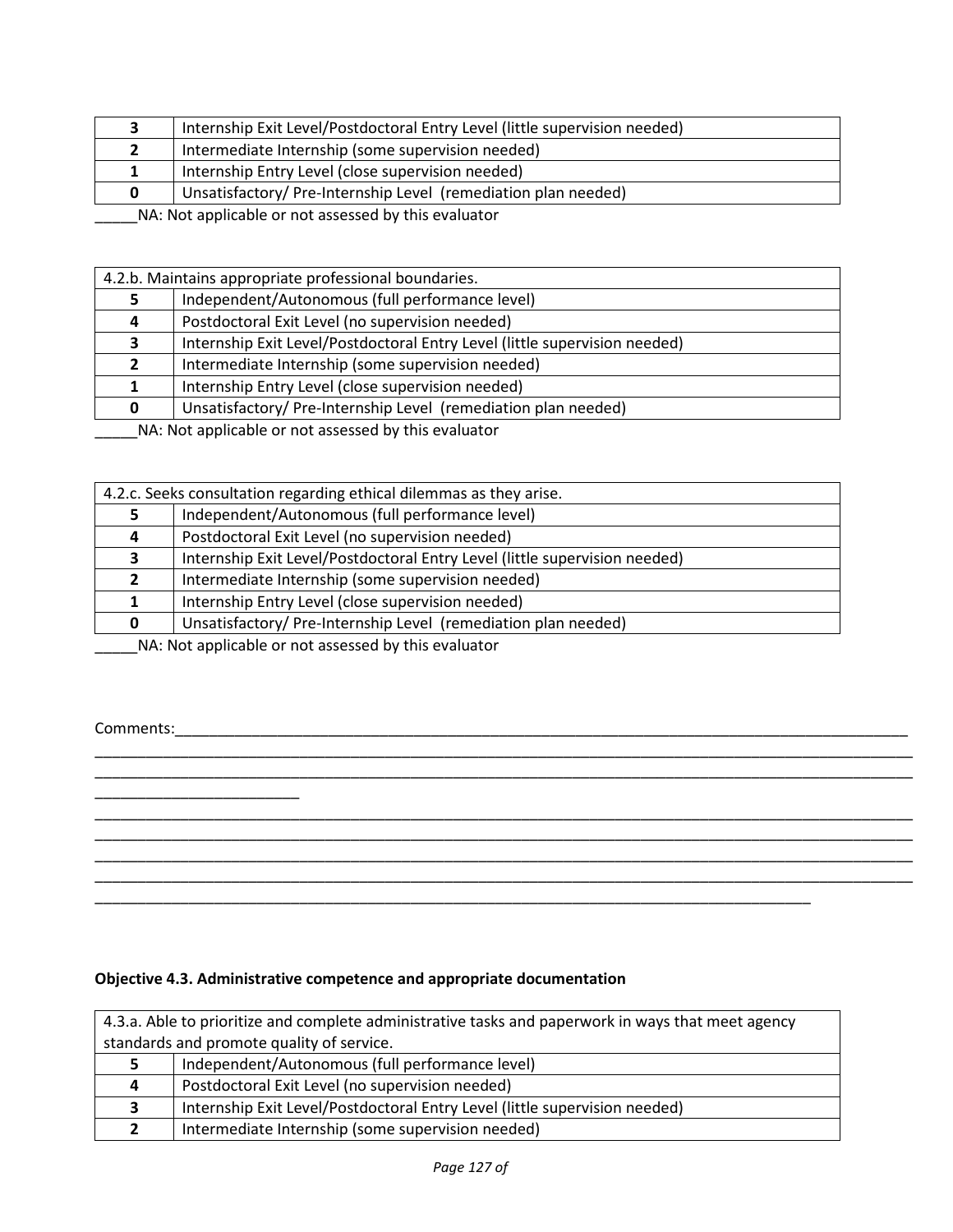|  | Internship Entry Level (close supervision needed)              |  |  |
|--|----------------------------------------------------------------|--|--|
|  | Unsatisfactory/ Pre-Internship Level (remediation plan needed) |  |  |
|  |                                                                |  |  |

4.3.b. Abides by principles of confidentiality and behaves in manner fully consistent with HIPAA guidelines.

|                                                                                                                | Independent/Autonomous (full performance level)                            |
|----------------------------------------------------------------------------------------------------------------|----------------------------------------------------------------------------|
|                                                                                                                | Postdoctoral Exit Level (no supervision needed)                            |
|                                                                                                                | Internship Exit Level/Postdoctoral Entry Level (little supervision needed) |
|                                                                                                                | Intermediate Internship (some supervision needed)                          |
|                                                                                                                | Internship Entry Level (close supervision needed)                          |
|                                                                                                                | Unsatisfactory/Pre-Internship Level (remediation plan needed)              |
| 그 아이들은 그 사람들은 그 사람들은 그 사람들을 지르며 그 사람들을 지르며 그 사람들을 지르며 그 사람들을 지르며 그 사람들을 지르며 그 사람들을 지르며 그 사람들을 지르며 그 사람들을 지르며 그 |                                                                            |

\_\_\_\_\_NA: Not applicable or not assessed by this evaluator

| 4.3.c. Demonstrates time management skills in managing multiple expectations. |                                                                            |  |
|-------------------------------------------------------------------------------|----------------------------------------------------------------------------|--|
|                                                                               |                                                                            |  |
|                                                                               | Independent/Autonomous (full performance level)                            |  |
| 4                                                                             | Postdoctoral Exit Level (no supervision needed)                            |  |
|                                                                               | Internship Exit Level/Postdoctoral Entry Level (little supervision needed) |  |
|                                                                               | Intermediate Internship (some supervision needed)                          |  |
|                                                                               | Internship Entry Level (close supervision needed)                          |  |
| 0                                                                             | Unsatisfactory/Pre-Internship Level (remediation plan needed)              |  |
| NA blot applicable or not accorded by this ovaluator                          |                                                                            |  |

\_\_\_\_\_\_\_\_\_\_\_\_\_\_\_\_\_\_\_\_\_\_\_\_\_\_\_\_\_\_\_\_\_\_\_\_\_\_\_\_\_\_\_\_\_\_\_\_\_\_\_\_\_\_\_\_\_\_\_\_\_\_\_\_\_\_\_\_\_\_\_\_\_\_\_\_\_\_\_\_\_\_\_\_\_\_\_\_\_\_\_\_\_\_\_\_ \_\_\_\_\_\_\_\_\_\_\_\_\_\_\_\_\_\_\_\_\_\_\_\_\_\_\_\_\_\_\_\_\_\_\_\_\_\_\_\_\_\_\_\_\_\_\_\_\_\_\_\_\_\_\_\_\_\_\_\_\_\_\_\_\_\_\_\_\_\_\_\_\_\_\_\_\_\_\_\_\_\_\_\_\_\_\_\_\_\_\_\_\_\_\_\_

\_\_\_\_\_\_\_\_\_\_\_\_\_\_\_\_\_\_\_\_\_\_\_\_\_\_\_\_\_\_\_\_\_\_\_\_\_\_\_\_\_\_\_\_\_\_\_\_\_\_\_\_\_\_\_\_\_\_\_\_\_\_\_\_\_\_\_\_\_\_\_\_\_\_\_\_\_\_\_\_\_\_\_\_\_\_\_\_\_\_\_\_\_\_\_\_ \_\_\_\_\_\_\_\_\_\_\_\_\_\_\_\_\_\_\_\_\_\_\_\_\_\_\_\_\_\_\_\_\_\_\_\_\_\_\_\_\_\_\_\_\_\_\_\_\_\_\_\_\_\_\_\_\_\_\_\_\_\_\_\_\_\_\_\_\_\_\_\_\_\_\_\_\_\_\_\_\_\_\_\_\_\_\_\_\_\_\_\_\_\_\_\_ \_\_\_\_\_\_\_\_\_\_\_\_\_\_\_\_\_\_\_\_\_\_\_\_\_\_\_\_\_\_\_\_\_\_\_\_\_\_\_\_\_\_\_\_\_\_\_\_\_\_\_\_\_\_\_\_\_\_\_\_\_\_\_\_\_\_\_\_\_\_\_\_\_\_\_\_\_\_\_\_\_\_\_\_\_\_\_\_\_\_\_\_\_\_\_\_ \_\_\_\_\_\_\_\_\_\_\_\_\_\_\_\_\_\_\_\_\_\_\_\_\_\_\_\_\_\_\_\_\_\_\_\_\_\_\_\_\_\_\_\_\_\_\_\_\_\_\_\_\_\_\_\_\_\_\_\_\_\_\_\_\_\_\_\_\_\_\_\_\_\_\_\_\_\_\_\_\_\_\_\_\_\_\_\_\_\_\_\_\_\_\_\_

\_\_\_\_\_NA: Not applicable or not assessed by this evaluator

Comments:

\_\_\_\_\_\_\_\_\_\_\_\_\_\_\_\_\_\_\_\_\_\_\_\_

#### **Objective 4.4. Professional demeanor and identity**

| 4.4.a. Sees self as a professional and is confident in this role.          |  |  |
|----------------------------------------------------------------------------|--|--|
| Independent/Autonomous (full performance level)                            |  |  |
| Postdoctoral Exit Level (no supervision needed)                            |  |  |
| Internship Exit Level/Postdoctoral Entry Level (little supervision needed) |  |  |
| Intermediate Internship (some supervision needed)                          |  |  |
| Internship Entry Level (close supervision needed)                          |  |  |
| Unsatisfactory/Pre-Internship Level (remediation plan needed)              |  |  |
|                                                                            |  |  |

\_\_\_\_\_\_\_\_\_\_\_\_\_\_\_\_\_\_\_\_\_\_\_\_\_\_\_\_\_\_\_\_\_\_\_\_\_\_\_\_\_\_\_\_\_\_\_\_\_\_\_\_\_\_\_\_\_\_\_\_\_\_\_\_\_\_\_\_\_\_\_\_\_\_\_\_\_\_\_\_\_\_\_\_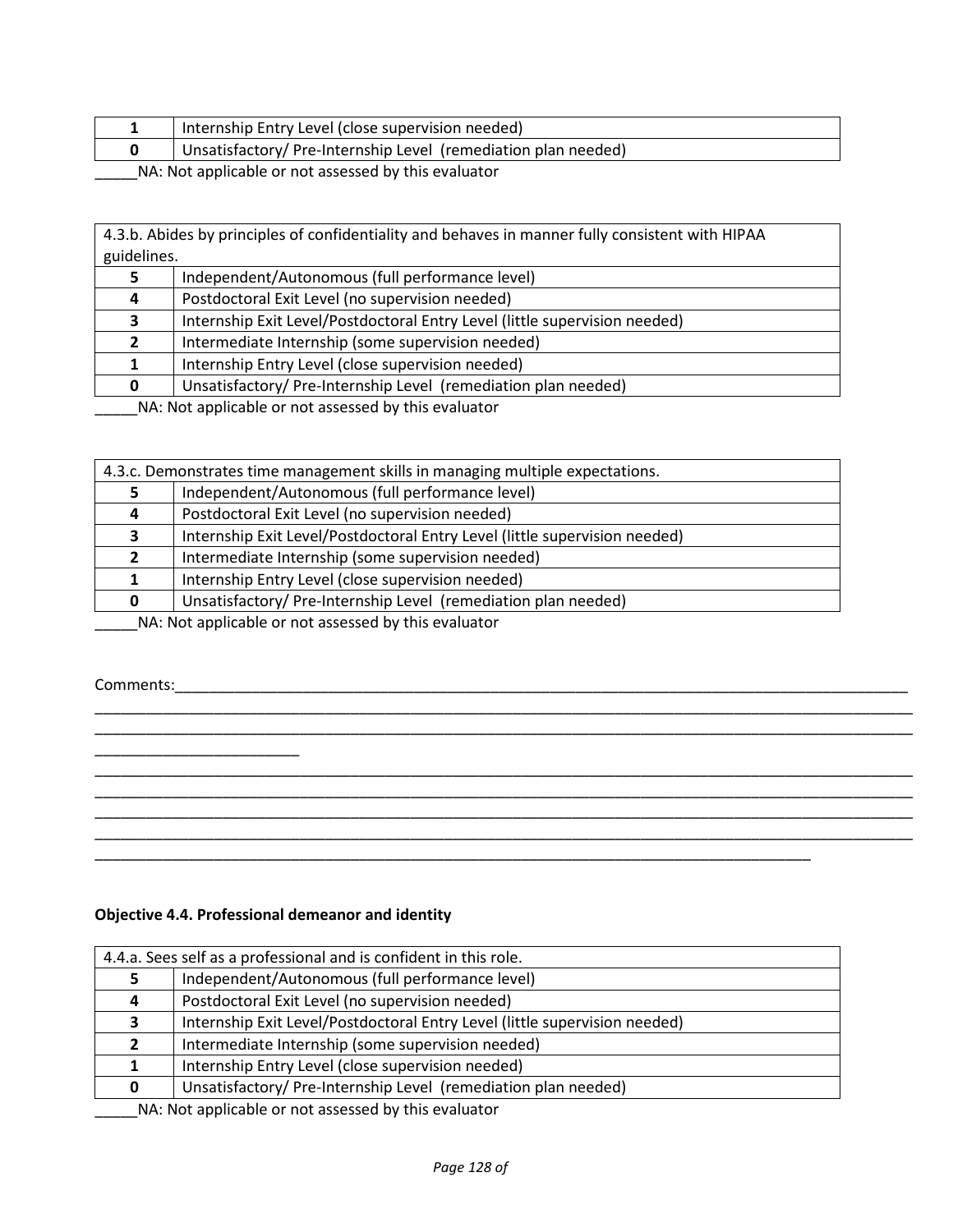| 4.4.b. Able to convey a sense of confidence and professionalism to others. |                                                                            |  |
|----------------------------------------------------------------------------|----------------------------------------------------------------------------|--|
|                                                                            | Independent/Autonomous (full performance level)                            |  |
| 4                                                                          | Postdoctoral Exit Level (no supervision needed)                            |  |
| э.                                                                         | Internship Exit Level/Postdoctoral Entry Level (little supervision needed) |  |
|                                                                            | Intermediate Internship (some supervision needed)                          |  |
|                                                                            | Internship Entry Level (close supervision needed)                          |  |
|                                                                            | Unsatisfactory/Pre-Internship Level (remediation plan needed)              |  |

#### Comments:\_\_\_\_\_\_\_\_\_\_\_\_\_\_\_\_\_\_\_\_\_\_\_\_\_\_\_\_\_\_\_\_\_\_\_\_\_\_\_\_\_\_\_\_\_\_\_\_\_\_\_\_\_\_\_\_\_\_\_\_\_\_\_\_\_\_\_\_\_\_\_\_\_\_\_\_\_\_\_\_\_\_\_\_\_\_

## **Objective 4.5. Cultural Competence**

| 4.5.a. Recognizes the tension between professional expectations and the conflicts that may arise in    |                                                                            |  |
|--------------------------------------------------------------------------------------------------------|----------------------------------------------------------------------------|--|
| different cultural settings (worldviews, ways of perceiving mental health problems, appropriateness of |                                                                            |  |
| gift-giving) and practices effective and appropriate means of addressing the tension.                  |                                                                            |  |
|                                                                                                        | Independent/Autonomous (full performance level)                            |  |
|                                                                                                        | Postdoctoral Exit Level (no supervision needed)                            |  |
|                                                                                                        | Internship Exit Level/Postdoctoral Entry Level (little supervision needed) |  |
|                                                                                                        | Intermediate Internship (some supervision needed)                          |  |
|                                                                                                        | Internship Entry Level (close supervision needed)                          |  |
|                                                                                                        | Unsatisfactory/Pre-Internship Level (remediation plan needed)              |  |
| ALA : Alak a subtradela la superficienza del des klatolas de legales                                   |                                                                            |  |

\_\_\_\_\_NA: Not applicable or not assessed by this evaluator

4.5.b. Displays awareness of possible tension in the supervisory relationship related to differences between supervisor and supervisee (culture, gender, privilege/class, race and so on) and is available for a dialogue with the supervisor and others in order to find/create safe places to address any such tensions

|  | Independent/Autonomous (full performance level)                            |
|--|----------------------------------------------------------------------------|
|  | Postdoctoral Exit Level (no supervision needed)                            |
|  | Internship Exit Level/Postdoctoral Entry Level (little supervision needed) |
|  | Intermediate Internship (some supervision needed)                          |
|  | Internship Entry Level (close supervision needed)                          |
|  | Unsatisfactory/Pre-Internship Level (remediation plan needed)              |
|  |                                                                            |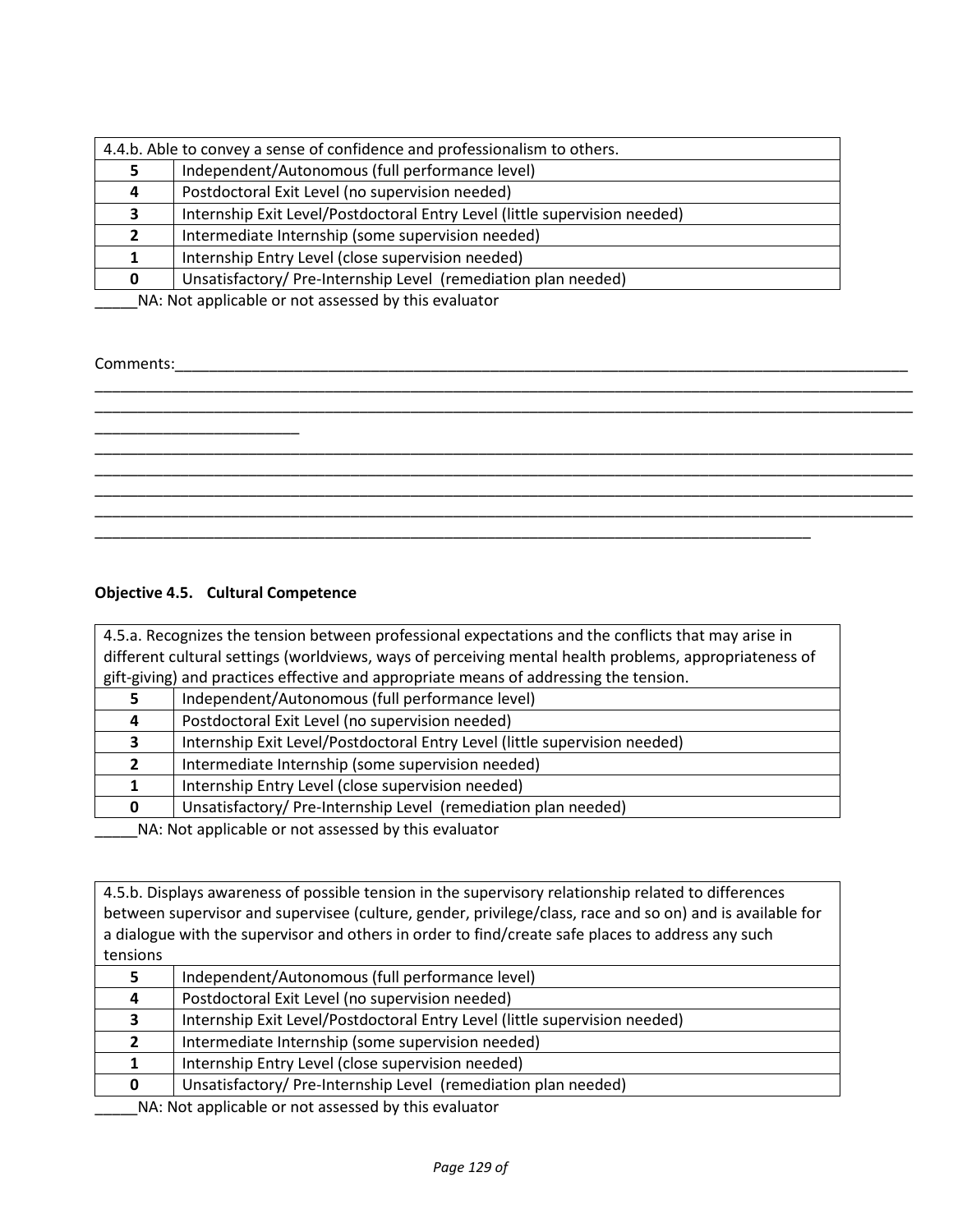| Comments:<br><u> 1989 - Johann John Stone, markin film yn y brening yn y brening yn y brening yn y brening yn y brening yn y b</u> |  |
|------------------------------------------------------------------------------------------------------------------------------------|--|
|                                                                                                                                    |  |
|                                                                                                                                    |  |
|                                                                                                                                    |  |
|                                                                                                                                    |  |
|                                                                                                                                    |  |
|                                                                                                                                    |  |
|                                                                                                                                    |  |

#### **Competency rating tally:**

December 31 By December 31<sup>st</sup>, no more than 25% of competencies (nineteen total) will be rated below a 2 for a doctoral psychology intern, or below a 3 for a post-doctoral fellow.

April 30 By April 30<sup>th</sup>, no more than 15% of competencies (eleven total) will be rated below a 2 for a doctoral psychology intern, or below a 3 for a post-doctoral fellow.

**August 31** By end of internship year, no competencies will be rated below a 3 for a doctoral psychology intern, or below a 4 for a post-doctoral fellow.